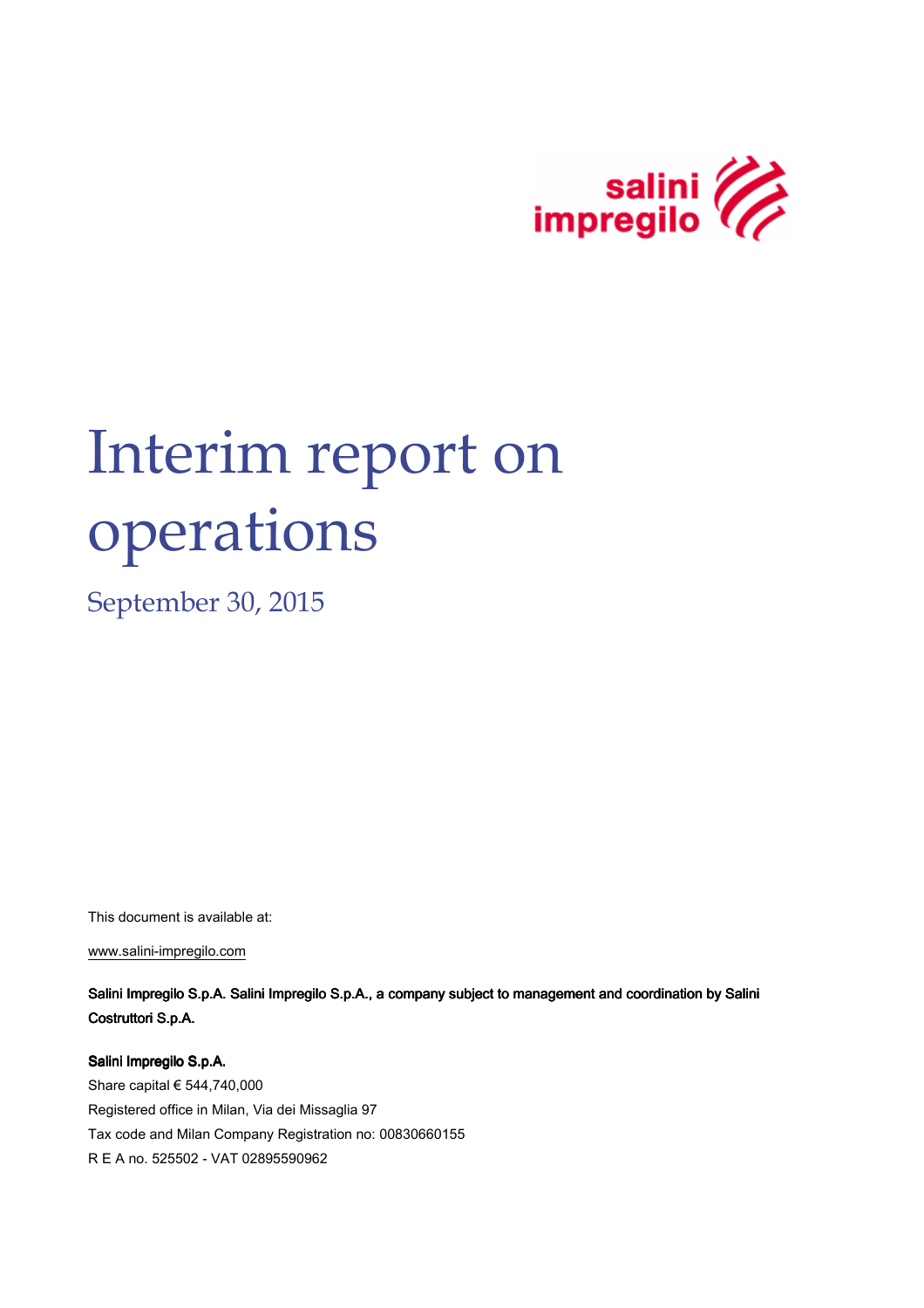## **Table of Contents**

 $\overline{\phantom{a}}$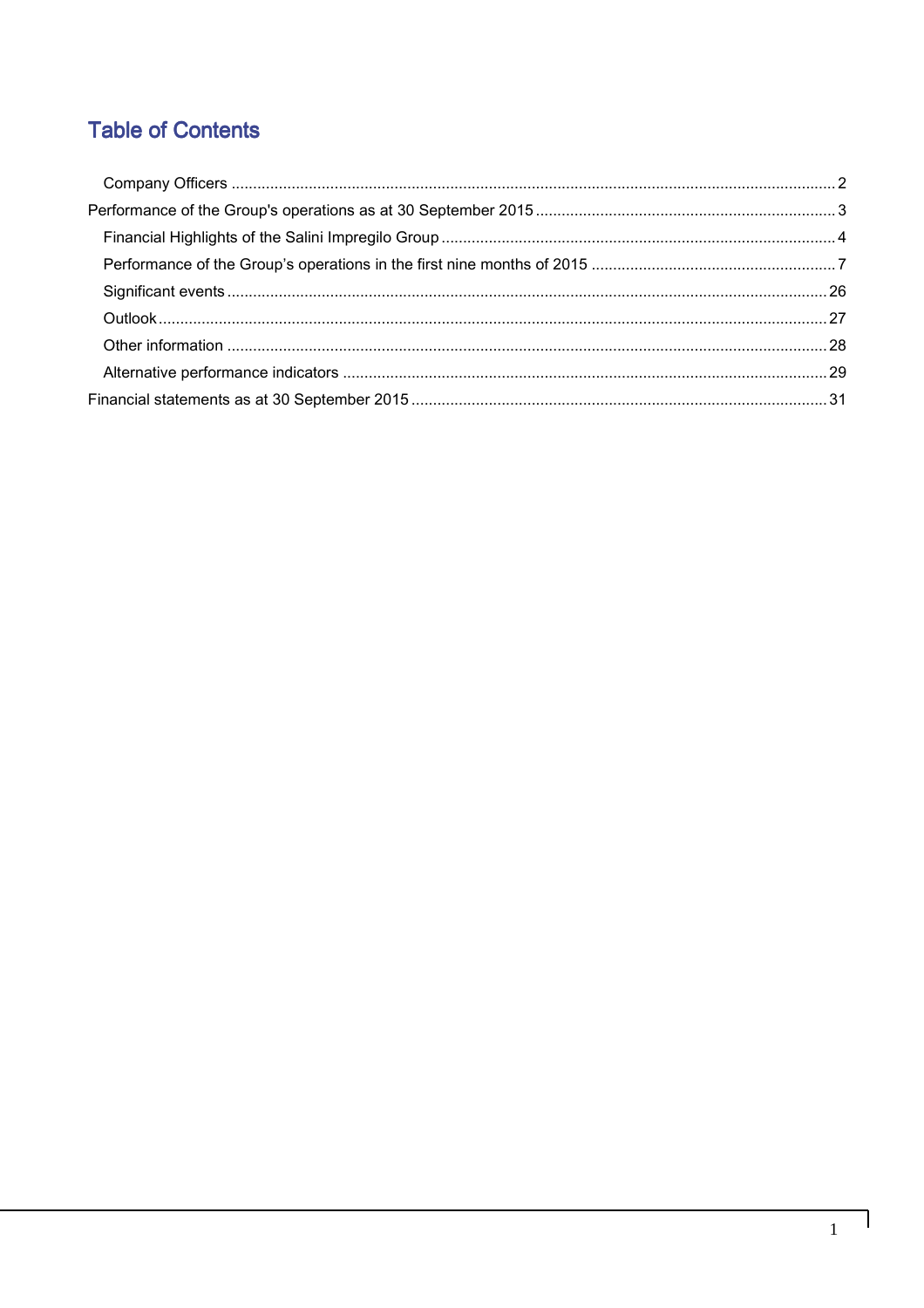### Company Officers

#### **Board of directors (i)**

Chairman **Alberto Giovannini** Chief Executive Officer **Pietro Salini** Pietro Salini Directors Marco Bolgiani

**Executive Committee** Chairman **Pietro Salini** 

**Control and Risk Committee**  Chairman Mario Giuseppe Cattaneo

**Remuneration and appointment committee** Chairman Marina Brogi

#### **Related party transactions committee**  Chairman Marco Bolgiani

#### **Board of statutory auditors (ii)**

#### **Independent Auditors (iii)** KPMG S.p.A.

 Marina Brogi Giuseppina Capaldo Mario Giuseppe Cattaneo Roberto Cera Laura Cioli Nicola Greco Pietro Guindani Geert Linnebank Giacomo Marazzi Franco Passacantando Laudomia Pucci

 Alberto Giovannini Nicola Greco Giacomo Marazzi

 Marco Bolgiani Giuseppina Capaldo Pietro Guindani Franco Passacantando

 Nicola Greco Geert Linnebank Laudomia Pucci

 Marina Brogi Giuseppina Capaldo Geert Linnebank

Chairman **Chairman** Alessandro Trotter Statutory Auditors **Teresa Cristiana Naddeo**  Gabriele Villa Alternate Auditors **Roberta** Battistin Marco Tabellini

(i) Appointed during the ordinary Shareholder's Meeting held on April 30, 2015, and will hold office until the Board Meeting for the approval of the financial statement of December 31, 2017.

(ii) Appointed by the Board Meeting of April 30, 2014, and will hold office until December 31, 2016.

(iii) Appointed during the ordinary Shareholder's Meeting held on April 30, 2015, and will hold office for the period 2015 - 2023.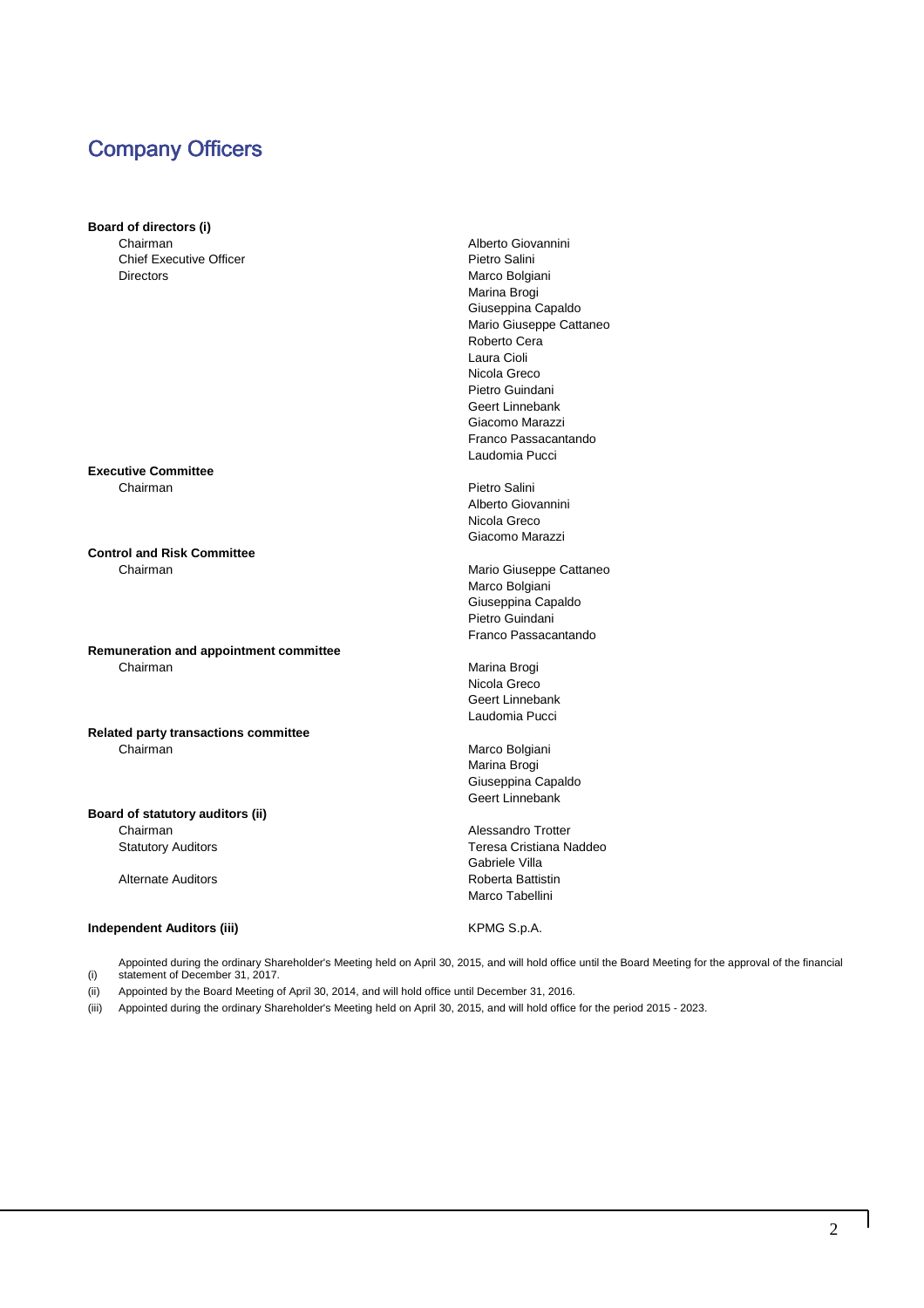## Performance of the Group's operations as at 30 September 2015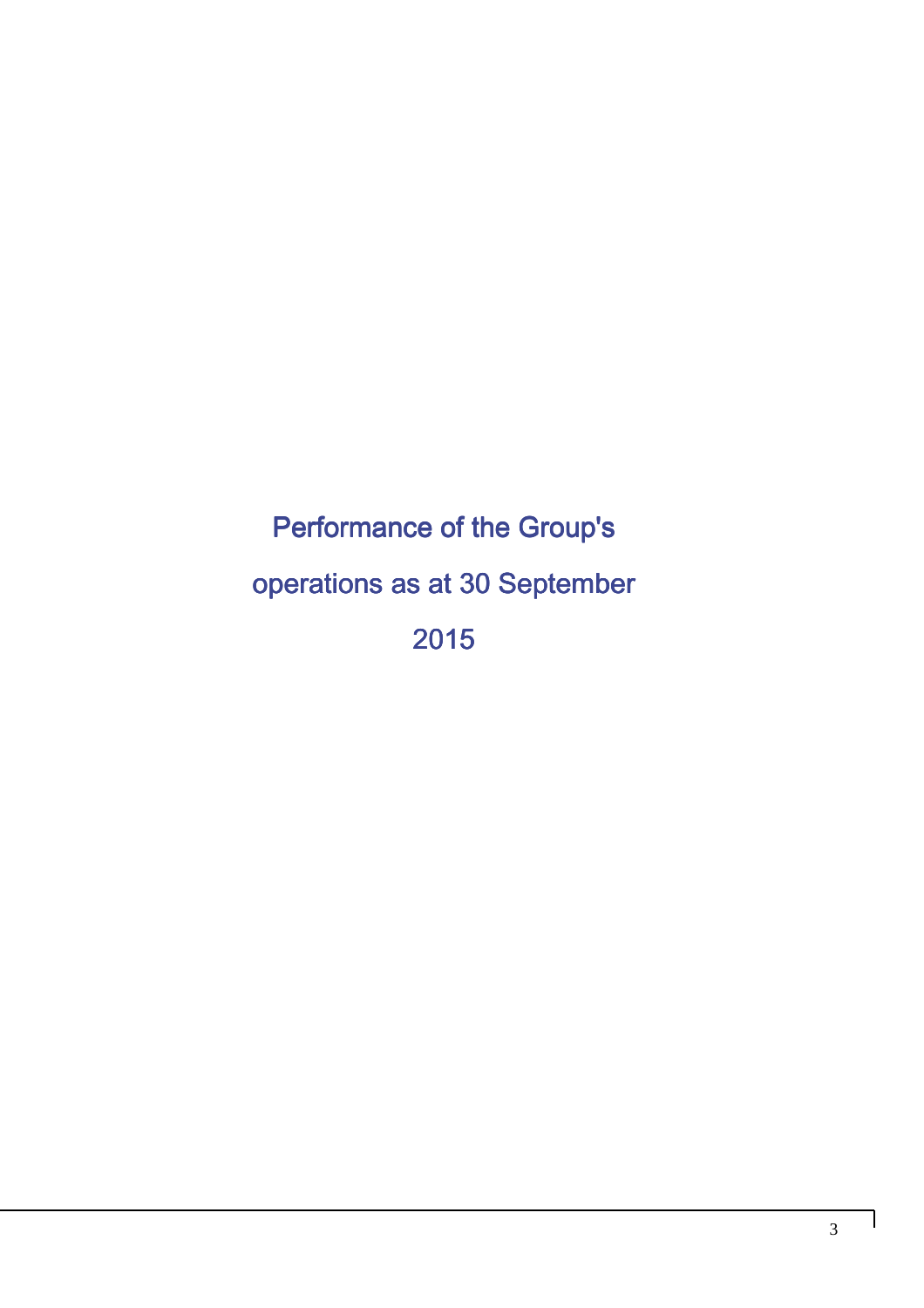### Financial Highlights of the Salini Impregilo Group

The "Alternative performance indicators" paragraph in the "Other information" section provides a definition of the indicators in the statement of financial position and income statement used to analyse the Group's financial highlights.

The income statement data for the nine months of 2014 were reclassified in accordance with IFRS 5. The reclassification concerned the adoption of the IFRS 10 and 11 standards according to the modalities followed in the consolidated financial statement as at December 31, 2014.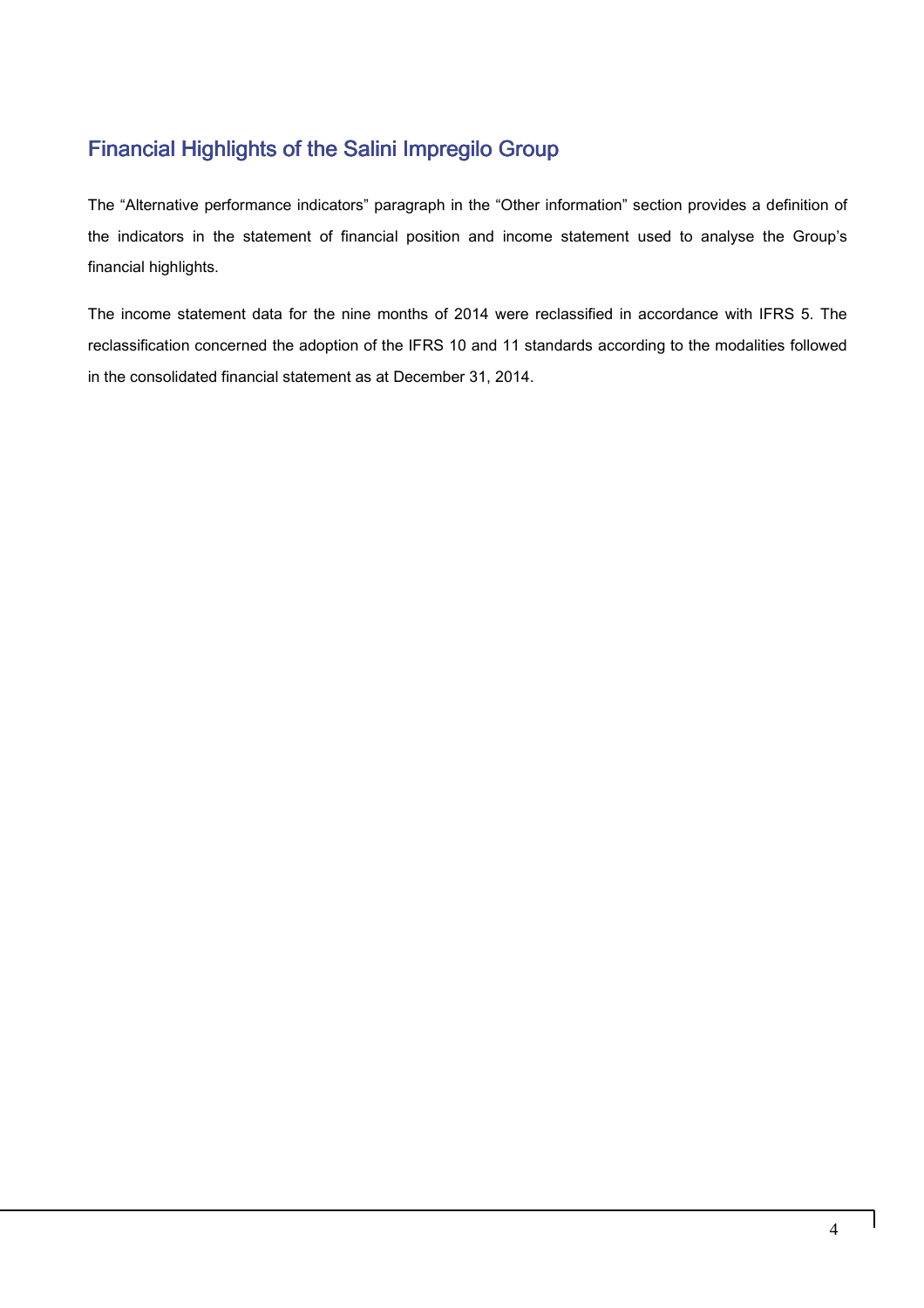

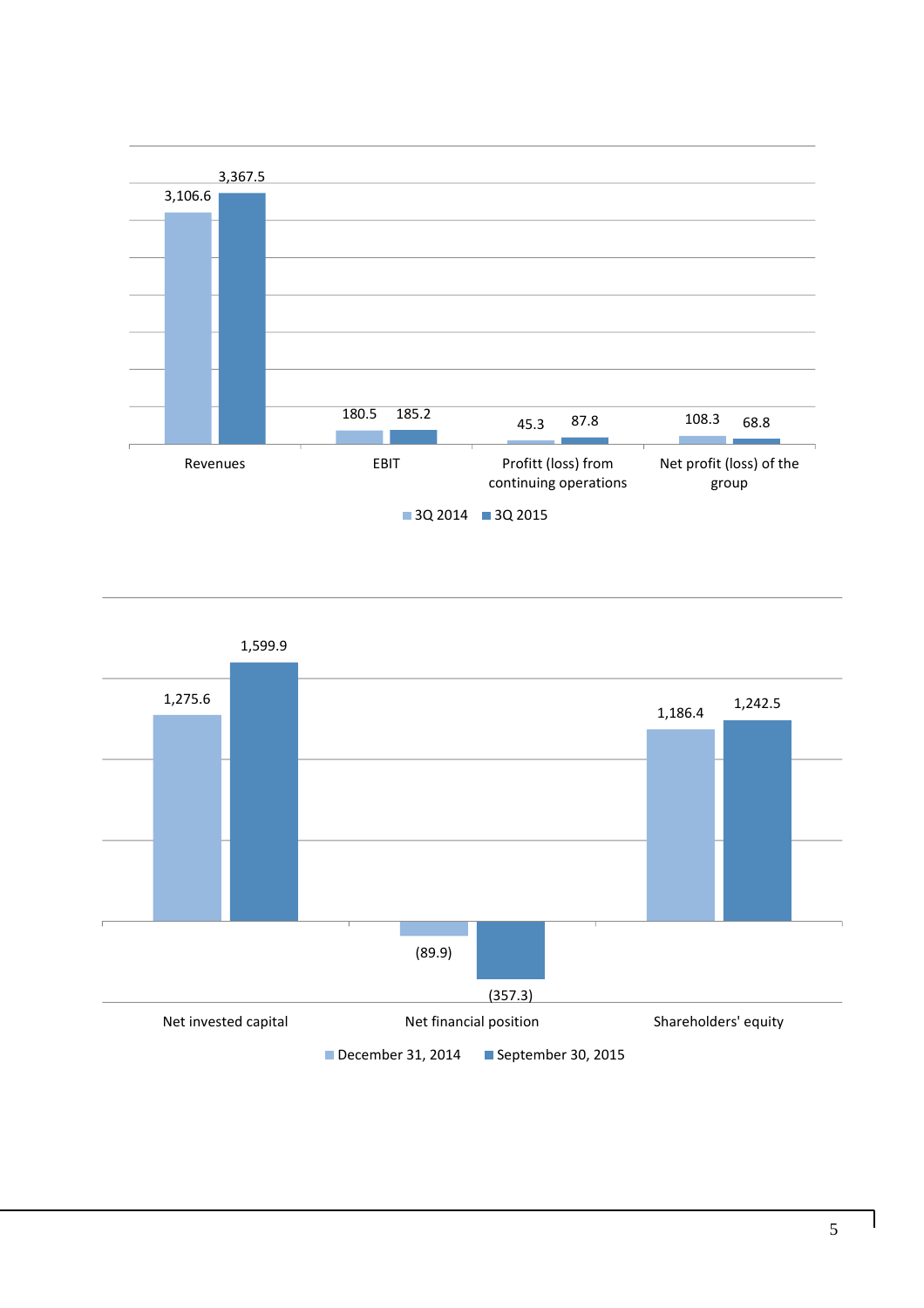### Consolidated income statement

|                                                                       | Jan - Sep 2015 | Jan - Sep 2014 |
|-----------------------------------------------------------------------|----------------|----------------|
| (in millions of euro)                                                 |                | $(\S)$         |
| Revenue                                                               | 3,367.5        | 3,106.6        |
| Operating costs (°)                                                   | (3,027.1)      | (2,800.3)      |
| Gross operating profit (EBITDA)                                       | 340.4          | 306.3          |
| EBITDA %                                                              | 10.1%          | 9.9%           |
| Operating profit (EBIT)                                               | 185.2          | 180.4          |
| R.o.S.                                                                | 5.5%           | 5.8%           |
| Financing income (costs)                                              | (59.3)         | (114.7)        |
| Gains (losses) on investments                                         | (0.4)          | 5.8            |
| Earnings before taxes (EBT)                                           | 125.5          | 71.5           |
| Income taxes                                                          | (37.6)         | (26.2)         |
| Profit (loss) from continuing operations                              | 87.8           | 45.3           |
| Profit (loss) from discontinued operations                            | (7.7)          | 65.3           |
| Profit (loss) for the period attributable to the owners of the parent | 68.8           | 108.3          |

(§) The income statement data for the nine months of 2014 were reclassified in accordance with what is stated within the "Introductory remarks concerning the comparability of the income statement and statement of financial position data, to which one must refer.

( $\degree$ ) They include provisions and impairment losses for  $\epsilon$  5.9 million.

### Consolidated statement of financial position

|                                                                      | September 30, 2015 | December 31, 2014 |
|----------------------------------------------------------------------|--------------------|-------------------|
| (in millions of euro)                                                |                    |                   |
| Non-current assets                                                   | 897.6              | 832.4             |
| Non-current assets (liabilities) held for sale                       | 68.7               | 84.1              |
| Provisions for risks, post-employment benefits and employee benefits | (129.3)            | (120.8)           |
| Net tax assets (liabilities)                                         | 180.6              | 148.7             |
| Working capital                                                      | 582.2              | 331.3             |
| Net invested capital                                                 | 1,599.9            | 1,275.6           |
| <b>Equity</b>                                                        | 1,242.5            | 1,186.4           |
| Net financial position                                               | 357.3              | 89.2              |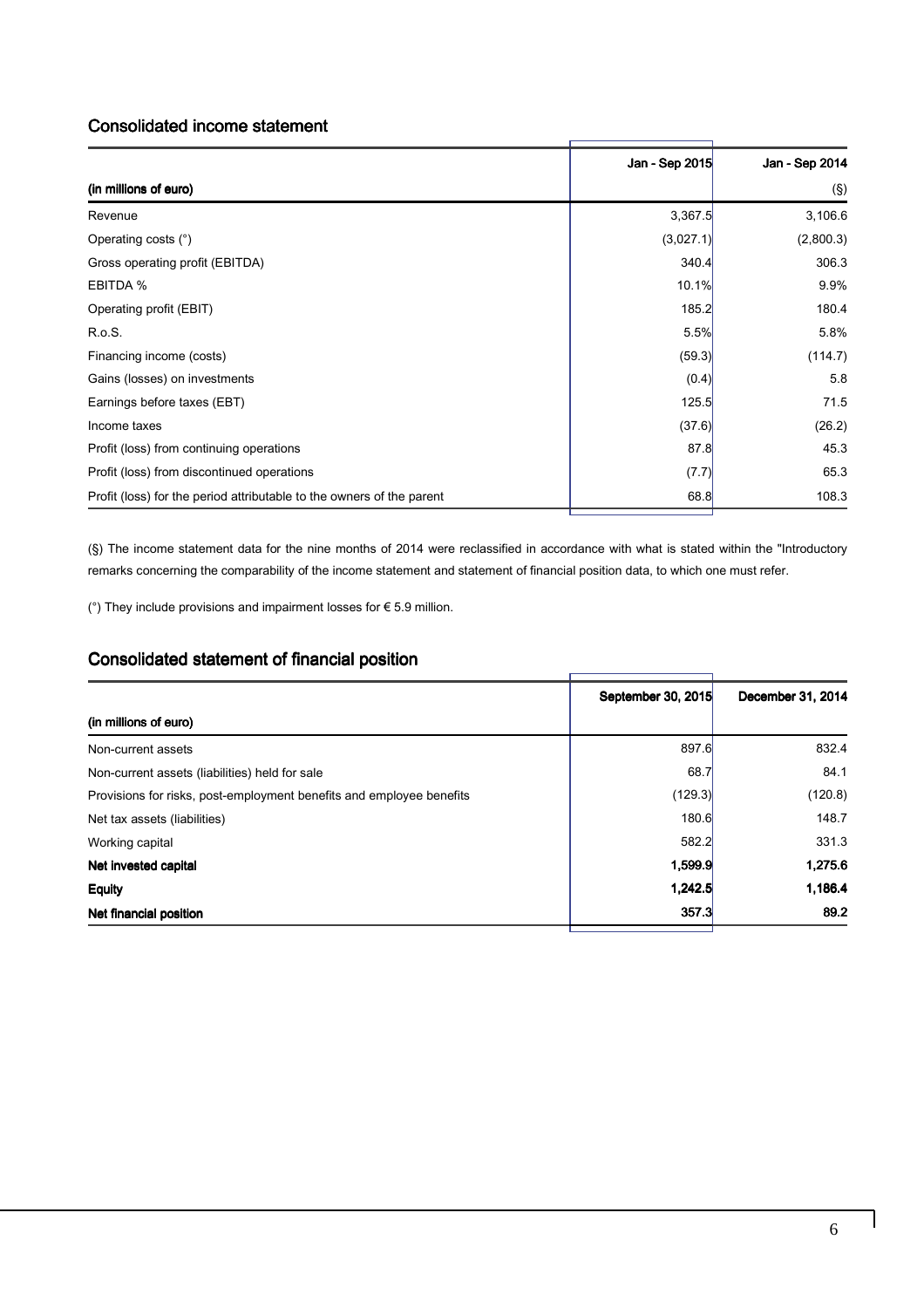### Performance of the Group's operations in the first nine months of 2015

### Macroeconomic scenario and reference markets

Growth in the first part of 2015 remained subdued with global industrial production, that had remained weak over the course of 2014, slowing further entering 2015 to reflect some inventory building and lower investment growth. Weak investment worldwide contributed to the slowdown in world trade volumes.

Emerging markets' real GDP after a strong performance on the back of the 2008 global financial crisis, progressively slowed down, decreasing from 6.3% in 2011 to 4.6% in 2014 while for 2015 it is projected to decline further at 4%. The growth slowdown appears to reflect a correction after years of exceptionally rapid growth in the 2000s. General economic conditions for most emerging markets have become more difficult with declining commodity prices, currency swings and financial markets volatility. Lower capital expenditure in the oil sector was also a major contributor to the generalized slowdown in global activity.

Turning to regions and countries more specifically, China growth was in line with forecasts but investment growth slowed versus prior year and imports contracted. In Latin America, the Brazil downturn was deeper than initially expected. Growth in Mexico was also lower than expected reflecting declining oil prices and slower US growth. Economic activity in sub-Saharan Africa and the Middle East also fell short of expectations affected by the drop in oil prices and more generally by the decline in commodity prices. Finally, in the Euro area, recovery progressed with stronger-than-expected growth in Italy, Ireland and Spain, partly offset by a weaker growth in Germany. According to IMF projections global growth is projected to decline from 3.4% in 2014 to 3.1% (previous estimate 3.3%) in 2015 and to pick up again to 3.6% in 2016. The decline in 2015 is mainly the consequence of the slowdown in emerging markets, partially offset by a modest improvement of the activity in advanced economies.

Beyond 2016 global growth is forecast to increase progressively reflecting a strengthening of the economic activity in emerging markets and developing economies. The pickup rests on the return to growth and healthier economic conditions of the countries/regions currently under distress (Brazil, Russia, Latin America and parts of the Middle East) offsetting the protracted slowdown projected for China. On the other hand advanced economies are projected to remain growing at a mild rate of around 2%, reflecting the gradual effects of demographics on labour supply and hence on potential output.

In the US recovery is expected to continue supported by lower energy prices, improved fiscal conditions and a gradually strengthening housing market. Growth is projected to reach 2.6% in 2015 and 2.8% in 2016. A positive scenario is also seen for Italy with growth estimates that have been recently upgraded by the OECD, which anticipates a growth of 0.8% for 2015 and of 1.4% for 2016 and 2017, confirming the recent positive evolution benefitting the industrial sector.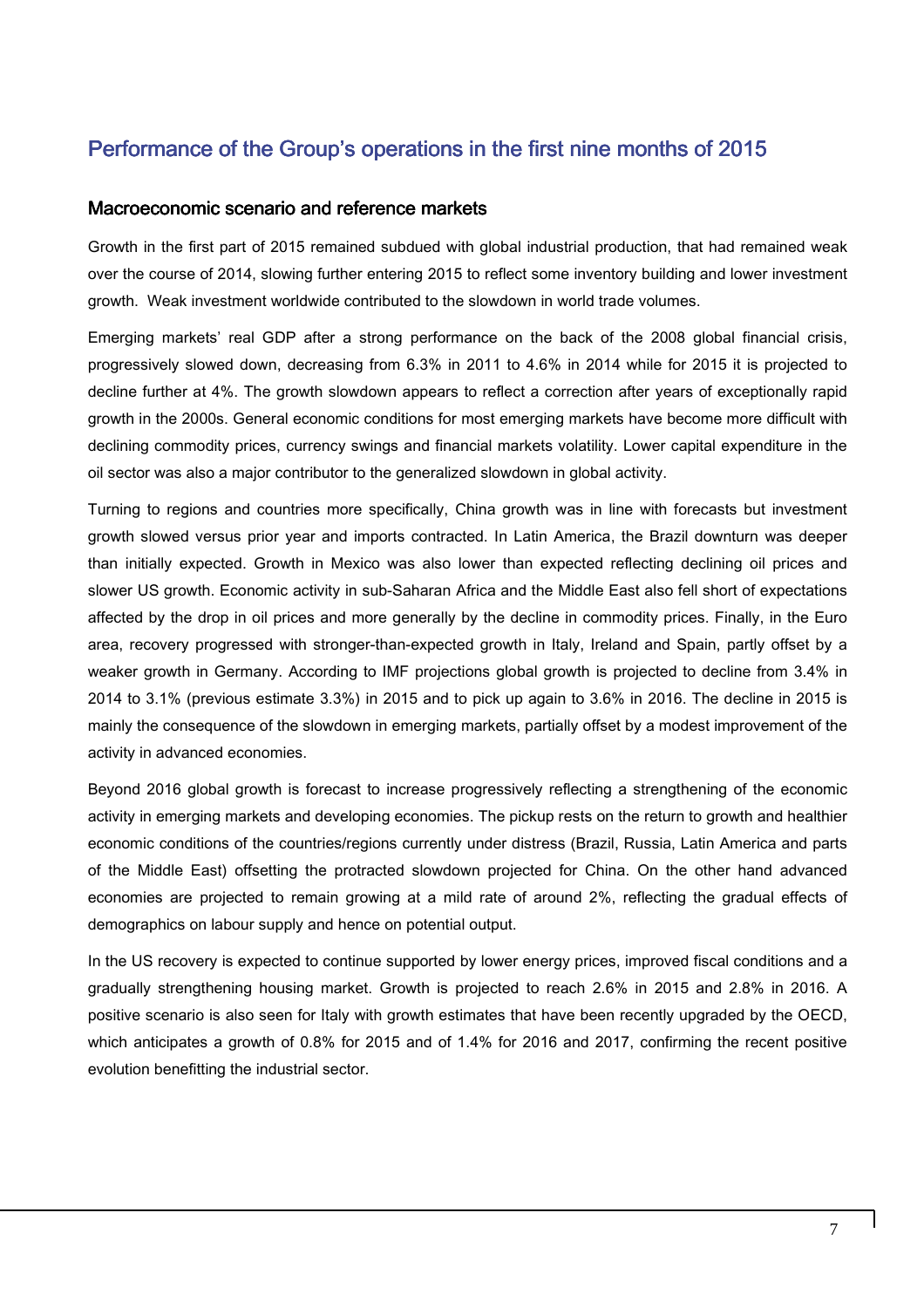### Analysis of the income statement and statement of financial position of the Salini Impregilo **Group**

This chapter presents the Group's reclassified income statement for the first nine months of 2015, together with its reclassified statement of financial position and the structure of its financial position as at September 30, 2015. It also provides an overview of the main changes, at the consolidated level, in the income statement and in the statement of financial position compared with the data presented at the end of the previous year.

Unless otherwise stated, all amounts are in millions of euros and those shown in parentheses refer to the previous year.

The "Alternative performance indicators" paragraph in the "Other information" section provides a definition of the indicators in the statement of financial position and income statement used to analyse the Group's operating performance and financial position.

### Introductory remarks concerning the comparability of the income statement and statement of financial position data

### Non-current assets (liabilities) held for sale

Non-current assets held for sale as at September 30, 2015, mainly include two divisions held for sale of Todini Costruzioni Generali S.p.A. for whose transfer advanced negotiations are being carried out.

In particular, the item includes the following divisions:

Division A – Projects in Italy for which third parties have demonstrated an interest to purchase. It includes the Metrocampania contracts (Naples Alifana and Secondigliano), the Variante di Valico and Naples Sarno River contracts, the plants and machinery situated at the Lungavilla Depot.

Division B - Foreign division for which third parties have demonstrated an interest to purchase. It includes all divisions in Georgia, Ukraine, Azerbaijan, Bielorussia and Kazakhstan. The division also includes the investments in subsidiaries connected to the projects, particularly: JV Todini Akkord Salini, JV Todini Takenaka and Todini Central Asia.

Please note that Todini Costruzioni Generali S.p.A. possesses other assets that, within the scope of a company project concerning the rationalisation of non-current assets, have been divided into the following two divisions:

Division C – Sale of business division to Salini Impregilo It includes the Albanian, Argentinian, Romanian, Tunisian, Algerian, Greek, Dubai and Polish divisions, as well as the Cagliari Capo Boi, Rome-Fiumicino, Milan-Lecco, Corso del Popolo, Piscine dello Stadio and other minor projects that have nearly been finished.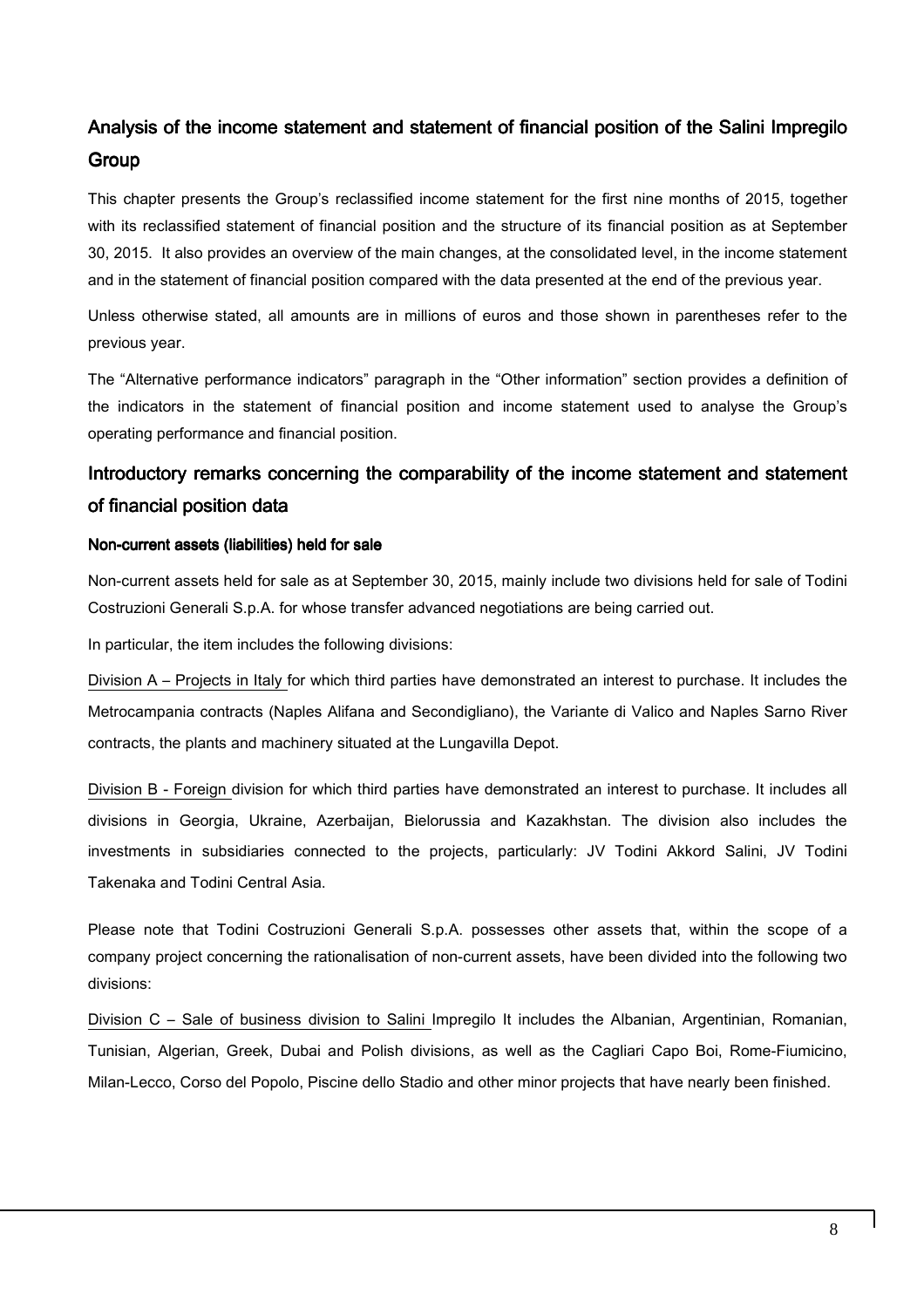Division D – Sale of business division to Imprepar. It includes the interest value, receivables and payables of some inoperative subsidiaries and associates of Todini Costruzioni Generali S.p.A., sold to Imprepar S.p.A. with effect from July 1, 2015.

These divisions are included in the current assets of the half-year consolidated financial statement as at September 30, 2015.

In the consolidated interim financial statements as at September 30, 2014, the subgroup Todini Costruzioni Generali S.p.A. was entirely classified among the non-current assets classified as held for sale. Considering the perimetric variations resulting from the reorganization of Todini Costruzioni Generali S.p.A. in different divisions as previously illustrated, it was necessary, pursuant to the IFRS 5, to redefine the comparative data of the previous period, re-classifying Divisions C and D being destined to be transferred to the Parent and to Imprepar, under continuing operations.

#### Restatement of the comparative financial data for the first nine months of 2014

Starting from 2014, new international financial reporting and accounting standards have come into existence. Of these, IFRS 10 - Consolidated financial statements, IFRS 11 - Joint Arrangements and IAS 28 - Investments in associates and joint ventures, are greatly important for Salini Impregilo. For a detailed description of these principles and of their effects and impacts on the financial and results of operations of the Salini Impregilo Group, please refer to the explanatory notes of the consolidated financial statement as at December 31, 2014.

For the purposes of this Interim report on operations as at September 30, 2014, please note that the information that is published herein has been restated following the refinement of the modalities for adopting these principles.

The evolution of the interpretation of the IFRS principles that has developed during 2014, also due too the documentation published by the IFRIC and the consolidation of the international best practices adopted by the companies that use the IAS/IFRS principles, made us decide to use solutions for the interpretation of these principles that were also inclusive of the indications that came to light following the discussions concerning the actual meaning of certain expressions contained within the IFRS 10 and 11.

Following, the effects consequent to the restatements of the income statement as indicated above, in relation to the IFRS 10 and 11 principles and to the Todini divisions: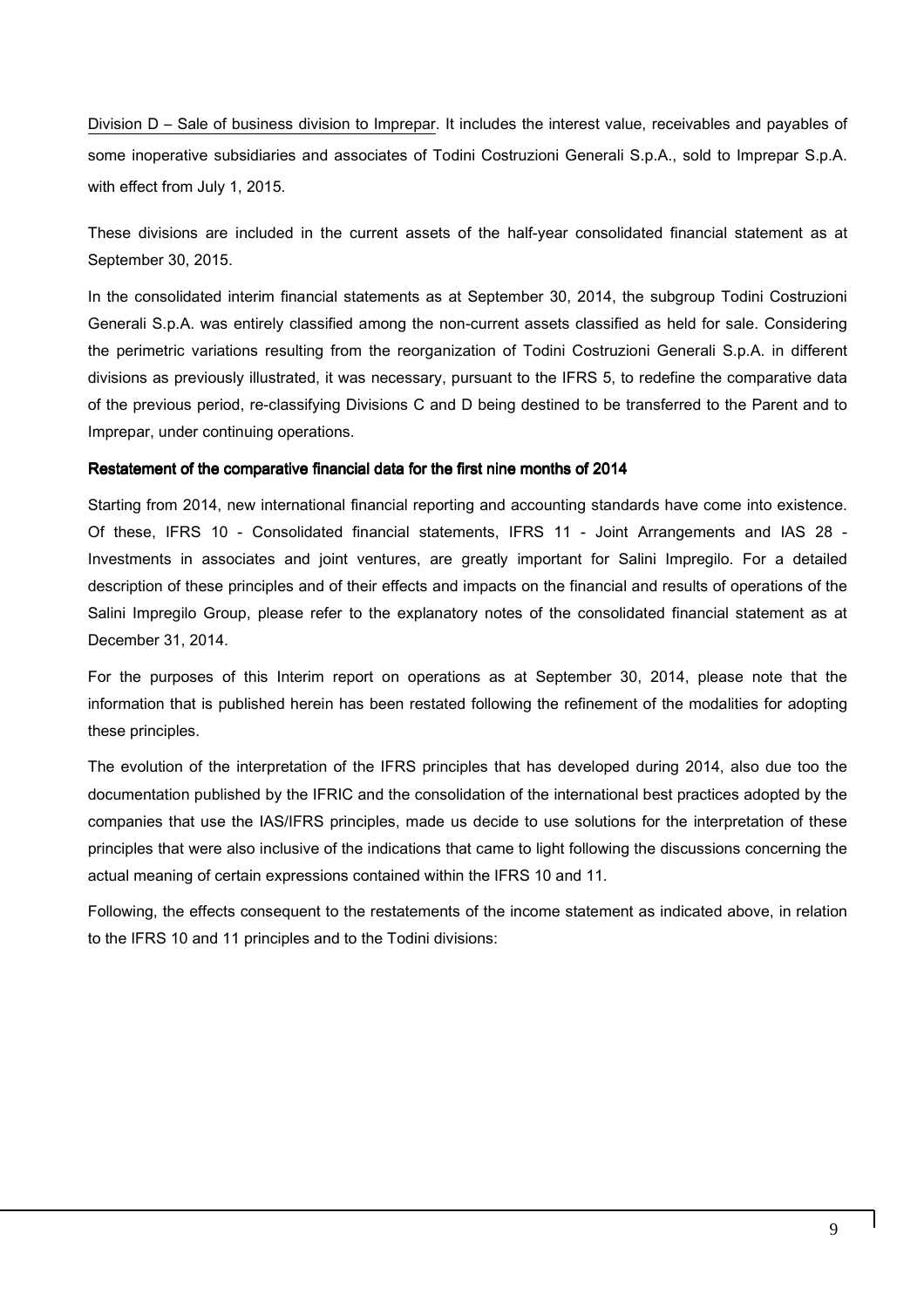|                                                                  | Jan - Sep 2014 | Jan - Sep 2014 |           |
|------------------------------------------------------------------|----------------|----------------|-----------|
| (Amounts in €/000)                                               | Reclassified   | Published      | Change    |
| <b>Total revenue</b>                                             | 3,106,600      | 3,088,342      | 18,258    |
| Operating costs (°)                                              | (2,800,291)    | (2,788,553)    | (11, 738) |
| Gross operating profit (EBITDA)                                  | 306,309        | 299.789        | 6,520     |
| EBITDA %                                                         | 9.9%           | 9.7%           |           |
| Amortization                                                     | (125, 863)     | (118, 158)     | (7, 705)  |
| <b>Operating profit (EBIT)</b>                                   | 180,446        | 181,631        | (1, 185)  |
| <b>Return on Sales</b>                                           | 5.8%           | 5.9%           |           |
| Financing income (costs) and gains (losses)                      | (114, 749)     | (111, 693)     | (3,056)   |
| Gains on investments                                             | 5,790          | 4,492          | 1,298     |
| Net financing costs and net gains on investments                 | (108, 959)     | (107, 201)     | (1,758)   |
| Earnings before taxes                                            | 71,487         | 74,430         | (2,943)   |
| Income taxes                                                     | (26, 201)      | (27, 539)      | 1,338     |
| Profit (loss) from continuing operations                         | 45,286         | 46,891         | (1,605)   |
| Profit from discontinued operations                              | 65,265         | 55,226         | 10,039    |
| Net profit (loss) before allocation to non-controlling interests | 110,551        | 102,117        | 8,434     |
| Non-controlling interests                                        | (2,276)        | 3,626          | (5,902)   |
| Profit (loss) attributable to the owners of the parent           | 108,275        | 105,743        | 2,532     |

(°) They include provisions and impairment losses.

 $\overline{\phantom{a}}$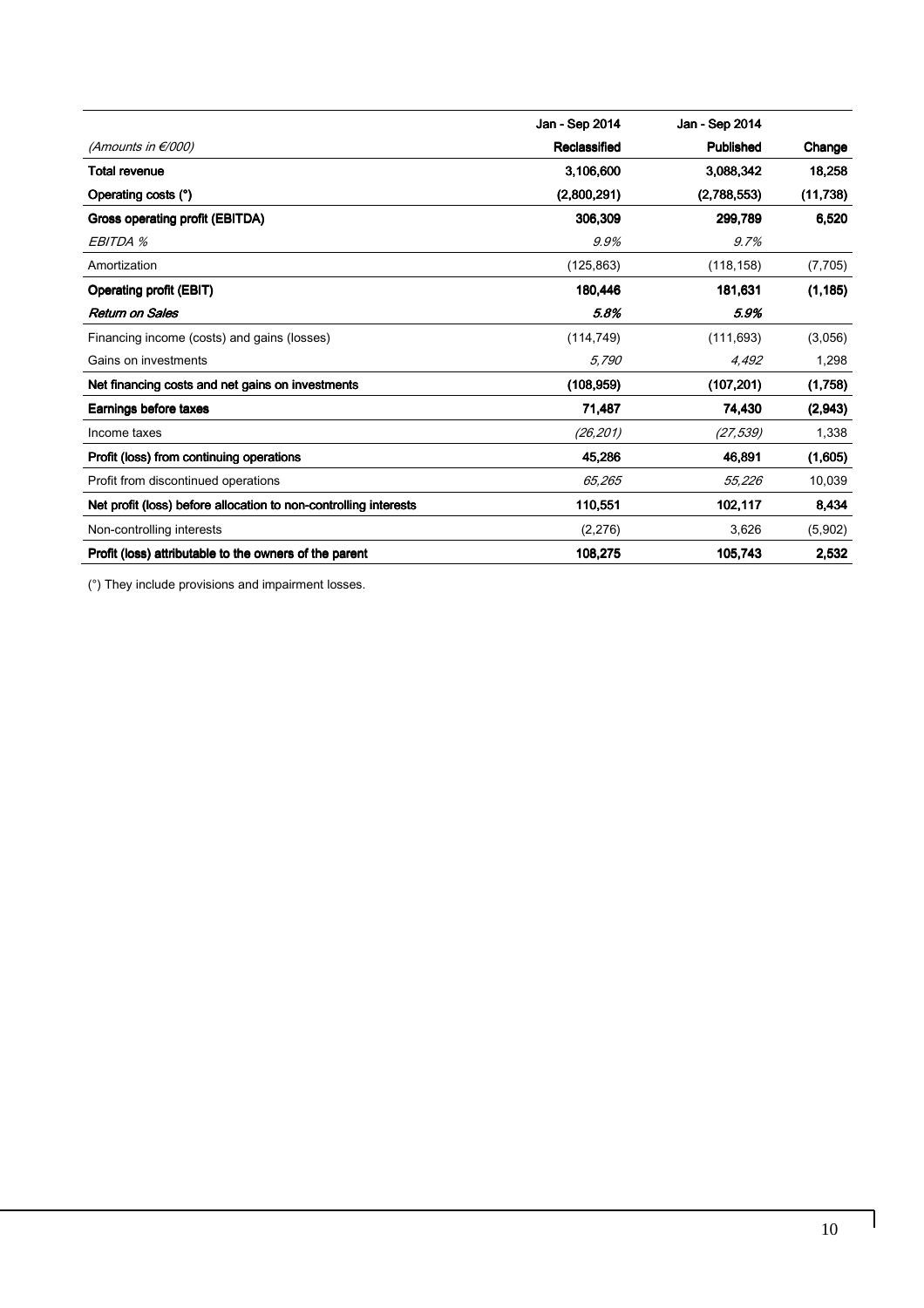### Group performance

### Tab.1 - Reclassified consolidated income statement of the Salini Impregilo Group

|                                                        | Jan - Sep 2015 | Jan - Sep 2014 | Change     |
|--------------------------------------------------------|----------------|----------------|------------|
| (Amounts in €/000)                                     |                | $(\S)$         |            |
| Operating revenue                                      | 3,285,006      | 3,043,977      | 241,029    |
| Other revenue                                          | 82,485         | 62,623         | 19,862     |
| <b>Total revenue</b>                                   | 3,367,491      | 3,106,600      | 260,891    |
| Operating costs (°)                                    | (3,027,132)    | (2,800,291)    | (226, 841) |
| Gross operating profit (EBITDA)                        | 340,359        | 306,309        | 34,050     |
| EBITDA %                                               | 10.1%          | 9.9%           |            |
| Amortization                                           | (155, 203)     | (125, 863)     | (29, 340)  |
| <b>Operating profit (EBIT)</b>                         | <b>185,156</b> | 180,446        | 4,710      |
| Return on Sales %                                      | 5.5%           | 5.8%           |            |
| Financing income (costs) and gains (losses) on         |                |                |            |
| investments                                            |                |                |            |
| Financing income (costs) and gains (losses)            | (59, 275)      | (114, 749)     | 55,474     |
| Gains on investments                                   | (392)          | 5,790          | (6, 182)   |
| Net financing costs and net gains on investments       | (59, 667)      | (108, 959)     | 49,292     |
| Earnings before taxes (EBT)                            | 125,489        | 71,487         | 54,002     |
| Income taxes                                           | (37, 647)      | (26, 201)      | (11, 446)  |
| Profit (loss) from continuing operations               | 87,842         | 45,286         | 42,556     |
| Profit from discontinued operations                    | (7,655)        | 65,265         | (72, 920)  |
| Net profit (loss) before allocation to non-controlling |                |                |            |
| interests                                              | 80,187         | 110,551        | (30, 364)  |
| Non-controlling interests                              | (11, 407)      | (2, 276)       | (9, 131)   |
| Profit (loss) attributable to the owners of the parent | 68,780         | 108,275        | (39, 495)  |
|                                                        |                |                |            |

( $\degree$ ) They include provisions and impairment losses for  $\epsilon$  5.875 thousand.

(§) The income statement data for the nine months of 2014 were reclassified in accordance with what is stated within the "Introductory remarks concerning the comparability of the income statement and statement of financial position data, to which one must refer.

### Revenue

The total revenue booked in 2015, totalled € 3,367.5 million (€ 3,106.6 million) and included € 2,813.5 million generated outside Italy (€ 2,656.6 million).

Total consolidated revenue reports an increase of about 8.4%, if compared to the same period of last year. This item's evolution is primarily due to the progress of some large-scale projects abroad, among which: the Red Line North project in Qatar, Line 3 of the Riyadh Metro in Saudi Arabia, and the Skytrain project in Australia. In Italy, a development in terms of production for the High Speed/High Capacity Milan - Genoa railway line is noticeable, while the Pedemontana Lombarda Motorway has now been practically completed, offering therefore a reduced production.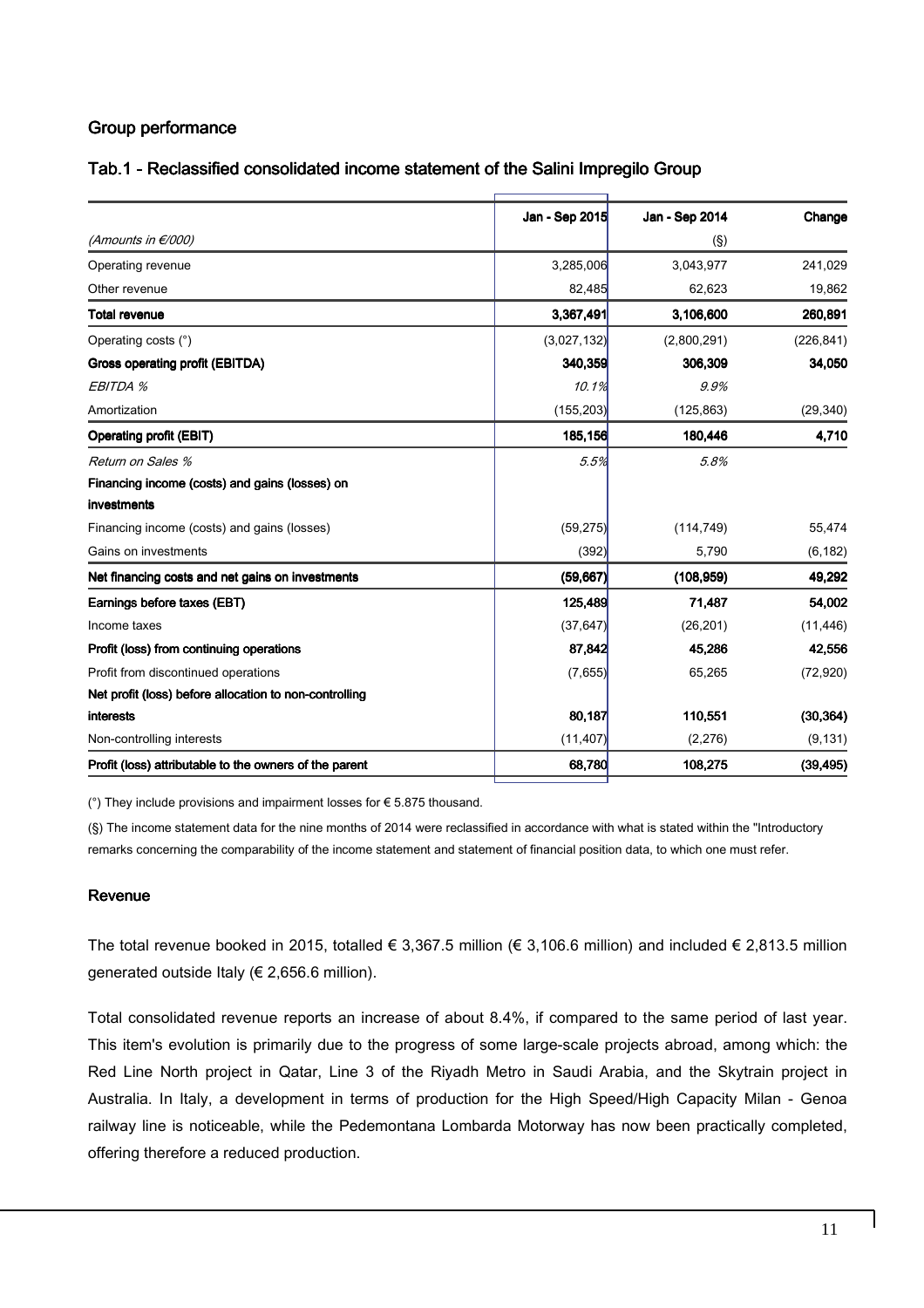The item "Other revenue" includes mainly positive components of income originated in the projects in progress and arising from ancillary industrial activities not directly attributable to the contract with the client.

#### Operating profit

The operating profit achieved in the period reviewed in this Report reflects in a substantially consistent fashion the evolution of the production activities described in the comments to the item "Revenue". The period's margin is 5.5% (5.8%). The effects of the Purchase Price Allocation that regard the acquisition of the Impregilo Group, which occurred during 2013, amount to a  $\epsilon$  7.6 million and are mainly represented by the amortizations of intangible assets.

The overhead costs for the central corporate units and the other general expenses, for the period reviewed in this report, totalled approximately € 88.9 million, 14% less compared to the corresponding period of the previous year (roughly € 103.1 million).

#### Financing income (costs) and gains (losses) on investments

Net financing costs showed a negative result of € 59.3 million (downward € 114.7 million), while the net gains on investments were negative amounting to  $\epsilon$  0.4 million (positive for  $\epsilon$  5.8 million).

With reference to the variation of the net financial expenses, which highlights a reduction of approximately 36%, totalling € 26.3 million, please note that the first nine months of 2015 have been characterised by a minor average indebtedness and by lower interest rates, even due to the renegotiation of the corporate financial debt, which occurred during the period that is now being covered.

The entry being examined includes financial costs equal to  $\epsilon$  11.0 million ( $\epsilon$  15.2 million) that derive from the calculation of the amortized costs that did not give way to a monetary disbursement in the period subject to comment, having been totally liquidated during the preceding years.

Moreover, the variation of the result concerning financial management activities, in relation to the corresponding value for the same period of the last year reflects, among other things, the effect that this decision has on the Group, with the aim of converting its net profit expressed in the Venezuelan currency (the so-called Bolivar Fuerte o VEF) to the various official currencies that followed in the last two years. In the Extraordinary Official Gazette No. 6,171 of February 10, 2015, the Ministry of Popular Power for the Economy, Finance and Public Banking (MPPEFBP) and the Central Bank of Venezuela (BCV) published the "Convenio Cambiario 33" was published, through which the SICAD II exchange rate was introduced and a new official floating exchange rate was created, of which we have already commented in the notes for the consolidated financial statement as at December 31, 2014 section. The Group established that the SIMADI is the appropriate exchange rate to be used for converting the amounts into the Venezuelan currency, as it best represents the ratio according to which future financial flows, expressed in current currency can be regulated, in the event that these are verified at the valuation date, even considering the possibility of accessing the Venezuelan currency market and the Group's special needs for obtaining a different currency from the functional one.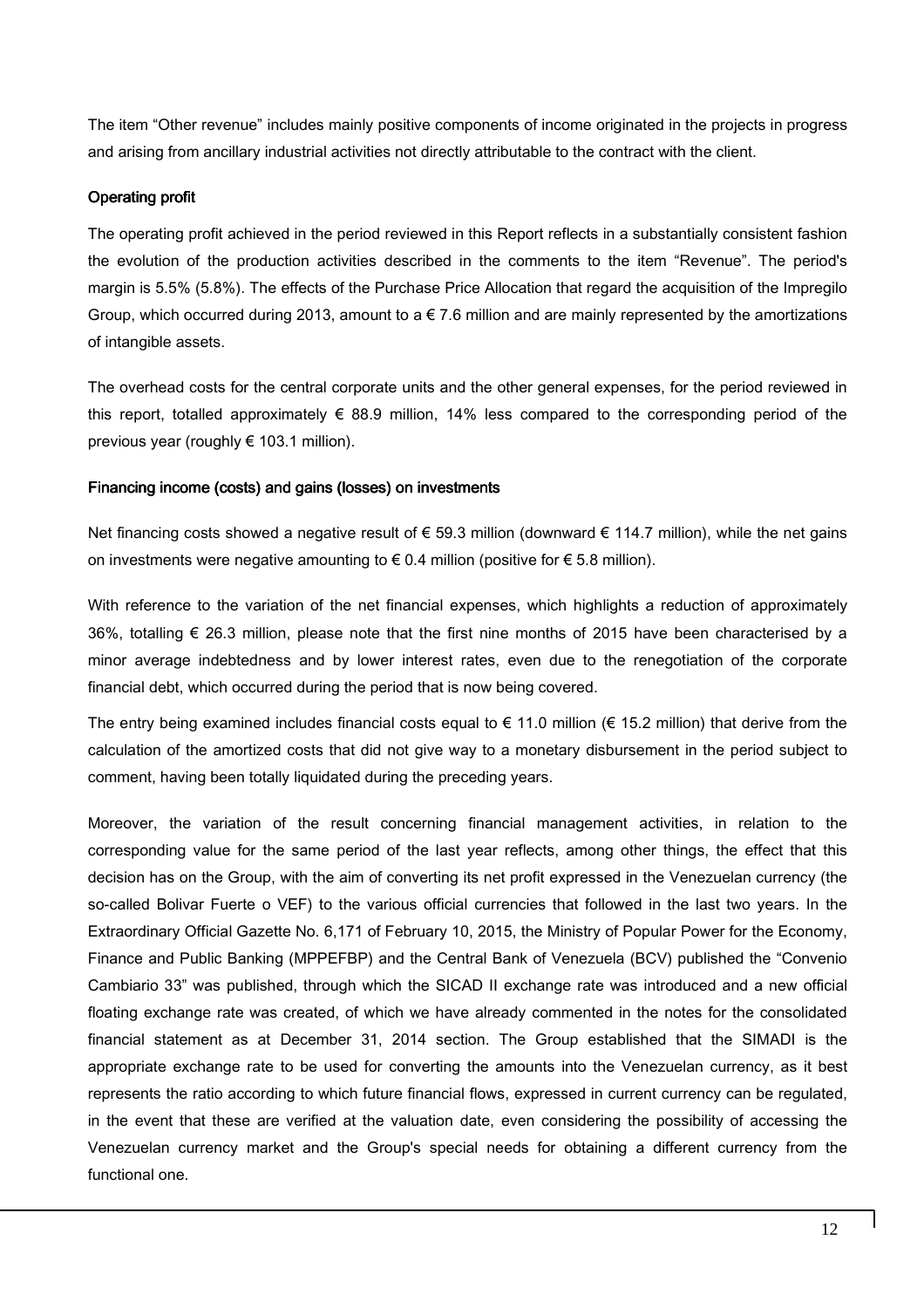In particular:

- With reference to the adoption of the Simadi exchange, carried out during the first nine months of 2015, the update of the estimates determined an overall reduction of the value of the net assets, in local currency, for a total amount of approximately  $\in$  4.9 million.
- With regard to the first nine months of 2014, the currency named SICAD II was adopted. It stopped being used from June 30, 2014. The effect of adopting this exchange rate in the first nine months of 2014 was equal to  $\epsilon$  55 million.

#### Income taxes

Income taxes amount to € 37.6 million (€ 26.2 million). Income taxes are determined using a tax rate that one foresees to apply to the expected annual results, based on the updated estimate at the reference date.

#### Profit (loss) from discontinued operations

This entry has performed negatively with an amount of  $\epsilon$  7.7 million (positive for  $\epsilon$  65.3 million compared to the previous year). This result includes:

- a loss of € 2.8 million (loss for € 19.0 million) realised by Todini as regards the divisions subject to transfer to third parties;
- a loss of € 4.9 million (loss for € 0.8 million) reported by the remaining activities of the USW Campania Projects;

With reference to the first nine months of 2014, the entry reported, in addition to what has been mentioned above, the net profit equal to € 85.1 million recognized as a result of the completion of the sale of the investment, held by the Group through its subsidiary International Infrastructures N.V, in the German company Fisia Babcock Environment GmbH.

### Non-controlling interests

Non-controlling interests amount to a  $\epsilon$  11.4 million ( $\epsilon$  2.3 million). This result has been reached mainly through subsidiaries that deal with the works for the Stavros Niarchos Foundation Cultural Centre in Greece, for € 3.7 million and for the Red Line North Underground in Qatar for € 5.9 million.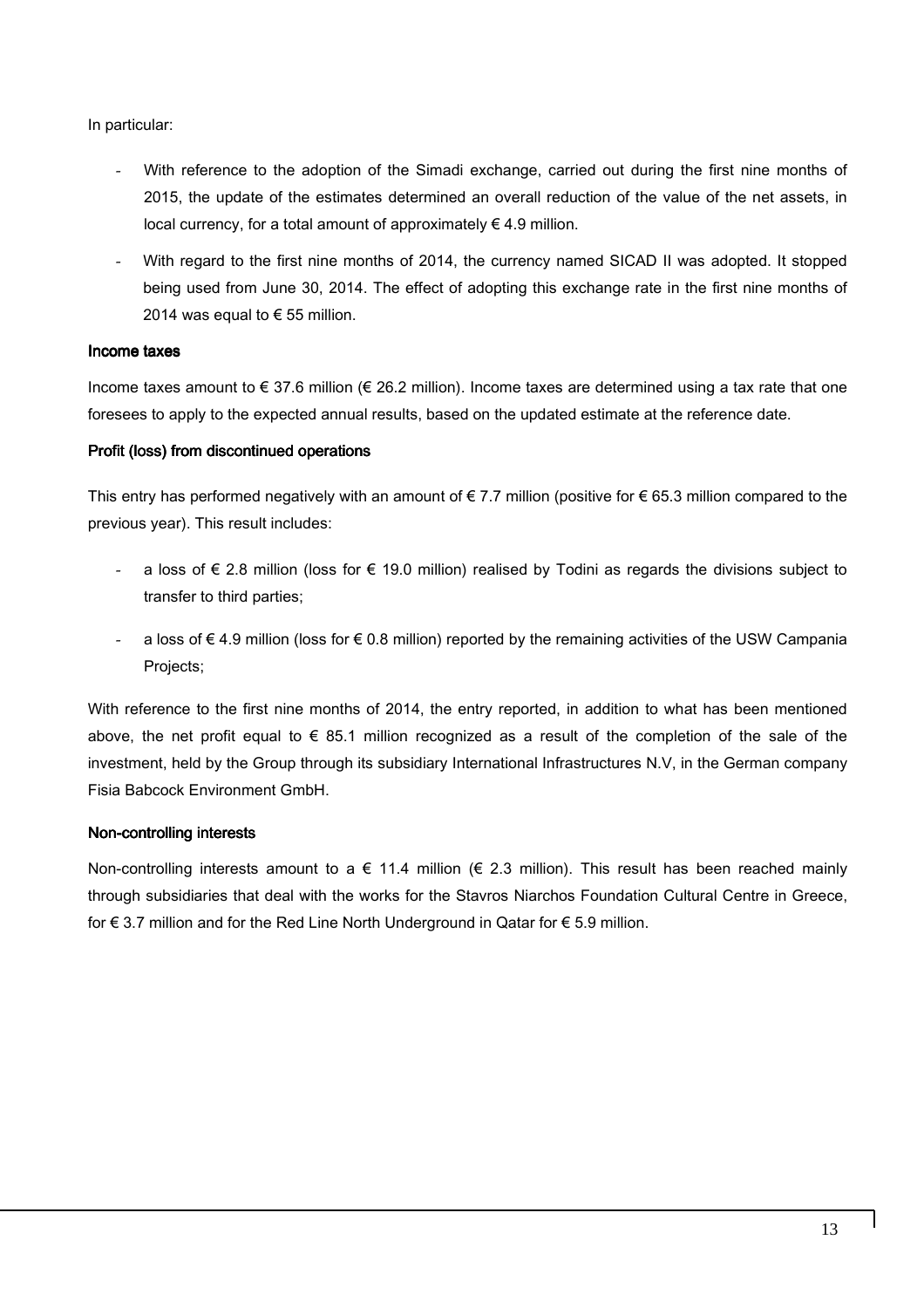### Financial position of the Group

|                                                            | September 30, |                   |                       |
|------------------------------------------------------------|---------------|-------------------|-----------------------|
|                                                            | 2015          | December 31, 2014 | <b>Overall Change</b> |
| (Amounts in €/000)                                         |               |                   |                       |
| Property, plant and equipment, intangibles and non-current |               |                   |                       |
| financial assets                                           | 897,621       | 832,355           | 65,266                |
| Non-current assets (liabilities) held for sale             | 68,740        | 84,123            | (15, 383)             |
| Provisions for risks                                       | (106, 515)    | (97, 527)         | (8,988)               |
| Post-employment benefits and employee benefits             | (22, 776)     | (23, 320)         | 544                   |
| Net tax assets (liabilities)                               | 180,584       | 148,698           | 31,886                |
| Inventories                                                | 276,817       | 262,740           | 14,077                |
| Contract work in progress                                  | 1,698,957     | 1,252,769         | 446,188               |
| Progress payments and advances on contract work in         |               |                   |                       |
| progress                                                   | (1,761,048)   | (1,725,884)       | (35, 164)             |
| Receivables (**)                                           | 1,645,556     | 1,614,350         | 31,206                |
| Payables                                                   | (1,521,495)   | (1,426,743)       | (94, 752)             |
| Other current assets                                       | 570,351       | 689,997           | (119, 646)            |
| Other current liabilities                                  | (326, 942)    | (335, 918)        | 8,976                 |
| Working capital                                            | 582,196       | 331,311           | 250,885               |
| Net invested capital                                       | 1,599,850     | 1,275,640         | 324,210               |
| Equity attributable to the owners of the parent            | 1,147,041     | 1,109,903         | 37,138                |
| Non-controlling interests                                  | 95,479        | 76,513            | 18,966                |
| <b>Equity</b>                                              | 1,242,520     | 1,186,416         | 56,104                |
| Net financial position                                     | 357,330       | 89,224            | 268,106               |
| <b>Total financial resources</b>                           | 1,599,850     | 1,275,640         | 324,210               |

### Tab. 2 - Reclassified consolidated statement of financial position of the Salini Impregilo Group

(\*\*) The item is considered net of € 35.0 million (€ 65.9 million as at December 31, 2014) classified in the net financial position, referred to the Group's net receivables/payables position relating to Consortiums and Consortium companies ("SPVs") that function through cost transfers and that are not included within the Group's consolidation scope. The net receivables/payables position is included in the net financial position based on the actual liquidity o indebtness owned by the SPV.

### Net invested capital

The net invested capital amounted to  $\epsilon$  1,599.9 million at September 30, 2015, for an increase of  $\epsilon$  324.2 million compared with the end of the previous year. The main changes are primarily attributable to the factors mentioned below.

### Property, plant and equipment, intangibles and non-current financial assets

Net property, plant and equipment, intangibles and non-current financial assets were up  $\epsilon$  65.3 million. The main changes that occurred in this item compared with the end of the previous year are reviewed below:

amortization and depreciation for the period caused a reduction of the net value of these assets for a total amount of € 155.2 million;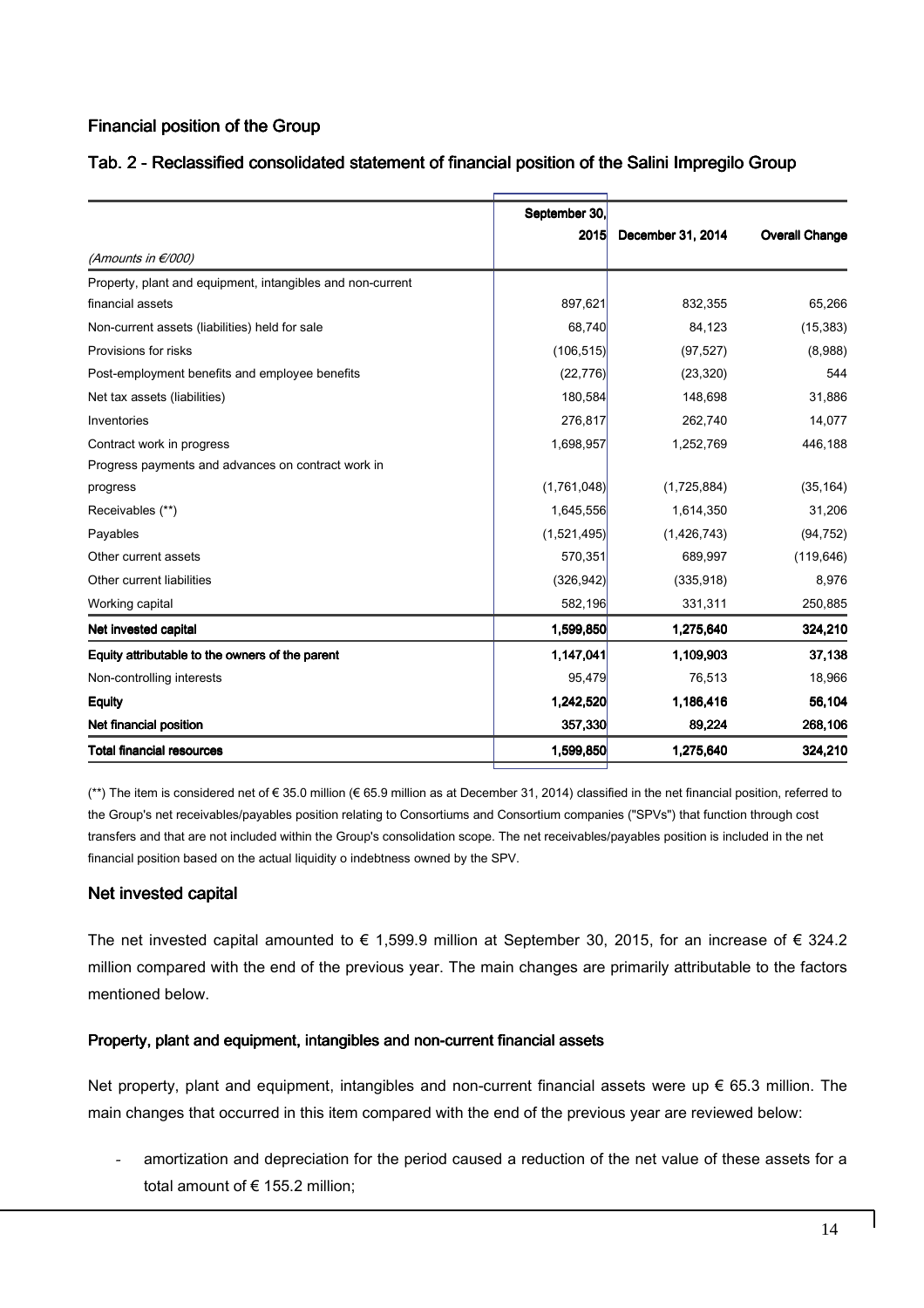- investments in tangible assets of the period, amounted to  $\epsilon$  150.3 million and have mainly concerned some large recently acquired projects in Ethiopia and in Qatar and in Italy, with particular reference to the High Speed/High Capacity Milan - Genoa railway line;
- investments in intangible assets, totalling  $\epsilon$  26.0 million mainly concerned the acquisition of an additional share in the Line 3 Metro project;
- changes to the consolidation scope for  $\epsilon$  29.4 million, especially referred to the acquisition, with effect from end of June 2015, of the investments made in the Seli Tunnelling Denmark;
- the value of the investments, moreover, has increased by  $\epsilon$  6.0 million, especially due to the effect of the capital injections made with reference to investments in unconsolidated companies.

### Non-current assets (liabilities) held for sale

Non-current assets (liabilities) held for sale amounted as at September 30, 2015 to  $\epsilon$  68.7 million. They include the net assets (liabilities) of the following units of the Group:

- the divisions of Todini Costruzioni Generali S.p.A. (net assets held for sale), for a total amount of  $\epsilon$ 63.1 million (€ 73.8 million); and
- net assets regarding the USW Campania Projects (net assets) for  $\epsilon$  5.7 million, which have not changed compared to last year.

As at December 31, 2014, the entry being examined included, in addition to what has been mentioned above, an asset belonging to Co.Ge.Ma. S.p.A., for  $\epsilon$  4.7 million value, and whose transfer occurred during the first days of 2015.

The change in this entry compared with the previous year, largely reflects the classification of the divisions subject to corporate reorganisation and the residual assets of the Todini Group under current assets, as well as the value losses reported by the Todini Group in relation to some projects that are being finished.

### Provisions for risks

Provisions for risks amount to  $\epsilon$  106.5 million and show an increase equal to  $\epsilon$  9.0 million. Provisions for risks, in detail, have substantially remained unvaried compared to last year. The other provisions increase is due to the combined effect of allocations for  $\epsilon$  6.2 million, among which they gather provisions concerning Imprepar, or variations determined by the reclassification of Todini's divisions for 5.7 million, in addition to the utilizations for  $\epsilon$  5.0 million.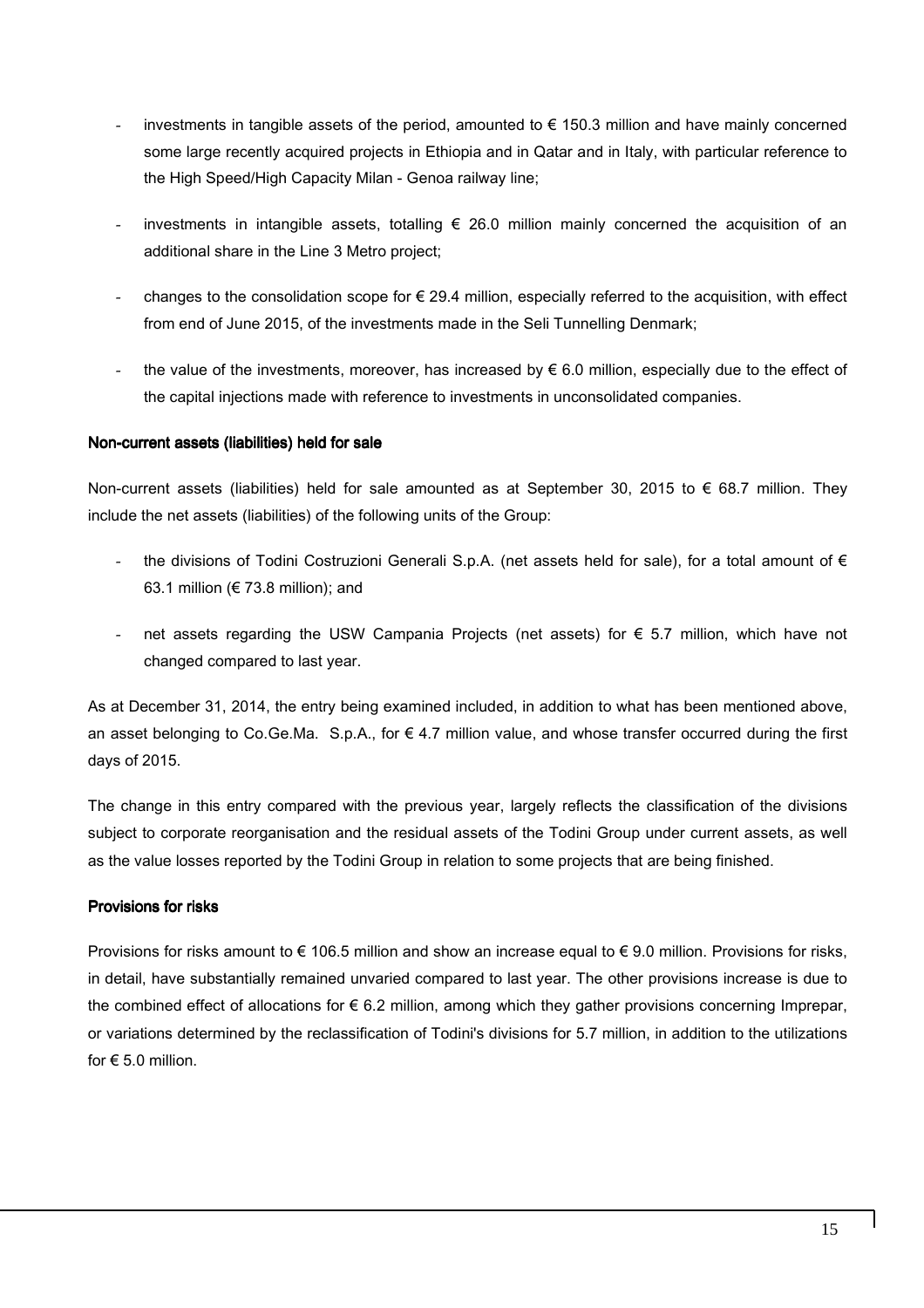#### Post-employment benefits and employee benefits

The item amounts to  $\epsilon$  22.8 million and decreased compared to last year's financial end of year of  $\epsilon$  0.5 million, as a consequence, mainly linked, to the ordinary operational dynamics of the Group during the year.

### Net tax assets (liabilities)

The item amounted to  $\epsilon$  180.6 million, having increased  $\epsilon$  31.9 million compared to December 31, 2014. The change reflects, mainly, the effects caused by taxes related to the period, at a consolidated level. One also needs to consider the different dynamics concerning foreign units, the movement of the relevant active and passive positions monitored according to the regulations of the Countries where the Group operates, as well as the dynamics concerning the downpayments for the current year.

### Working capital

Working capital increased by  $\epsilon$  250.9 million, from  $\epsilon$  331.3 million to  $\epsilon$  582.2 million.

The main changes in working capital related to developments in the Group's operating activities and the greater production on certain domestic and international contracts during the year. They are summarized below:

- Inventories totalled  $\epsilon$  276.8 million, up  $\epsilon$  14.1 million over the previous year due to the combined effect of increased procurement activity for the progress of foreign contracts, specifically concerning hydroelectric projects in Ethiopia, partially reduced by the effects produced by the reclassification of Todini's divisions;
- Current ongoing activities increase for a total of  $\epsilon$  446.2 million, passing from  $\epsilon$  1,252.8 million to  $\epsilon$ 1,699.0 million. This change - which regarded Italy for € 54.2 million and abroad for € 392.0 million - is consequent to the effects of production development, with particular regard to the contract orders concerning ongoing projects, and in particular to projects in Qatar, Ethiopia, Saudi Arabia and Denmark. With regard to Italy: the Milan-Genoa High Speed - High Capacity railway line;
- Advances on contract work in progress and "negative" contract work in progress (i.e.: invoiced advances greater than the cumulative value of the projects built) totalled  $\epsilon$  1,761.0 million with an increase equal to € 35.2 million. This change was mainly due to the effects of the following factors:
	- o the net increase of contract advances for  $\epsilon$  86.0 million, mainly due to the acquisitions of the period partially offset by the absorption of the payments reported in the preceding years through the development of production activities;
	- $\circ$  the decrease of the "negative current works for a total of approximately € 50.8 million, with particular reference projects in Ethiopia, Qatar and Colombia.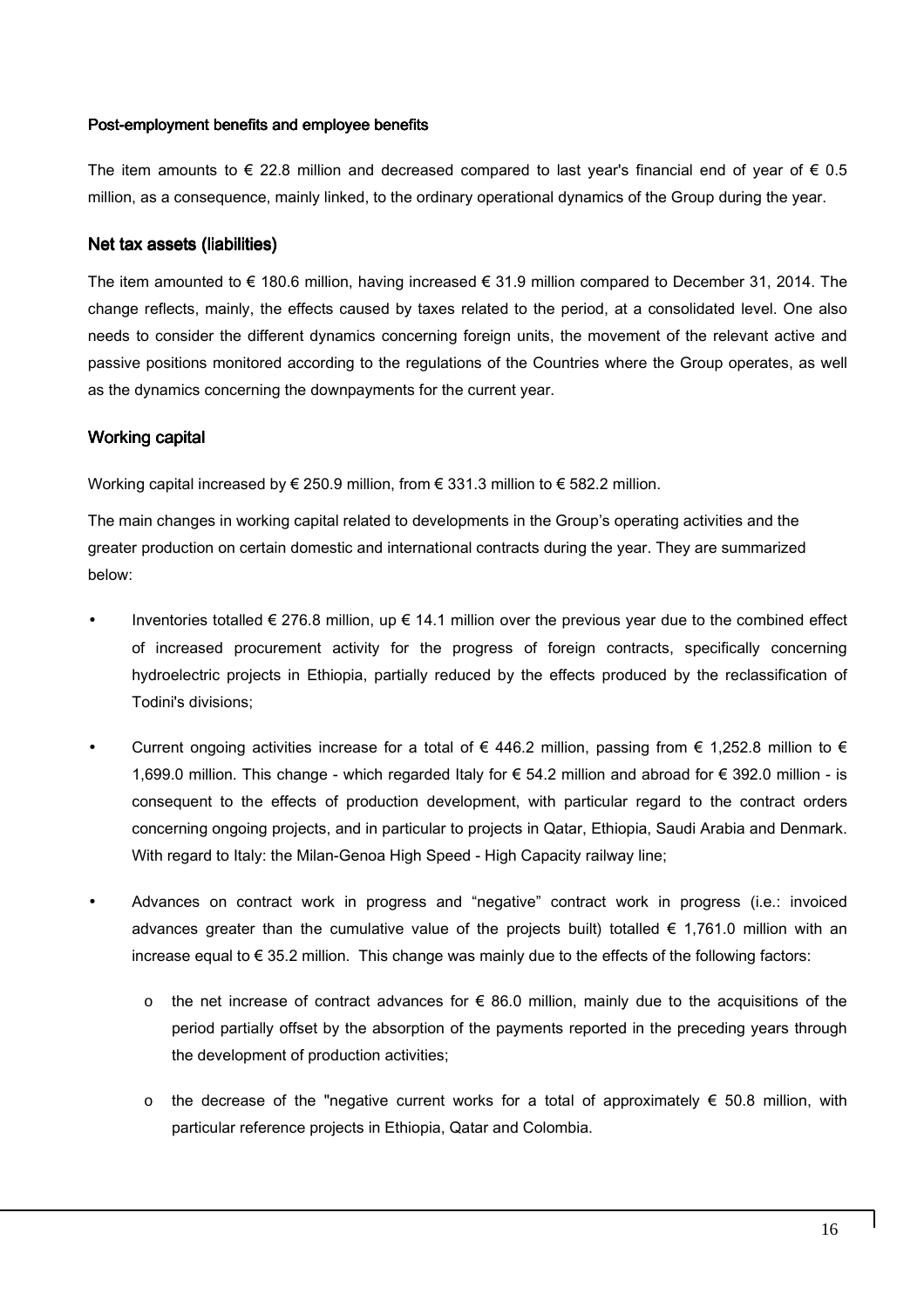- The current receivables show an increase for a total of  $\epsilon$  31.2 million. In addition to the ordinary effects depending on the trend of the industrial activities during the period and the ordinary relations with customers and suppliers related to those activities, this change reflects the adjustment to the values expressed in Venezuelan currency to the new official exchange rate adopted by the Group starting from March 2015 and depreciated compared to the exchange rate used before ("SICAD 2"). As a result of this adoption the effective value of the receivables (net of payables) denominated in Venezuelan currency decreased by  $\epsilon$  12 million compared to December 31, 2014.
- Current payables show an increase for a total of  $\epsilon$  94.8 million.
- Other assets decreased  $\epsilon$  119.6 million mainly due to the effect of the variation of the different receivables towards unconsolidated companies of the Group. The other current liabilities decreased  $\epsilon$ 9.0 million compared to December 31, 2014, and particularly refer to compensation and expropriation liabilities of the new orders.

### Net financial position

At September 30, 2015, the consolidated net financial position of the Group's continuing operations was negative and amounted to € 357.3 million (negative by € 89.2 million), while that of the non-current assets held for sale was negative and amounted to  $\in 71.1$  million (negative by  $\in 81.3$  million).

At the end of the period, the Net Debt/Equity ratio (based on the Net financial position of continuing operations), on a consolidated basis, was 0.3.

The net financial position for non-current assets held for sale refers to the divisions held for sale of Todini Costruzioni Generali S.p.A.

Changes in the financial position were determined by the investments made in property, plant and equipment and intangible assets on orders in the initial phase and by the absorption of liquidity deriving from operations, especially with regard to an increase of the working capital.

Gross debt increased by  $\epsilon$  276.6 million compared to December 31, 2014, and is equal to  $\epsilon$  1.703.5 million.

We would like to point out that Salini Impregilo has lent guarantees in favour of unconsolidated subsidiaries for a total of € 325.6 million, as the said subsidiaries received loans from banks and credit institutions.

The Group's net financial position at September 30, 2015, is summarized in the following table.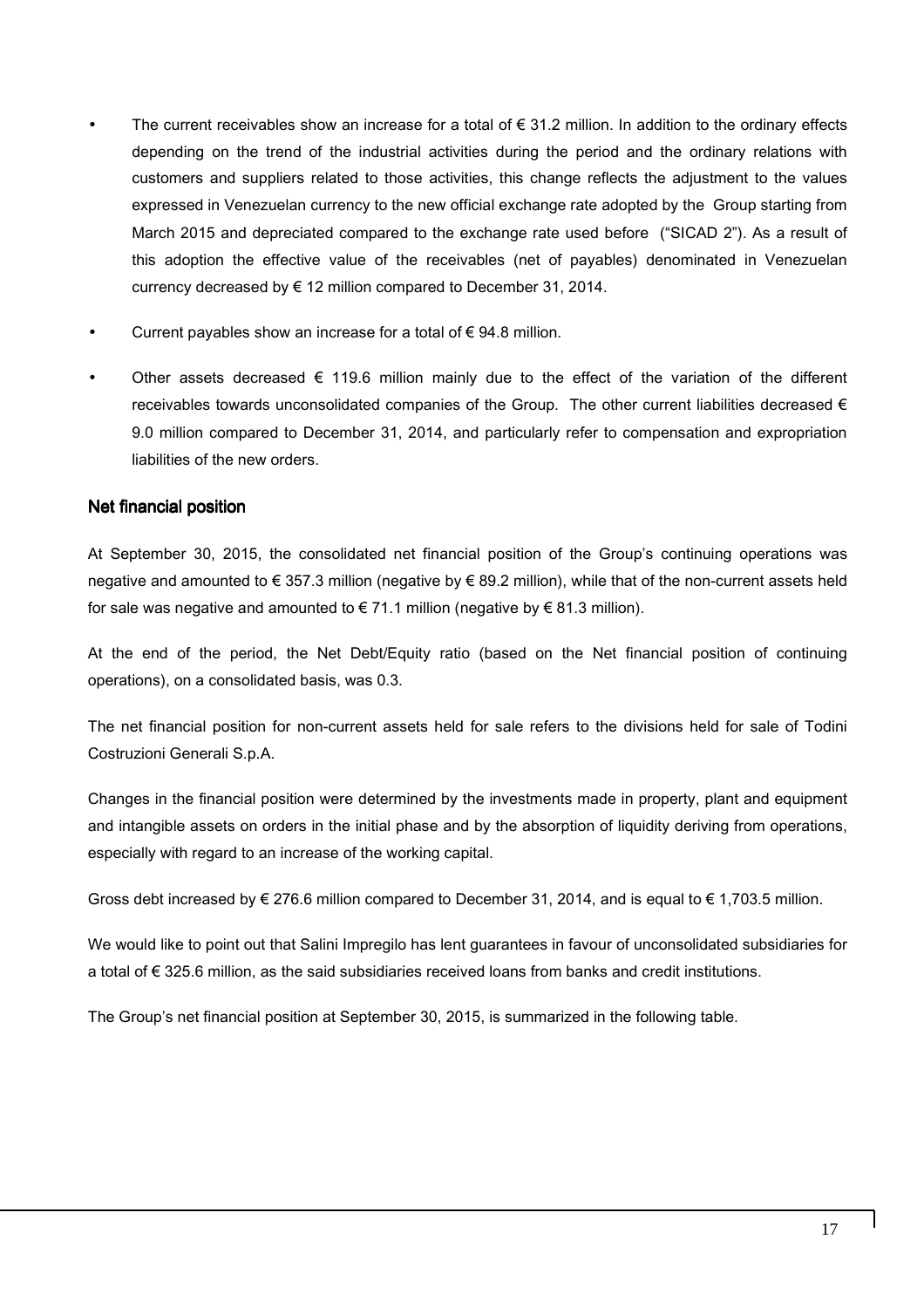### Tab. 3 - Net financial position of the Salini Impregilo Group

|                                                            | September 30, |                   |            |
|------------------------------------------------------------|---------------|-------------------|------------|
| (Amounts in €/000)                                         | 2015          | December 31, 2014 | Change     |
| Non-current financial assets                               | 100,015       | 89,124            | 10,891     |
| <b>Current financial assets</b>                            | 220,379       | 156,908           | 63,471     |
| Cash and cash equivalents (*)                              | 995,221       | 1,030,925         | (35, 704)  |
| Total cash and cash equivalents and other financial assets | 1,315,615     | 1,276,957         | 38,658     |
| Bank and other loans                                       | (520, 569)    | (456, 209)        | (64, 360)  |
| <b>Bond issues</b>                                         | (395, 842)    | (394, 326)        | (1, 516)   |
| Payables under finance leases                              | (98, 100)     | (102, 310)        | 4,210      |
| <b>Total non-current indebtedness</b>                      | (1,014,511)   | (952, 845)        | (61,666)   |
| Bank account overdrafts and current portion of financing   |               |                   |            |
| facilities                                                 | (479, 254)    | (247, 522)        | (231, 732) |
| Current portion of bond issues                             | (163, 794)    | (166, 292)        | 2,498      |
| Current portion of payables under finance leases           | (45,950)      | (60, 231)         | 14,281     |
| <b>Total current indebtedness</b>                          | (688, 998)    | (474, 045)        | (214, 953) |
| Derivative assets                                          |               |                   |            |
| Derivative liabilities                                     | (4, 486)      | (5, 244)          | 758        |
| Net financial position held by SPVs and unconsolidated     |               |                   |            |
| project companies (**)                                     | 35,045        | 65,953            | (30,908)   |
| Total other financial assets (liabilities)                 | 30,564        | 60,709            | (30, 145)  |
| Total net financial position - Continuing operations       | (357, 330)    | (89, 224)         | (268, 106) |
| Net financial position for assets held for sale            | (71,090)      | (81, 292)         | 10,202     |
| Net financial position comprising the non-current assets   |               |                   |            |
| held for sale                                              | (428, 420)    | (170, 516)        | (257, 904) |
|                                                            |               |                   |            |

 (\*) It includes the amount of € 77.3 million of tied-up liquidity of the Cavtomi Consortium, due to a litigation that is described in the following paragraph: "Risk areas and Litigation".

 (\*\*) This item acknowledges the net credit/debit position of the Group towards Consortiums and Consortium Companies ("SPVs") functioning through cost transfers and not included in the consolidation scope of the Group. The net credit standing and debt position is included in the item in the amount corresponding to the actual liquidity or indebtedness owned by the SPV. The receivables and payables that compose the balance of the item are respectively included among the commercial credit and commercial debts.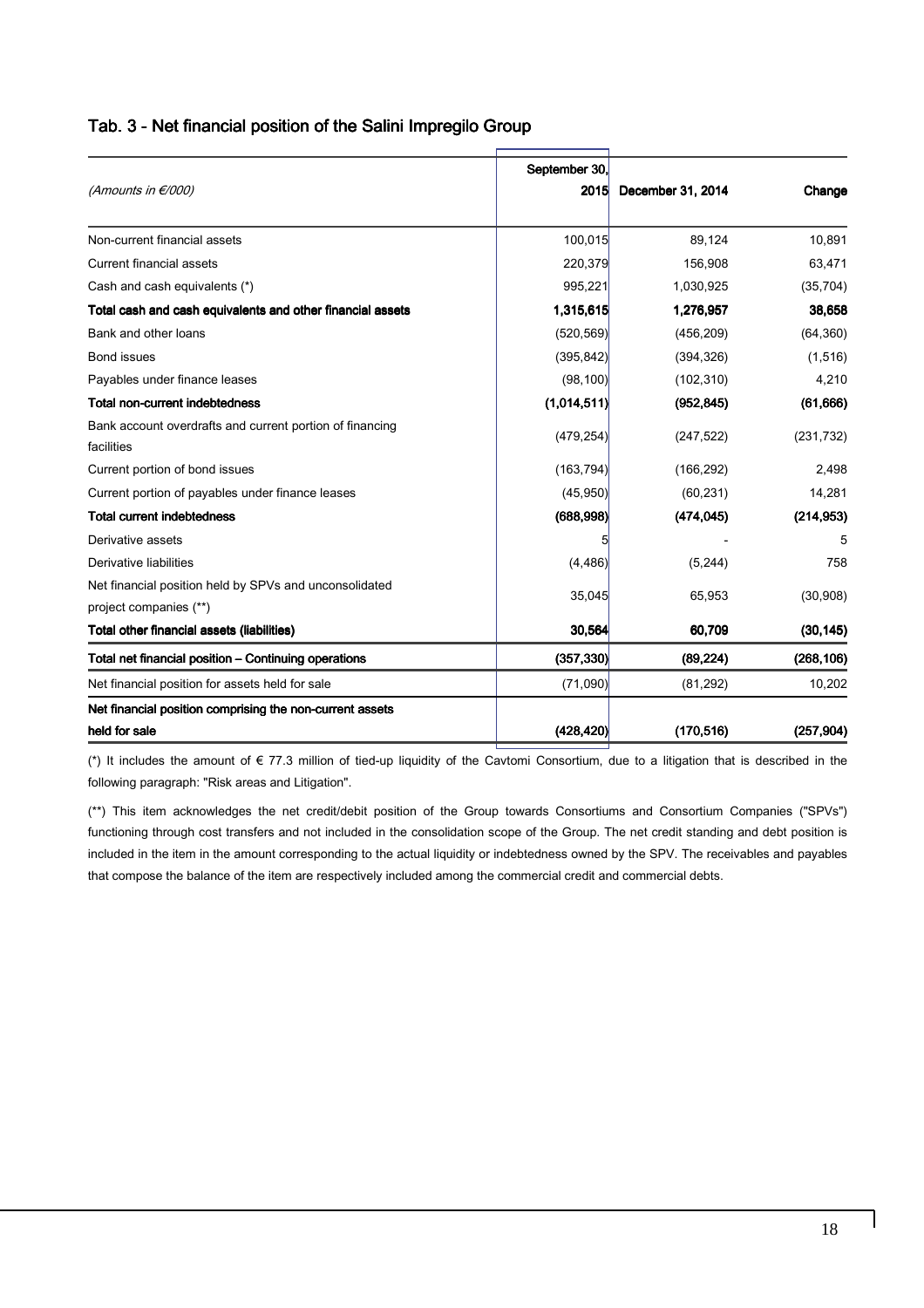### Order backlog and significant events

This chapter analyses the main events that characterised the Group's management during the period ended on September 30, 2015. For a summary description of the main order backlogs please refer to the "Operating Performance of the Main Projects and Order Backlogs" section of the Half-Year Financial Report as at June 30, 2015.

Consistent with what is described within the abovementioned Half-Year Financial Report as at June 30, 2015, for the purpose of this Report, the sector's financial sector data is proposed according to geographical macrodistribution method, based on the management analysis logic adopted by the top management, according to the two primary segments 'Italy' and 'Abroad'.

### Order Backlog

The order backlog at September 30, 2015, was as follows:

| (Shares in millions of Euros) |  |  |  |  |  |
|-------------------------------|--|--|--|--|--|
|-------------------------------|--|--|--|--|--|

| <b>Region/Country</b><br>Project |                                         | Residual backlog at<br>September 30,<br>2015 | % of the total | Completion<br>progress (%) |
|----------------------------------|-----------------------------------------|----------------------------------------------|----------------|----------------------------|
| <b>High Speed/ High Capacity</b> |                                         | 5,682.2                                      | 21.4%          |                            |
| Italy                            | Mestre Bypass                           | 0.5                                          | 0.0%           | 99.9%                      |
| Italy                            | Highway, Lot 5 Salerno-Reggio Calabria  | 21.9                                         | 0.1%           | 98.2%                      |
| Italy                            | Highway, Lot 6 Salerno-Reggio Calabria  | 18.7                                         | 0.1%           | 96.6%                      |
| <b>General Contracting</b>       |                                         | 41.1                                         | 0.2%           |                            |
| Italy                            | State Highway 36 connector 36           | 2.5                                          | 0.0%           | 99.1%                      |
| Italy                            | Spriana Landslide                       | 2.1                                          | 0.0%           | 95.5%                      |
| Italy                            | Pedemontana Lombarda - Lot 1            | 5.9                                          | 0.0%           | 98.7%                      |
| Italy                            | A4 building of third lane               | 0.6                                          | 0.0%           | 99.3%                      |
| Italy                            | Milan Metro M4                          | 409.5                                        | 1.5%           | 16.0%                      |
| Italy                            | Metrogenova                             | 0.5                                          | 0.0%           | 99.1%                      |
| Italy                            | State Highway 106 Ionica                | 337.3                                        | 1.3%           | 2.6%                       |
| Italy                            | Broni - Mortara                         | 981.5                                        | 3.7%           | 0.0%                       |
| Italy                            | Port of Ancona                          | 223.5                                        | 0.8%           | 0.0%                       |
| Italy                            | Isarco underpass                        | 120.1                                        | 0.5%           | 2.8%                       |
| Italy                            | Metro B                                 | 946.3                                        | 3.6%           | 0.1%                       |
| Other projects in Italy          |                                         | 3,029.8                                      | 11.4%          |                            |
| Total projects in Italy          |                                         | 8,753.2                                      | 33.0%          |                            |
| Austria                          | Arge                                    | 158.5                                        | 0.6%           | 14.2%                      |
| Denmark                          | Cityringen                              | 646.9                                        | 2.4%           | 66.6%                      |
| Greece                           | <b>Achelos Support Tunnel</b>           | 0.2                                          | 0.0%           | 97.7%                      |
| Greece                           | Thessaloniki Metro                      | 220.6                                        | 0.8%           | 32.1%                      |
| Greece                           | <b>Stavros Niarchos Cultural Center</b> | 67.4                                         | 0.3%           | 78.2%                      |
| Poland                           | S3 Nowa Sol                             | 101.6                                        | 0.4%           | 5.6%                       |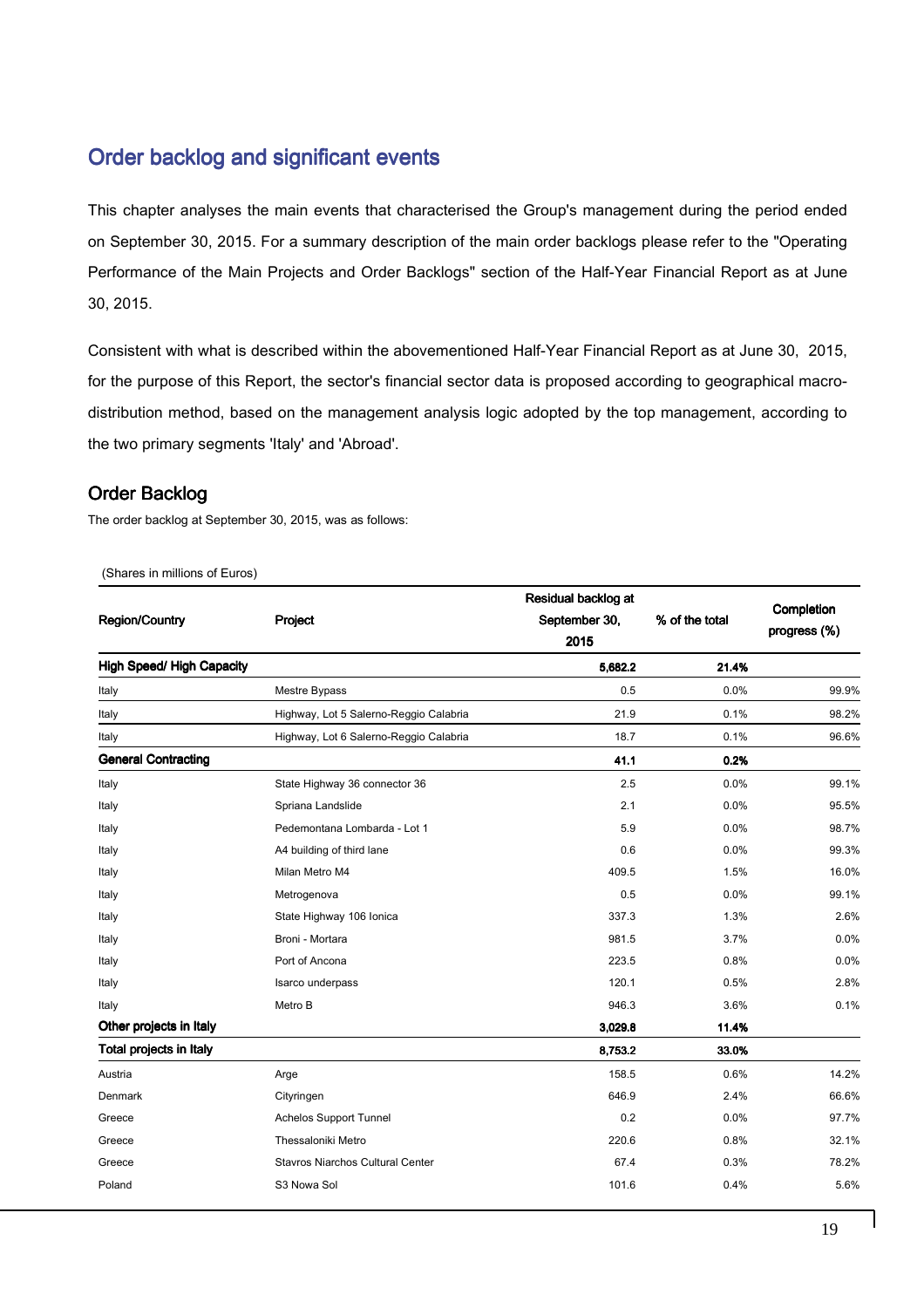#### (Shares in millions of Euros)

|                         |                                                | Residual backlog at |                |              |
|-------------------------|------------------------------------------------|---------------------|----------------|--------------|
| <b>Region/Country</b>   | Project                                        | September 30,       | % of the total | Completion   |
|                         |                                                | 2015                |                | progress (%) |
| Poland                  | S7 Checiny                                     | 109.7               | 0.4%           | 2.3%         |
| Poland                  | Road S8 Marki - Radzymin Lot 1                 | 60.1                | 0.2%           | 5.4%         |
| Poland                  | A1 Motorway - Lot F                            | 134.7               | 0.5%           | 0.0%         |
| Romania                 | Orastie-Sibiu Highway                          | 0.9                 | 0.0%           | 99.5%        |
| Romania                 | Lugoi Deva                                     | 86.0                | 0.3%           | 34.4%        |
| Slovakia                | Lietavska Lucka - Visnove - Dubna Skala        | 291.6               | 1.1%           | 5.1%         |
| Switzerland             | <b>CSC</b>                                     | 107.3               | 0.4%           | n.a.         |
| Turkey                  | Gaziantep                                      | 137.7               | 0.5%           | 0.5%         |
| Turkey                  | Kosekoy                                        | 2.0                 | 0.0%           | 99.0%        |
| Turkey                  | Cetin hydroelectric project                    | 223.9               | 0.8%           | 7.7%         |
| <b>Works in Europe</b>  |                                                | 2,349.0             | 8.8%           |              |
| Argentina               | Riachuelo                                      | 346.3               | 1.3%           | 6.8%         |
| <b>Brasil</b>           | Serra Do Mar                                   | 0.5                 | 0.0%           | 99.5%        |
| <b>Brasil</b>           | Consorcio Carvalho Pinto                       | 1.9                 | 0.0%           | 53.3%        |
| Chile                   | Metro Santiago                                 | 25.2                | 0.1%           | 75.8%        |
| Colombia                | Sogamoso                                       | 1.8                 | 0.0%           | 99.7%        |
| Colombia                | Quimbo                                         | 9.8                 | 0.0%           | 97.1%        |
| Colombia                | Ariguani                                       | 448.2               | 1.7%           | 30.4%        |
| Peru                    | Metro Lima                                     | 637.5               | 2.4%           | 1.9%         |
| Dominican Republic      | Acquedotto Oriental Consortium                 |                     | 0.0%           | 100.0%       |
| Dominican Republic      | Guaigui hydraulic system                       | 80.1                | 0.3%           | 15.0%        |
| <b>USA</b>              | Vegas Tunnel - Lake Mead                       | 29.9                | 0.1%           | 92.4%        |
| <b>USA</b>              | San Francisco Central Subway                   | 0.5                 | 0.0%           | 99.3%        |
| <b>USA</b>              | Gerald Desmond Bridge                          | 138.0               | 0.5%           | 31.4%        |
| <b>USA</b>              | Anacostia                                      | 77.8                | 0.3%           | 45.1%        |
| <b>USA</b>              | Dugway Storage Tunnel Cleveland                | 126.7               | 0.5%           | 7.3%         |
| Venezuela               | Puerto Cabello - Contuy Ferrocarriles          | 149.8               | 0.6%           | 89.0%        |
| Venezuela               | Puerto Cabello - Contuy Ferrocarriles stations | 375.8               | 1.4%           | 18.6%        |
| Venezuela               | Porto Cabello Sistema Integral                 | 316.7               | 1.2%           | 0.0%         |
| Venezuela               | Chaguaramas Railway                            | 93.5                | 0.4%           | 62.4%        |
| Venezuela               | San Juan de Los Morros Railway                 | 281.1               | 1.1%           | 47.5%        |
| Venezuela               | OIV Tocoma                                     | 98.6                | 0.4%           | 93.0%        |
| <b>Works in America</b> |                                                | 3,239.8             | 12.2%          |              |
| Saudi Arabia            | Metro Riyadh                                   | 2,745.5             | 10.3%          | 8.3%         |
| <b>Arab Emirates</b>    | Tristar Jv - Subcontratto                      | 3.7                 | 0.0%           | 76.5%        |
| <b>Arab Emirates</b>    | Tristar Jv - Filiale Abu Dhabi                 | 43.9                | 0.2%           | 33.0%        |
| Georgia                 | Georgia Nenskra                                | 512.0               | 1.9%           | 0.1%         |
| Kazakhstan              | Almaty - Khorgos (S)                           | 81.7                | 0.3%           | 50.8%        |
| Malaysia                | Ulu Jelai                                      | 60.7                | 0.2%           | 91.2%        |
| Qatar                   | Abu Hamour                                     | 40.2                | 0.2%           | 64.0%        |
| Qatar                   | Red Line North                                 | 1,687.6             | 6.4%           | 20.2%        |
| Qatar                   | Al Khor Stadium                                | 760.5               | 2.9%           | 0.0%         |
| Qatar                   | Shamal Roads & Infrastructures                 | 294.2               | 1.1%           | 0.0%         |
| Works in Asia           |                                                | 6,229.9             | 23.5%          |              |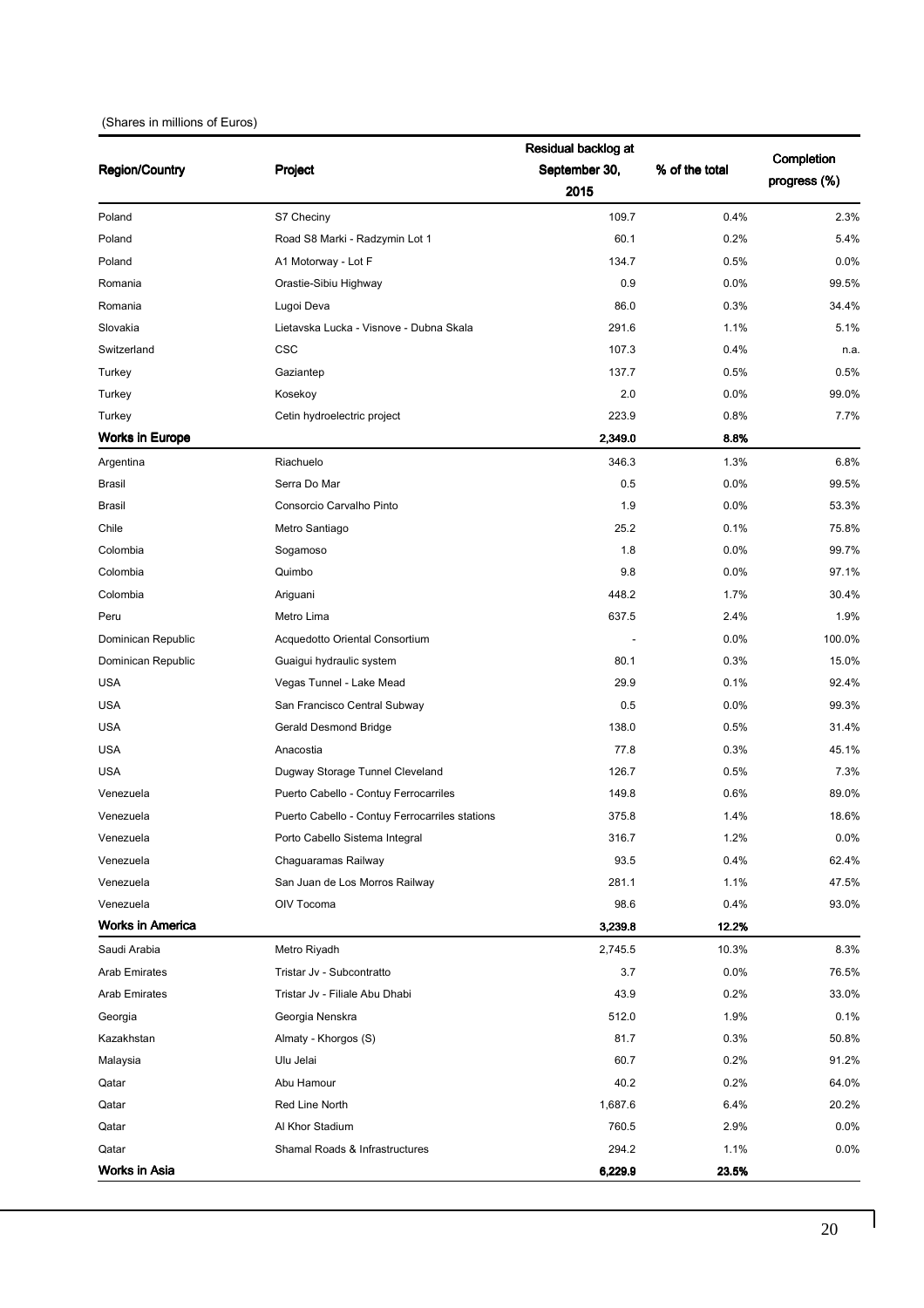#### (Shares in millions of Euros)

|                                           |                           | Residual backlog at |                |                            |  |
|-------------------------------------------|---------------------------|---------------------|----------------|----------------------------|--|
| <b>Region/Country</b>                     | Project                   | September 30,       | % of the total | Completion<br>progress (%) |  |
|                                           |                           | 2015                |                |                            |  |
| Australia                                 | NW Rail Link Project      | 112.1               | 0.4%           | 56.4%                      |  |
| <b>Works in Australia</b>                 |                           | 112.1               | 0.4%           |                            |  |
| Algeria                                   | Algeri intermunicipal     | 0.9                 | 0.0%           | 98.8%                      |  |
| Ethiopia                                  | Gerd                      | 2,019.9             | 7.6%           | 45.5%                      |  |
| Ethiopia                                  | Gibe III                  | 106.2               | 0.4%           | 93.5%                      |  |
| Libya                                     | Lidco                     | 1.132.7             | 4.3%           | 12.8%                      |  |
| Libya                                     | Libyan Coastal Highway    | 1,101.3             | 4.2%           | 0.1%                       |  |
| Libya                                     | Kufra Urbanization        | 238.5               | 0.9%           | 0.5%                       |  |
| Libya                                     | Kufra airport             | 55.1                | 0.2%           | 15.4%                      |  |
| Libya                                     | Tripoli Airport           | 99.4                | 0.4%           | 0.0%                       |  |
| Namibia                                   | Neckartal Dam             | 131.1               | 0.5%           | 37.1%                      |  |
| Nigeria                                   | Suleja Minna              | 116.6               | 0.4%           | 29.4%                      |  |
| Nigeria                                   | Inner Northern Expressway | 33.5                | 0.1%           | 0.0%                       |  |
| Nigeria                                   | Adiyan                    | 161.1               | 0.6%           | 32.9%                      |  |
| Nigeria                                   | District 1                | 205.0               | 0.8%           | 12.7%                      |  |
| Nigeria                                   | <b>Isex</b>               | 9.1                 | 0.0%           | 88.0%                      |  |
| Nigeria                                   | <b>Cultural Center</b>    | 264.3               | 1.0%           | 36.4%                      |  |
| Nigeria                                   | Idu                       | 60.7                | 0.2%           | 76.0%                      |  |
| Nigeria                                   | Gurara                    | 6.0                 | 0.0%           | 99.0%                      |  |
| Nigeria                                   | Ogoni                     | 26.6                | 0.1%           | 86.4%                      |  |
| Sierra Leone                              | Matotoka                  | 10.9                | 0.0%           | 67.4%                      |  |
| Sierra Leone                              | Operation & Maintenance   | 4.6                 | 0.0%           | 88.3%                      |  |
| Sierra Leone                              | Bumbuna                   | 1.2                 | 0.0%           | 69.0%                      |  |
| Tunisia                                   | Oued Zarga Boussalem      | 16.2                | 0.1%           | 64.6%                      |  |
| Tunisia                                   | SFAX-GABES                | 27.5                | 0.1%           | 75.7%                      |  |
| Zimbabwe                                  | Mukorsi Dam               | 9.2                 | 0.0%           | 94.1%                      |  |
| Africa                                    | SGF - Il nuovo Castoro    | 13.1                | 0.0%           | n.a.                       |  |
| <b>Works in Africa</b>                    |                           | 5,850.8             | 22.0%          |                            |  |
| Fisia Italimpianti                        |                           | 15.4                | 0.1%           | n.a.                       |  |
| <b>Total Works Abroad</b>                 |                           | 17,797.0            | 67.0%          |                            |  |
| Total Group backlog at September 30, 2015 |                           | 26,550.2            | 100.0%         |                            |  |

 $\mathbf{l}$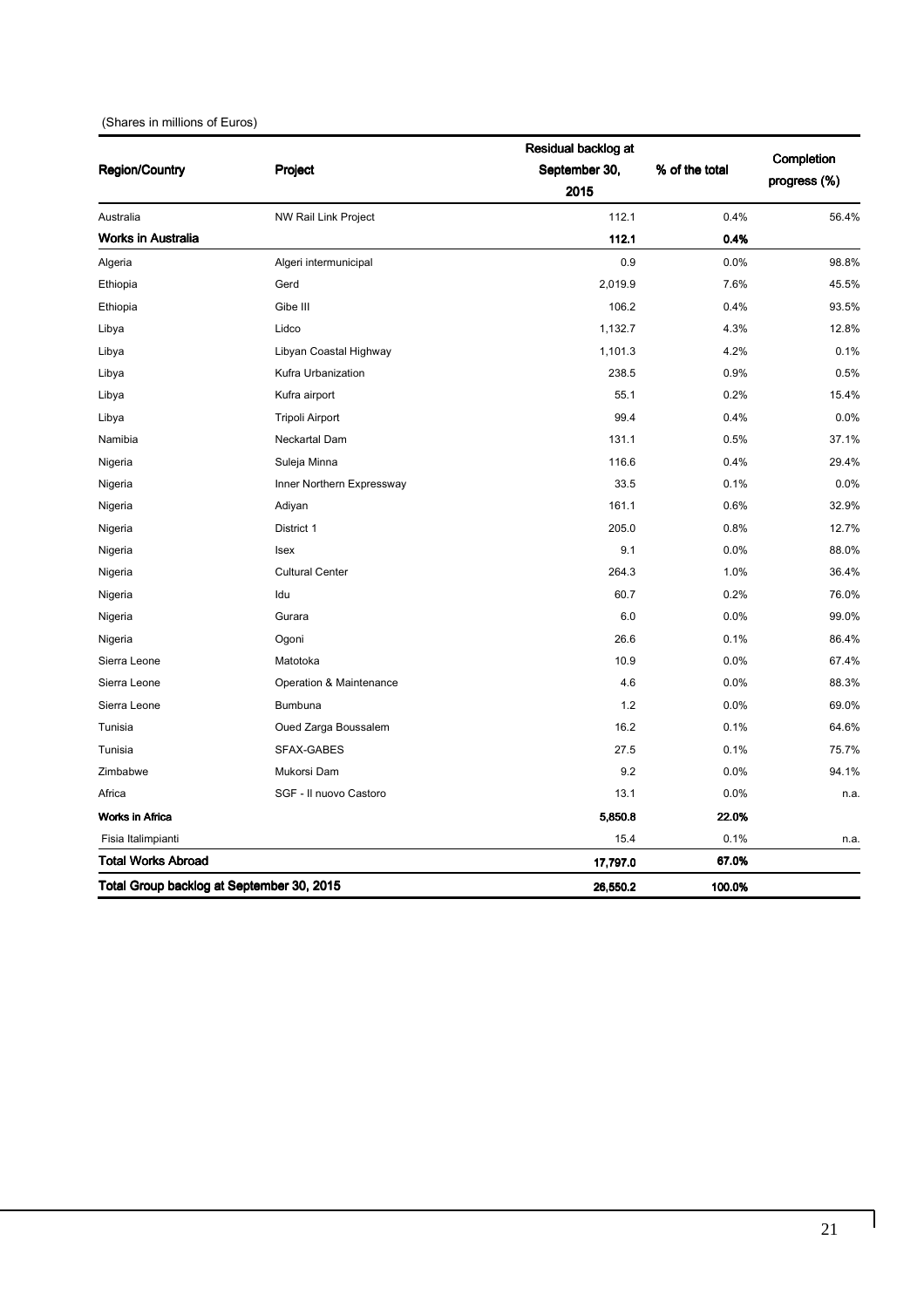With reference to the order backlog concerning the Libyan orders/projects, totalling  $\epsilon$  2,627 million, please refer to what has been specified in the "Risk Areas and Litigation" section of the Half Year Financial Report as at 30 June 2015.

### **Concessions**

The portfolio of concession activities held by the Salini Impregilo Group includes two main business areas: a first one, comprised of investments in already active concession holder companies in Argentina, Peru, Colombia and the United Kingdom, and a second one , consisting of Greenfield projects, which includes contracts for infrastructures in Italy and Peru that are still under construction and with regard to which the activities under concession will begin in the future.

The tables that follow show the key figures of the concession portfolio at the end of the period, broken down by type of activity.

**HIGHWAYS** 

|           |                                    | % of       |           |                           |            |          |
|-----------|------------------------------------|------------|-----------|---------------------------|------------|----------|
| Country   | <b>Concessionaire Company</b>      | investment | Total     |                           |            |          |
|           |                                    |            | <b>km</b> | Stage                     | Start date | End date |
| Italy     | Broni - Mortara                    | 61.08      | 50        | Not yet active<br>holding | 2010       | 2057     |
| Argentina | Iglys S.A.                         | 98         |           | company                   |            |          |
|           | Autopistas Del Sol                 | 19.82      | 120       | Active                    | 1993       | 2020     |
|           | Puentes del Litoral S.A.           | 26         | 59.6      | in liquidation            | 1998       |          |
|           | Mercovia S.A.                      | 60         | 18        | Active                    | 1996       | 2021     |
|           | Yuma Concessionaria S.A. (Ruta del |            |           |                           |            |          |
| Colombia  | Sol)                               | 40         | 465       | Active                    | 2011       | 2036     |

SUBWAY SYSTEMS

| Country | <b>Concessionaire Company</b> | % of<br>investment | Total |                |            |          |
|---------|-------------------------------|--------------------|-------|----------------|------------|----------|
|         |                               |                    | km    | Stage          | Start date | End date |
| Italy   | Milan subway Line 4           | 31.05              | 15    | Not yet active | 2014       | 2045     |
| Peru    | Lima Metro                    | 18.25              | 35    | Not yet active | 2014       | 2049     |

ENERGY FROM RENEWABLE

**SOURCES** 

|           | <b>Concessionaire Company</b> | $%$ of     | capacity    |        |            |          |
|-----------|-------------------------------|------------|-------------|--------|------------|----------|
| Country   |                               | investment | installed   | Stage  | Start date | End date |
| Argentina | Yacilec S.A.                  | 18.67      | $\tau$ line | Active | 1992       | 2091     |
|           | Enecor S.A.                   | 30.00      | $\tau$ line | Active | 1995       | 2094     |

| <b>INTEGRATED WATER CYCLE</b> |                               |            |        |              |                   |          |
|-------------------------------|-------------------------------|------------|--------|--------------|-------------------|----------|
|                               | <b>Concessionaire Company</b> | % of       | pop.   |              |                   |          |
| Country                       |                               | investment | served | <b>Stage</b> | <b>Start date</b> | End date |
|                               |                               |            |        |              |                   |          |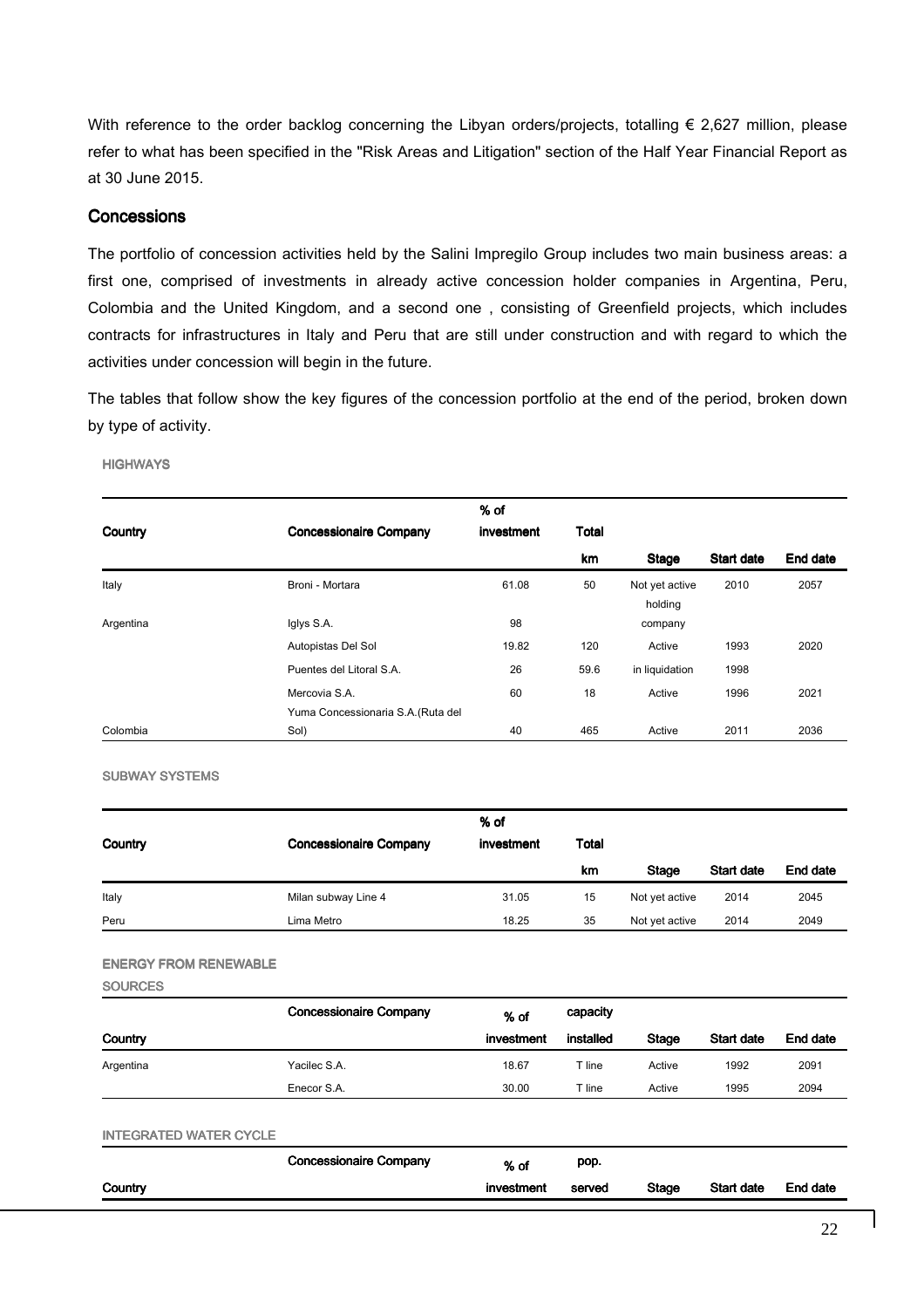| Argentina | Aguas del G. Buenos Aires S.A. | 42.58 | 210.000 | Liquidation |      |      |
|-----------|--------------------------------|-------|---------|-------------|------|------|
| Peru      | Consorcio Agua Azul S.A.       | 25.50 | 740.000 | Active      | 2000 | 2027 |

**HOSPITALS** 

| <b>Concessionaire Company</b>  | % of       | No.            |                |                   |          |
|--------------------------------|------------|----------------|----------------|-------------------|----------|
|                                | investment | of beds        | <b>Stage</b>   | <b>Start date</b> | End date |
|                                |            | 150,000        |                |                   |          |
| Impregilo Wolverhampton Ltd.   | 20.00      | medical visits | Active         | 2002              | 2032     |
| Ochre Solutions Ltd.           | 40.00      | 220            | Active         | 2005              | 2038     |
|                                |            |                | holding        |                   |          |
| Impregilo New Cross Ltd.       | 100.00     |                | company        |                   |          |
| Gaziantep Hospital             | 35.50      | 1875           | Not yet active |                   |          |
|                                |            |                |                |                   |          |
|                                |            |                |                |                   |          |
| <b>Concessionaire Company</b>  | % of       | No.            |                |                   |          |
|                                | investment | cars           | <b>Stage</b>   | <b>Start date</b> | End date |
| Impregilo Parking Glasgow Ltd. | 100.00     | 1400           | Active         | 2004              | 2034     |
| Corso del Popolo S.p.A.        | 55.00      |                | not yet active |                   |          |
|                                |            |                |                |                   |          |
|                                |            |                |                |                   |          |
| <b>Concessionaire Company</b>  | % of       |                |                |                   |          |
|                                | investment |                | <b>Stage</b>   | <b>Start date</b> | End date |
| Piscine dello Stadio S.r.l.    | 70.00      |                | Active         | 2014              | 2041     |
|                                |            |                |                |                   |          |

### Acquisition of new orders

### Nigeria – Dualisation of the carriageway of the Suleja Minna road (Phase II)

On January 16, 2015, the Salini Impregilo Group was awarded the contract for the doubling of the carriageway of the Suleja Minna road (Phase II) in Nigeria. This is an important communication route since it provides access from the capital Abuja to the Northwest.

The project's function is to improve mobility and to facilitate the potential development of the entire region.

The contract involves the construction, in 48 months, of a new carriageway between km 60 and km 101 and the complete rehabilitation of the existing road from km 0 to km 101. The client is the Ministry of Public Works of Nigeria. The value of the works is approx. € 112 million.

The Salini Impregilo Group is already working on the implementation of Phase 1 of the Suleja Minna.

The award of this new contract represents the achievement of the target set at the time of the award of Phase I allowing the Salini Impregilo Group to participate in the current transformation of Nigeria's road sector and to continue to intensify its activities in the country, one of the largest of the African continent.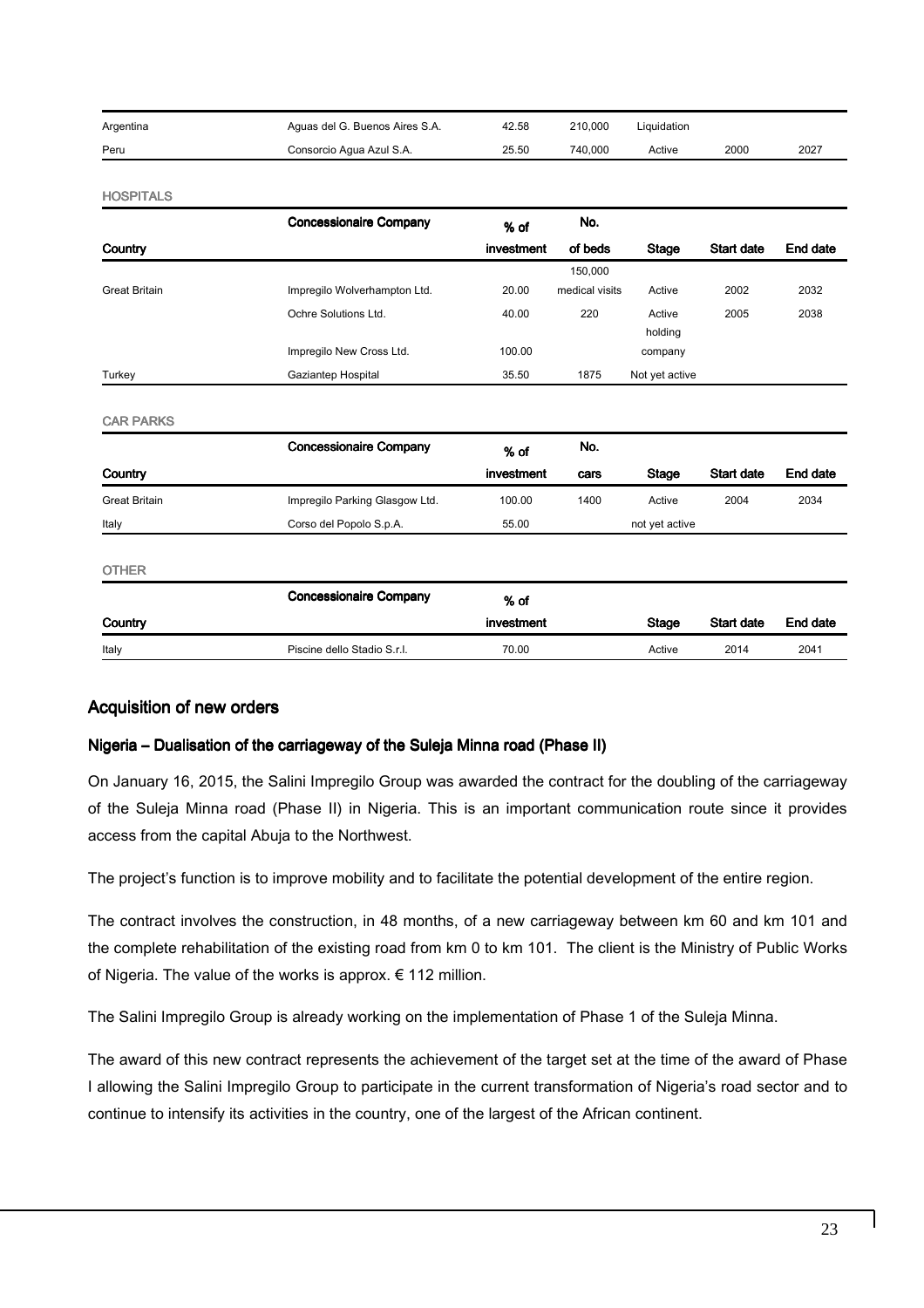#### Contract for the construction of the AI Bayt stadium in Qatar

On July 8, 2015, the Salini Impregilo Group was awarded the contract for the construction of the Al Bayt stadium in the city of Al Khor in Qatar, around 50 km north of the capital Doha. The contract, worth €770 million, of which €716 million for construction and over €53 million for operation & maintenance, involves the design and construction of one of the sports complexes that the FIFA World Cup 2022 will be played in. The project, awarded by the governmental foundation Aspire Zone, responsible for the development of sports infrastructure in the country, involves the construction of a stadium that can accommodate 70,000 spectators, with an area of 200 thousand square metres; of an auxiliary building for security and the administrative part of the facility; and of the centre that will house the electromechanical and distribution systems.

#### Contract for the construction of primary urban infrastructures in Qatar

On July 9, 2015, the Salini Impregilo Group was awarded the contract for the construction of primary urban development infrastructure in Shamal, an area of residential development located approximately 100 km from the capital Doha in the far north of Qatar. The Project, worth €300 million, is part of the "Framework Contract for Local Roads and Drainage Programme (LR&DP)". The works, to be completed within 30 months, were awarded to Salini Impregilo by the Public Works Authority of Ashghal, the authority established in 2004 and responsible for the design, implementation and management of public infrastructure in the Gulf state. Salini Impregilo was awarded the creation of the Package 01, which covers about 25% of the development area and includes roads and infrastructure in the district of Al-Zubara located in the west, the area north of the central district of Abu Al-Dholouf and the area south of the city of Al-Shamal, in addition to design and planning of the microtunneling and of the water system for irrigating the green areas. The entire area for residential development measures 1,043 hectares and is connected to Doha through the "North Road".

### Contract for the design and construction of the A1 motorway in Poland

On July 22, 2015, the Salini Impregilo Group was awarded a contract worth €170 million for the design and construction of 20,270 km of a section of the A1 Motorway south of Warsaw near the town of Katowice. The project is financed in part by EU funds and in part by Polish public funding. The works, which will last for a total of 33 months, include three junctions: Rząsawa, Lgota, Blachownia, 4 bridges, 1 railway bridge and 21 viaducts. The road surfacing will be entirely in concrete.

### Acquisition of the Nenskra hydroelectric project in Georgia.

On August 31, 2015, the Salini Impregilo Group won an EPC contract (Engineering, Procurement, Construction) worth \$575 million to design and build the Nenskra hydroelectric plant in the mountainous region of Svaneti, in north-west of the country.

The main structures of the work, to be completed within 62 months, will be the main dam, a weir on the Nakra river, a transfer tunnel, a pressure tunnel to the powerhouse and the plant itself, in the open and with four vertical-axis Pelton turbines. The weir on the Nakra River will measure 9 metres in height and 50 metres in length. The transfer tunnel, measuring 14.4 km and 3.5 in diameter, will convey the water from Nakra River to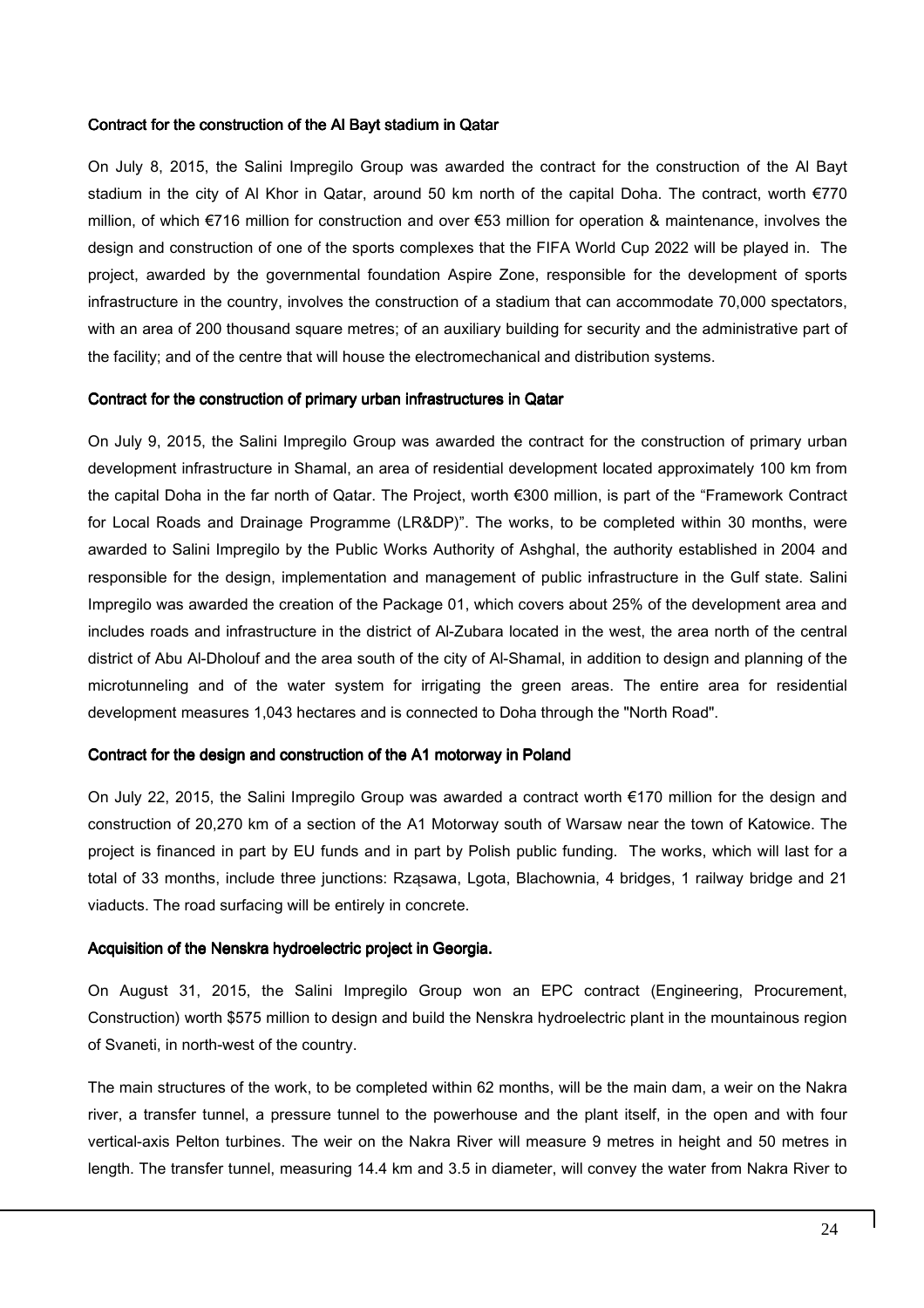new reservoir, therefore optimising the project's performance. The pressure tunnel will measure 15.6 km in length and 4.5 metres in diameter. The asphalt faced rockfill dam (AFRD) has been selected. It will measure 135 metres in height and 820 metres at the crest, and will contain up to 183 million cubic metres of water.

### Risk areas and litigation

This section describes the events that occurred during the third quarter of 2015. For a summary description of the current risk areas and litigation, please refer to the Half-Year Financial Report as at June 30, 2015.

### CAVTOMI Consortium (Turin-Milan high speed/capacity railway line)

With reference to the Turin-Milan high speed/capacity railway line project, FIAT (now FCA N.V.), the Gerenal Contractor, has to cultivate the saving clauses filed by the General Subcontractor, CAVTOMI Consortium (the Consortium), of which Salini Impregilo possesses a 74.69% share, towards Rete Ferroviaria Italiana ("RFI"), the client. The Consortium has decided to carry out all the design and construction activities for the work.

Consequently, FIAT established, on April 18, 2008, the arbitration that is envisaged by the contract towards RFI, in order to claim, in particular, the damages met for the delay of the works that are attributable to the client, the claim for the prize due for speeding up the works that was not obtained, caused the client, and to claim greater remuneration. On July 9, 2013, the Arbitration Board awarded FIAT, sentencing RFI to the payment of approximately 187 million euro (of which approximately 185 million euro for the Consortium).

RFI appealed against the award in front of Rome's Court of Appeals on September 30, 2013. RFI, in the meantime, in October 2013 paid the amount due to FIAT, which paid, in turn, the amount owed to the Consortium in December 2013, with a restriction stating the need to deposit part of the overall sum (86.6 million euro) in a current account, restricted up to the date of the verdict, and to make the other part of the sum available (€ 98.4 million), behind the provision of a surety guarantee on behalf of the Consortium's partners.

With the verdict issued by Rome's Court of Appeals on September 23, 2015, the arbitration award has been partially annulled. FCA appealed to the Supreme Court and filed a writ for revision against the judgement of the Court of Appeals.

Being that the decision of the Court of Appeals is executive, FCA and RFI reached an agreement with which the following guarantees need to be given by FCA and RFI, to avoid the execution of the abovementioned decision, undecided the substantial rights of the parties that are postponed to the final decision of the Court: (i) payment of an amount of 66.5 million euro<sup>1</sup>, of which 65.8 to be given to the Consortium; (ii) RFI is granted a bank guarantee worth 100 million euro, of which 99 million euro to be given to the Consortium.

The Consortium is confident, supported by the legal counsels following the litigation, that its rights will be acknowledged during this final judgement.

j

 $<sup>1</sup>$  Payment made on October 30, 2015.</sup>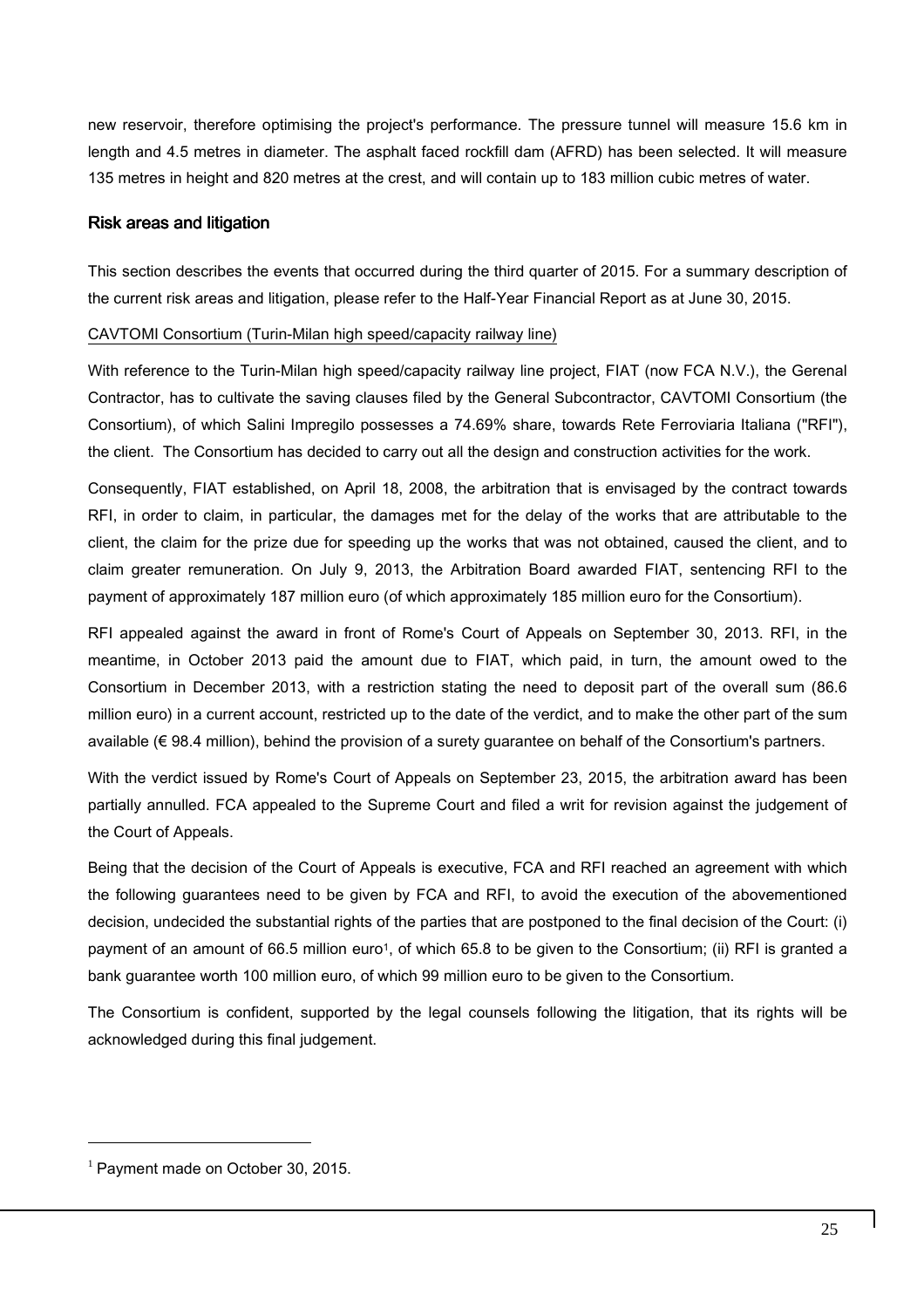## **Significant events**

Subsequent to September 30, 2015 there were no significant events in addition to what expressly explained in earlier sections of this Interim Report on operations of the Salini Impregilo Group for the first nine months of 2015.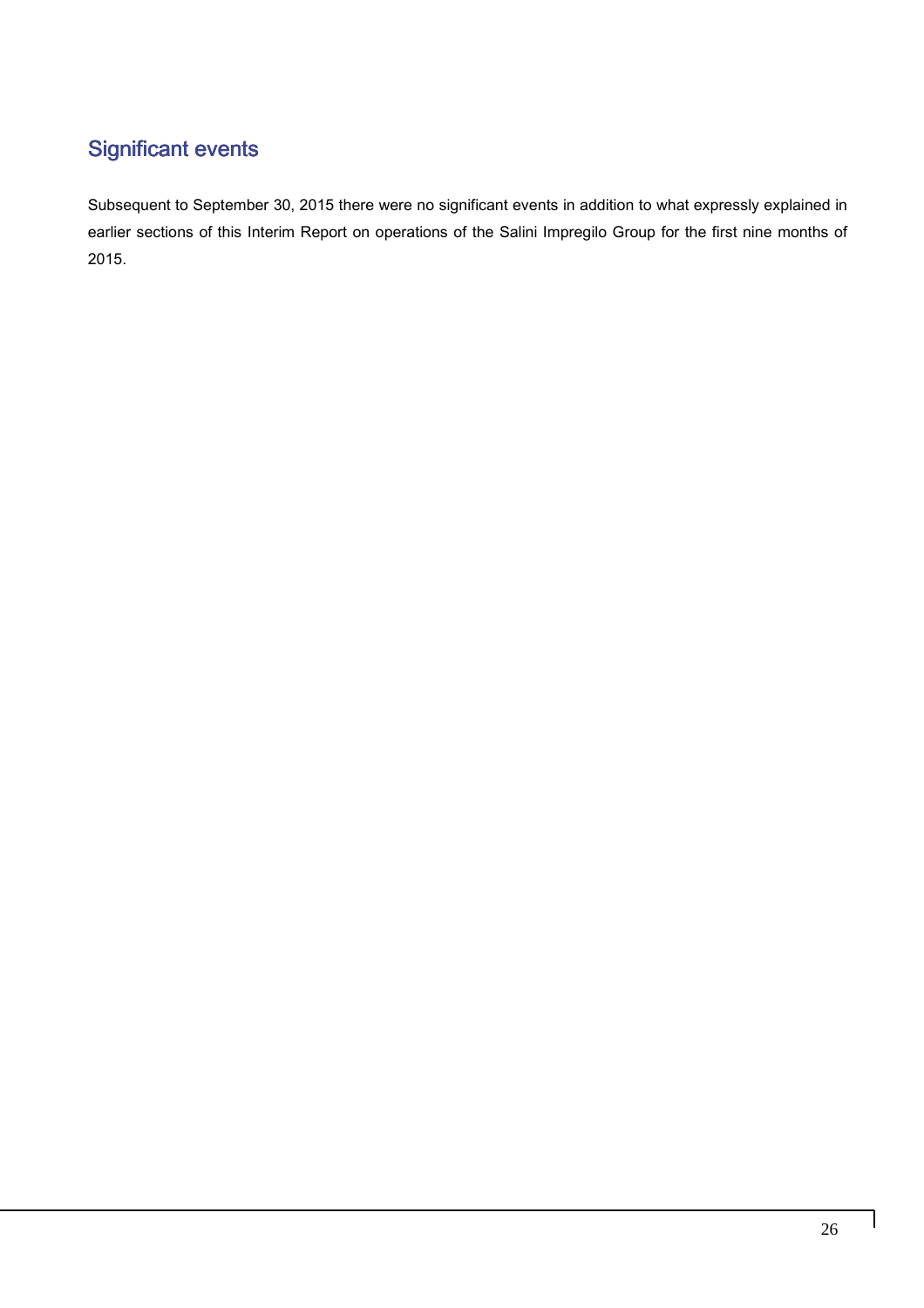### **Outlook**

The macroeconomic scenario is still in a transition phase, whereas the demand for large-scale infrastructure is showing signs of more rapid growth than expected. The Salini Impregilo Group places itself within this macroeconomic environment, demonstrating, positive results for the period under review, the conclusion of the renegotiation of the bank debt and the consolidation of the new organisational structure resulting from the merger between Salini and Impregilo. At the end of the first nine months of 2015, the company's excellent backlog, both in terms of quantity and in terms of quality, and the asset and financial structure, which remains balanced, continue to be important factors of growth and development that support the company's directors in saying that the results expected for the subsequent months of the current year will develop according to the guidelines communicated to the market.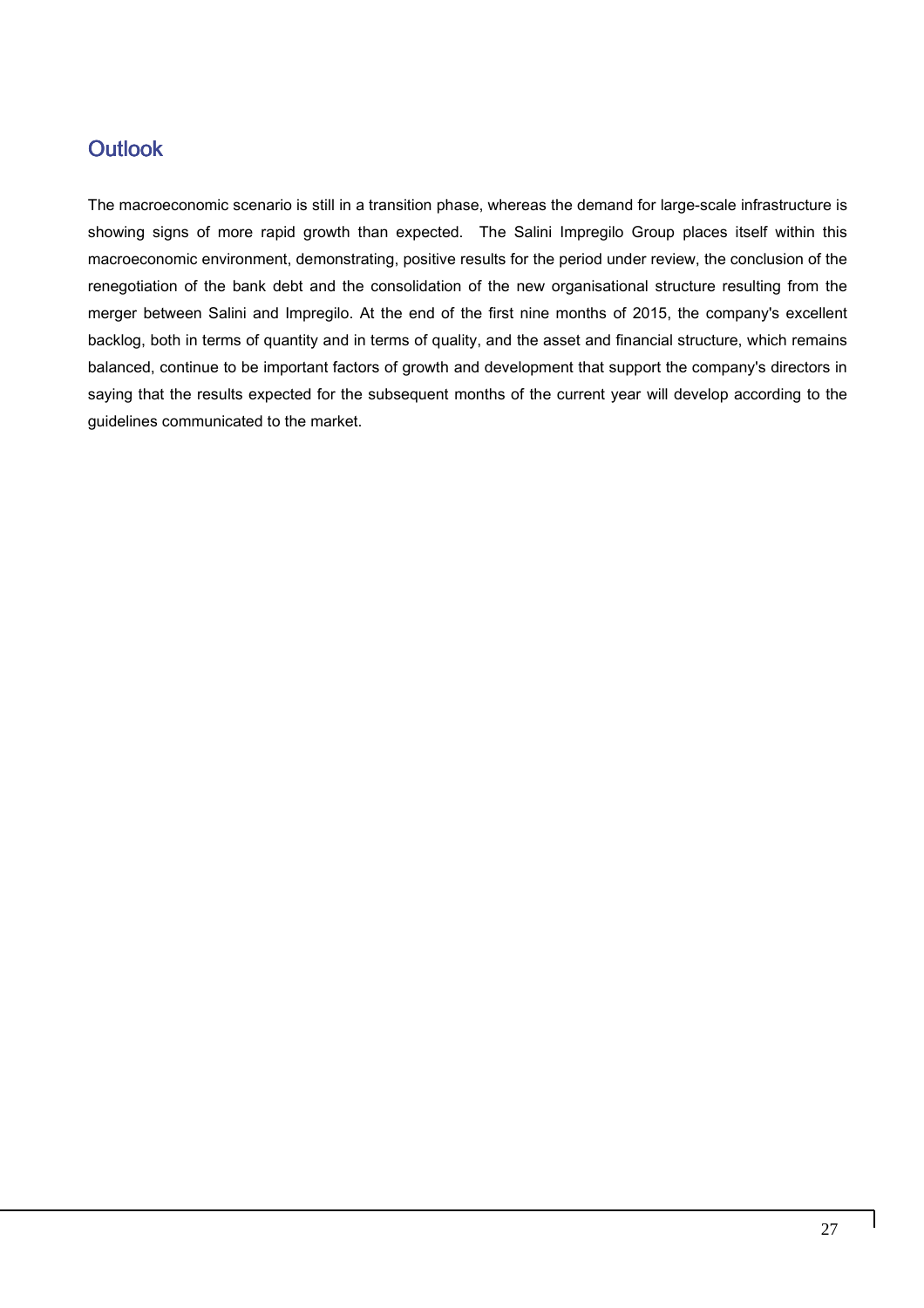### Other information

### Compliance with the requirements of Article 36 of the Market Regulations

Salini Impregilo confirms that it is in compliance with the requirements of Article 36 of Consob No. 16191 (the "Market Regulations"), based on the procedures adopted before the above-mentioned regulations went into effect and the availability of the related information.

### Other information

In accordance with the requirements set out in Article 2428 of the Italian Civil Code, we would like to point out that no research and development activities were carried out during the first nine months of 2015.

### Share buy-back

The share buy-back programme as decided by the Ordinary Shareholder's meeting of Salini Impregilo held on September 19, 2014, began on October 6, 2014 and to the date of this report there are No. 3,104,377 shares equal to € 7,676,914.46.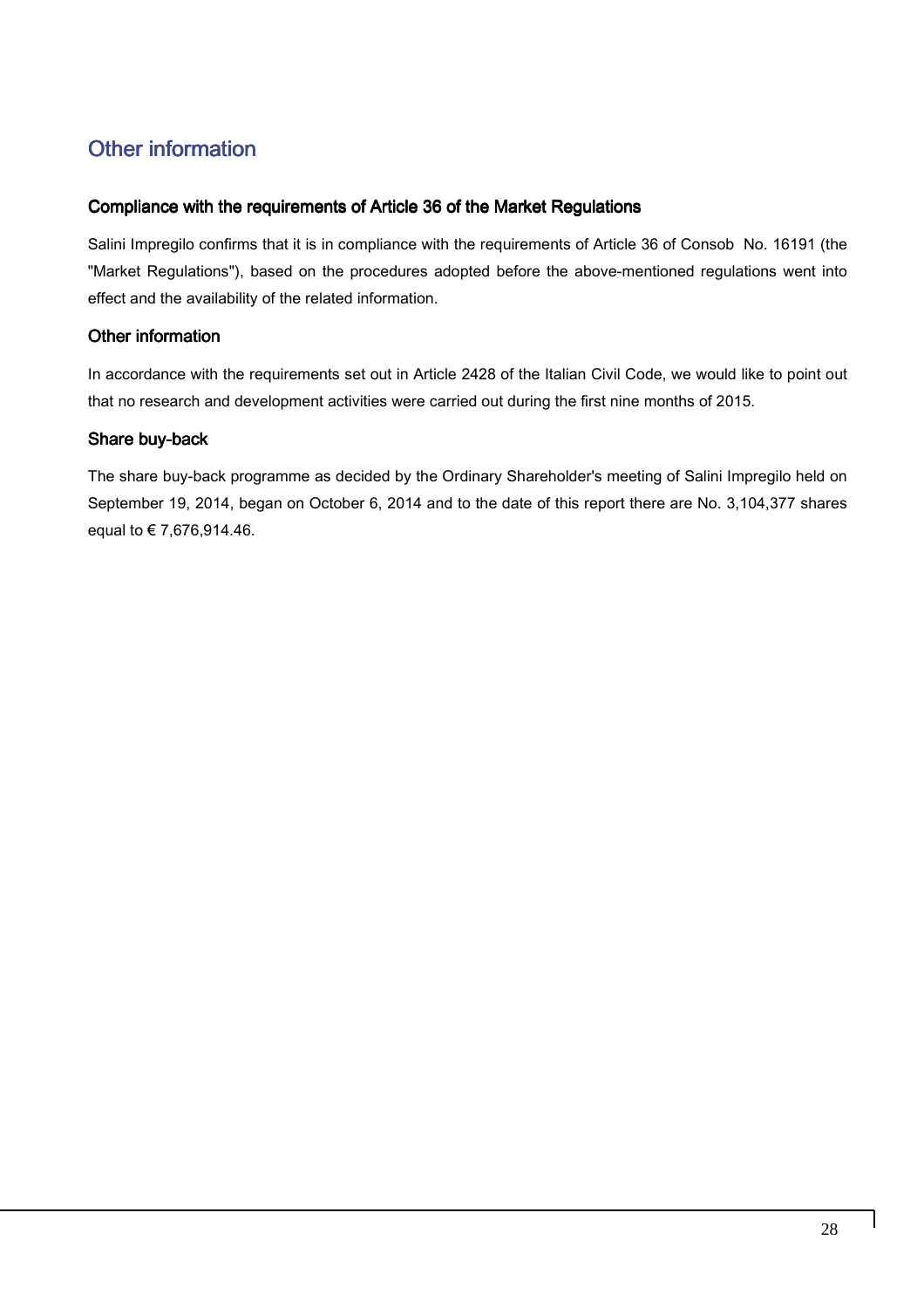### Alternative performance indicators

As required by Consob Communication No. 6064293 of July 28, 2006, information about the composition of the performance indicators used in this document and in the corporate communications of the Salini Impregilo Group is provided below.

### Financial ratios:

Debt/Equity ratio: This indicator corresponds to the ratio of net financial position as the numerator (with a negative sign signifying net debt) to shareholders' equity as the denominator. The consolidated statement of financial position items making up the financial position are listed in the specific table in the notes. The shareholders' equity items are those included in the relevant section of the consolidated statement of financial position. On a consolidated basis, the shareholders' equity used for this ratio includes the amount attributable to minority interests.

### Performance indicators:

- 1. EBITDA or Gross operating profit: This indicator is the algebraic sum of the following items included in the income statement for the period:
	- a. Total revenue.
	- b. Total costs, except for depreciation and amortization.

This indicator can also be shown in percentage form, as the ratio of EBITDA and the Total revenue.

- 2. EBIT or Operating Profit: This indicator corresponds to the operating profit shown in the income statement and is equal to the algebraic sum of the Total revenue and the Total costs.
- 3. Return on sales or R.o.S.: This indicator, stated as a percentage, shows the ratio between EBIT, computed in the manner described above, and the Total revenue

The Chairman, for the Board of Directors

(signed on the original)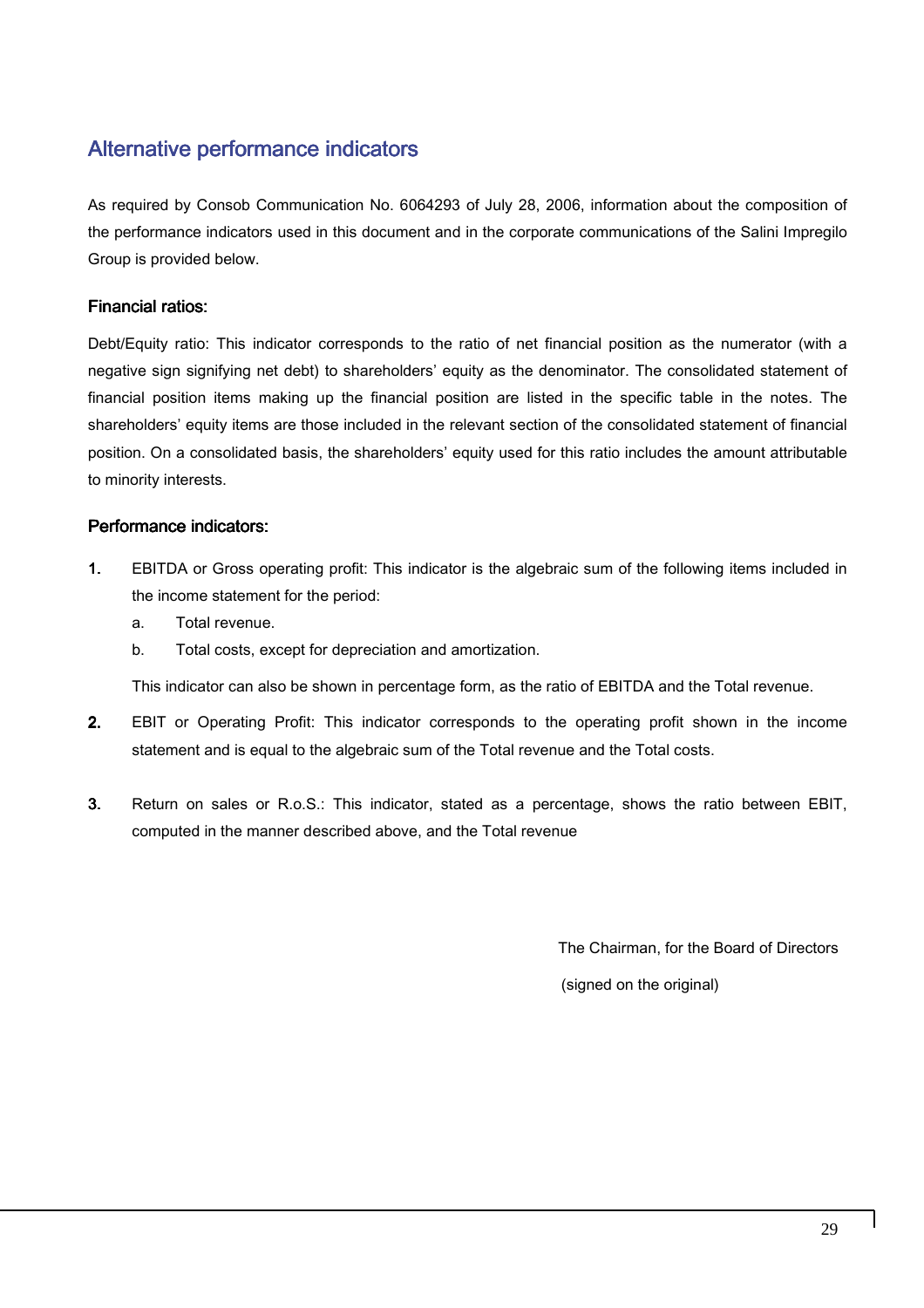### Declaration of the manager responsible for preparing the company's financial reports pursuant to Art. 154-bis paragraph 2 of Legislative Decree 58/1998 (Consolidated Finance Act)

The manager responsible for preparing corporate accounting documents, Mr. Massimo Ferrari, declares, pursuant to paragraph 2 of Article 154-bis of the Consolidated Finance Act that the accounting information contained in this Interim Report corresponds to what is present within the documented results, the books and the accounting documents.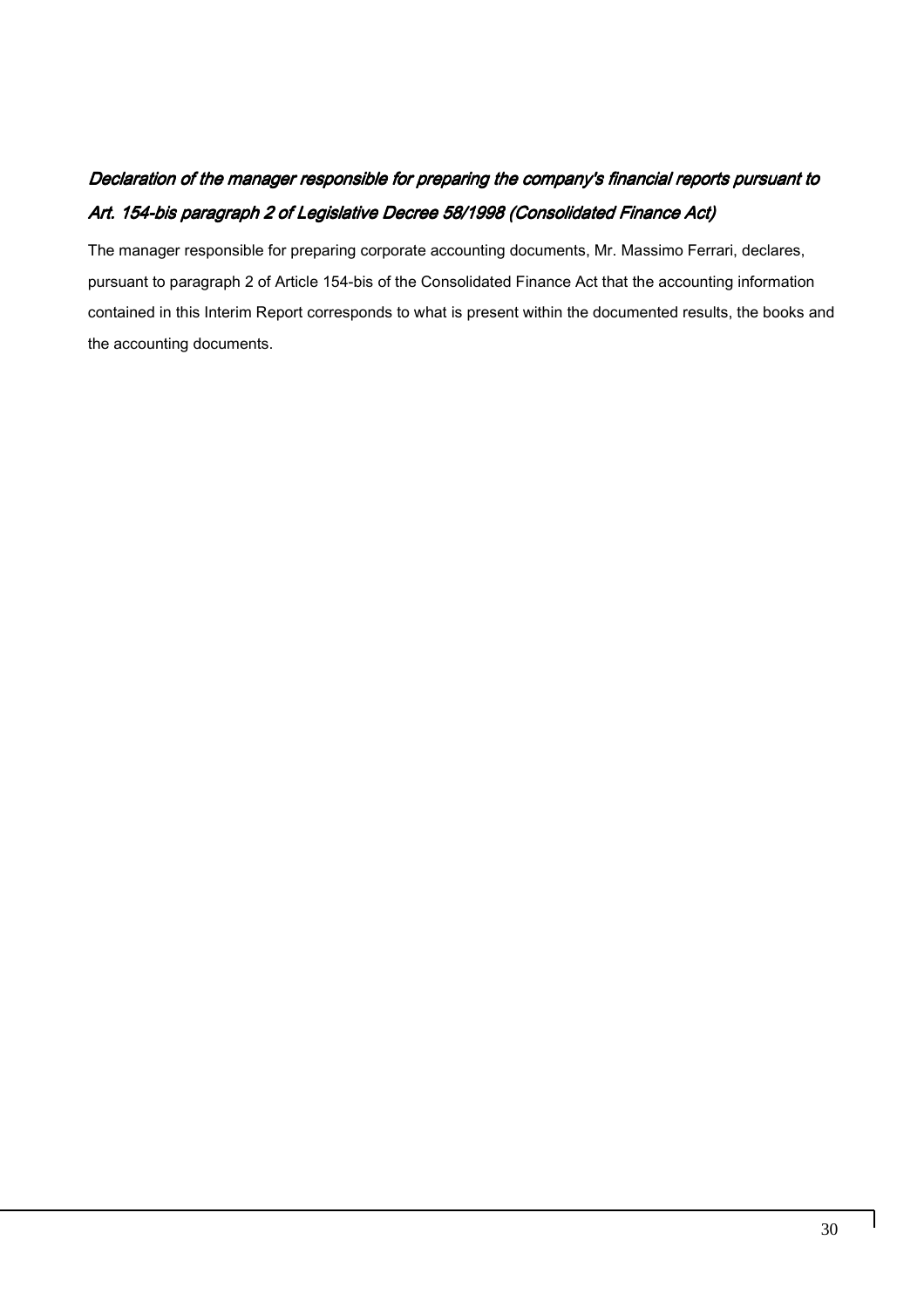Financial statements as at 30 September 2015

 $\overline{\phantom{a}}$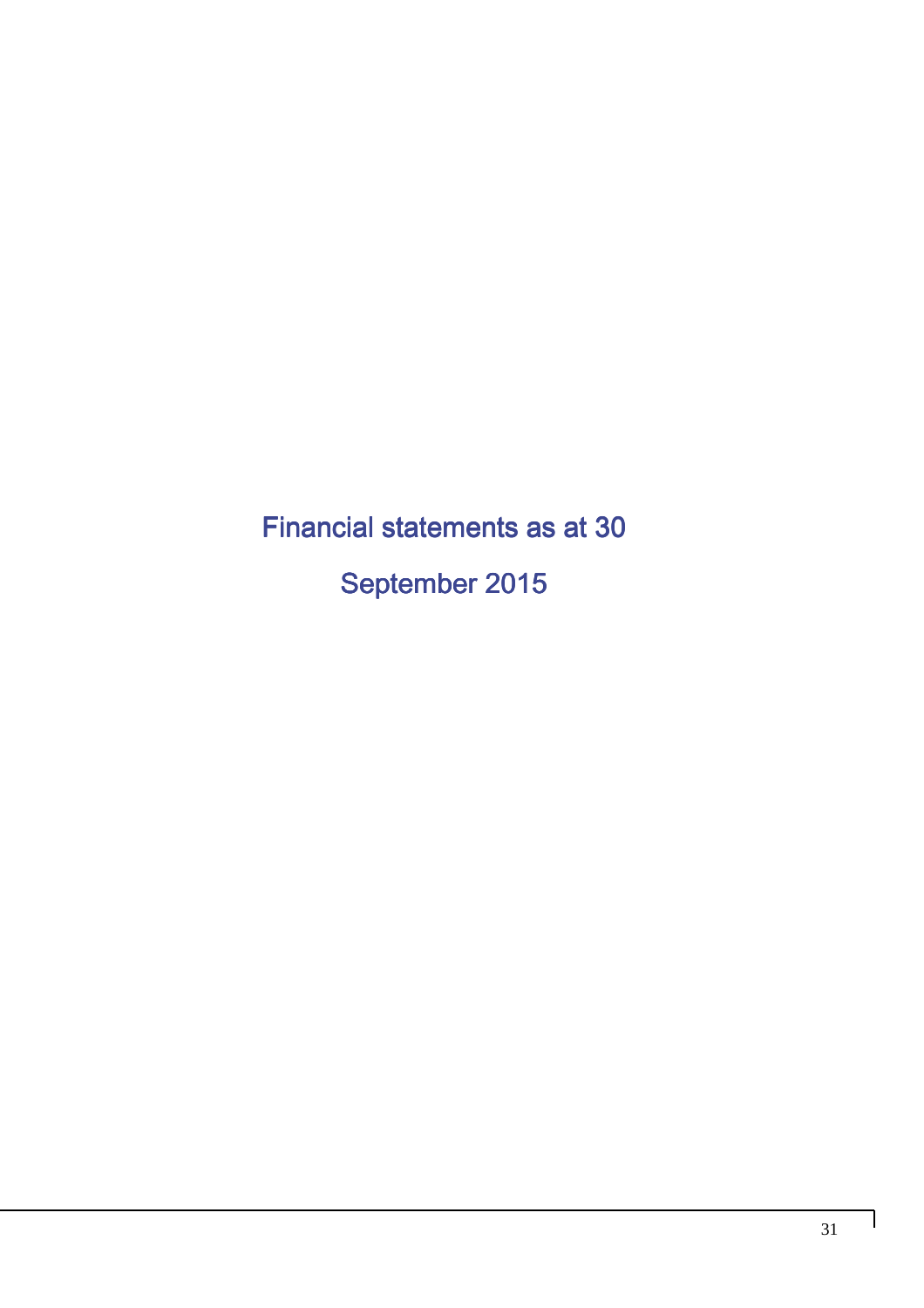### Accounting policies used for preparing the consolidated income statement and statement of financial position of the Salini Impregilo Group for the quarter ended on September 30, 2015

The interim report of the Salini Impregilo Group as at September 30, 2015 has been prepared on a going concern basis and in accordance with the evaluation criteria established by the International Financial Reporting Standards IAS/IFRS.

The presentation and content of this condensed quarterly consolidated income statement and statement of financial position comply with the disclosure requirements of Article 154-ter of the Consolidated Finance Act.

The registration and evaluation criteria are consistent with those issued by the International Accounting Standards Board (IASB), validated by the European Union as required by Regulation no. 1606/2002 issued by the European Parliament and the European Council and adopted through Italian Legislative Decree no . 38/2005.

The accounting standards and measurement criteria used to prepare these condensed consolidated interim financial statements as at September 30, 2015 are the same as those used to prepare the consolidated financial statements for the year 2014, except for the accounting standards used from January 1, 2015, whose adoption did not cause significantly impact the consolidated financial report and that have been described in the Half Year Financial Report.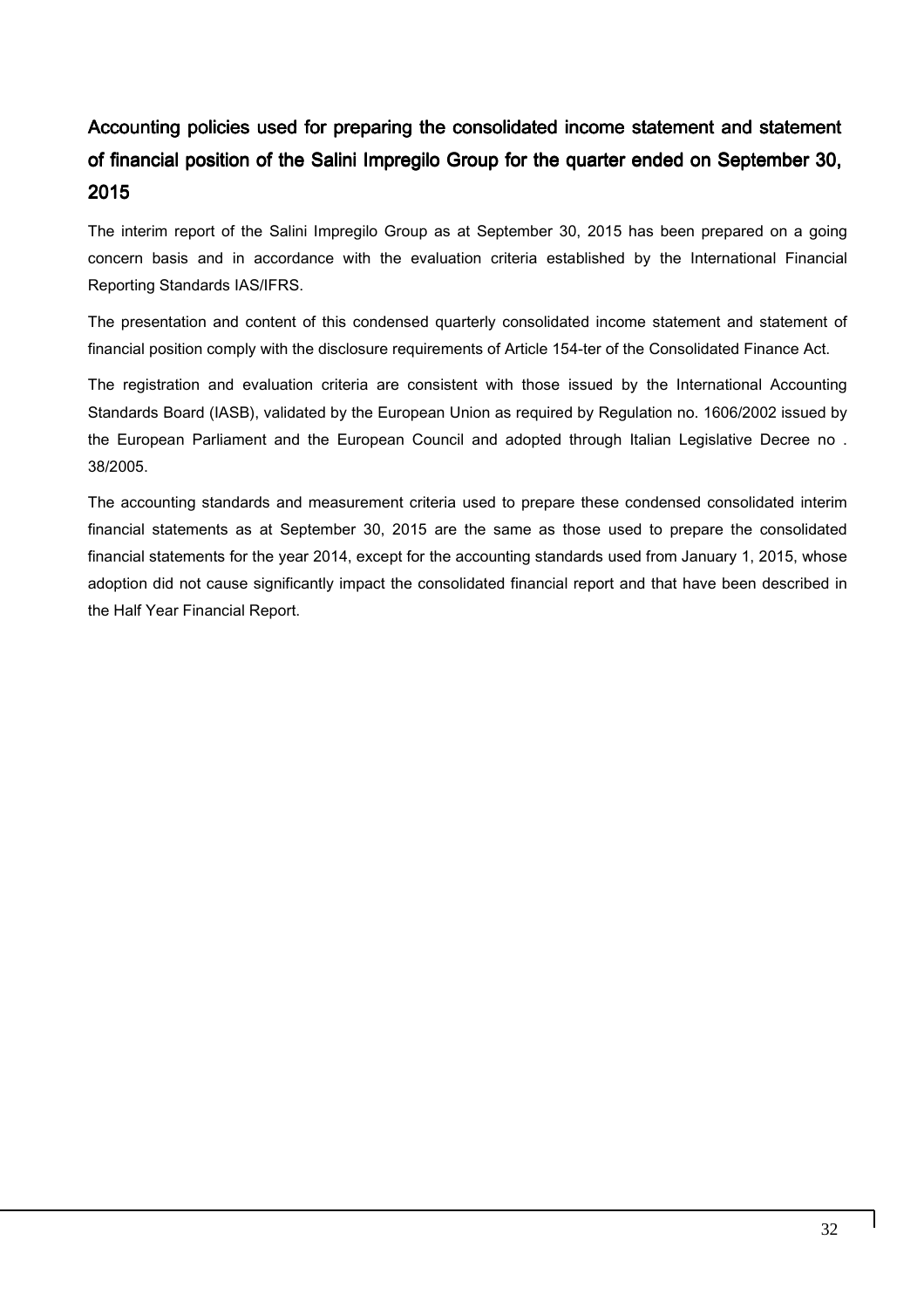### Consolidated statement of financial position

|                                                              | September 30, 2015 | December 31, 2014 |
|--------------------------------------------------------------|--------------------|-------------------|
| <b>ASSETS</b>                                                |                    |                   |
| (Amounts in $\epsilon$ /000)                                 |                    |                   |
| Non-current assets                                           |                    |                   |
| Property, plant and equipment                                | 597,038            | 567,919           |
| Intangible assets                                            | 190,193            | 160,014           |
| Equity investments                                           | 110,390            | 104,422           |
| Non-current financial assets                                 | 100,015            | 89,124            |
| Deferred tax assets                                          | 104,518            | 138,402           |
| <b>Total non-current assets</b>                              | 1,102,154          | 1,059,881         |
| <b>Current assets</b>                                        |                    |                   |
| Inventories                                                  | 276,817            | 262,740           |
| Contract work in progress                                    | 1,698,957          | 1,252,769         |
| Trade receivables                                            | 1,680,601          | 1,680,303         |
| Derivatives and other current financial assets               | 220,384            | 156,908           |
| Current tax assets                                           | 115,999            | 95,477            |
| Other tax receivables                                        | 124,348            | 96,489            |
| Other current assets                                         | 570,351            | 689,997           |
| Cash and cash equivalents                                    | 995,221            | 1,030,925         |
| <b>Total current assets</b>                                  | 5,682,678          | 5,265,608         |
| Non-current assets held for sale and discontinued operations | 293,921            | 344,154           |
| <b>Total assets</b>                                          | 7,078,753          | 6,669,643         |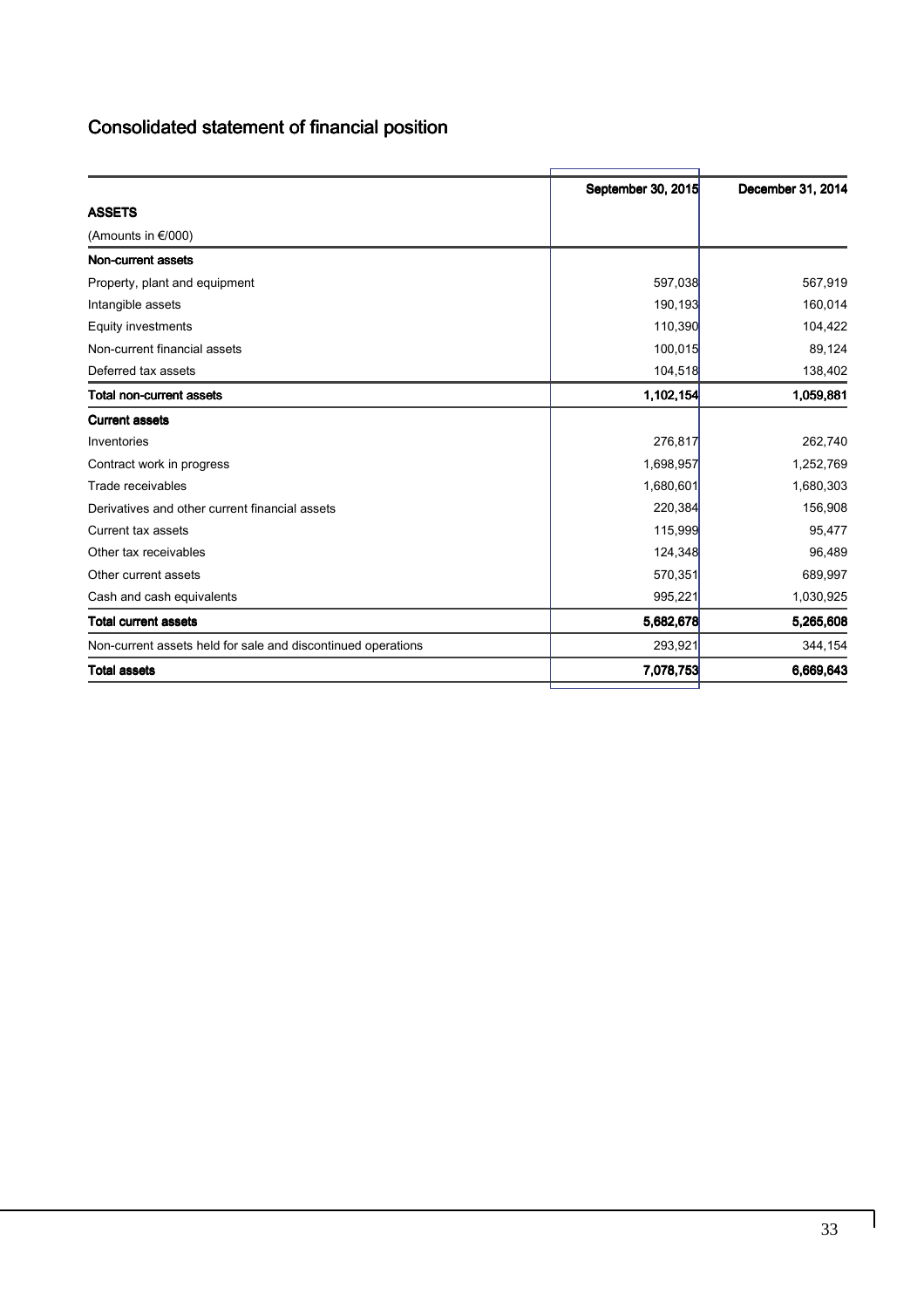| SHAREHOLDER'S EQUITY AND LIABILITIES                                  | September 30, 2015 | December 31, 2014 |
|-----------------------------------------------------------------------|--------------------|-------------------|
| (Amounts in €/000)                                                    |                    |                   |
| <b>Equity</b>                                                         |                    |                   |
| Share capital                                                         | 544,740            | 544,740           |
| Share premium reserve                                                 | 120,798            | 120,798           |
| Other reserves                                                        | 90,025             | 88,489            |
| Other components of comprehensive income                              | (1, 913)           | 12,115            |
| Retained earnings                                                     | 324,611            | 249,988           |
| Net profit                                                            | 68,780             | 93,773            |
| <b>Total Group equity</b>                                             | 1,147,041          | 1,109,903         |
| Non-controlling interests                                             | 95,479             | 76,513            |
| Total shareholders' equity                                            | 1,242,520          | 1,186,416         |
| <b>Non-current liabilities</b>                                        |                    |                   |
| Bank and other loans                                                  | 520,569            | 456,209           |
| Bond issues                                                           | 395,842            | 394,326           |
| Payables under finance leases                                         | 98,100             | 102,310           |
| Non-current derivatives                                               | 4,474              | 4,951             |
| Post-employment benefits and employee benefits                        | 22,776             | 23,320            |
| Deferred tax liabilities                                              | 56,504             | 80,435            |
| Provisions for risks                                                  | 106,515            | 97,527            |
| Total non-current liabilities                                         | 1,204,780          | 1,159,078         |
| <b>Current liabilities</b>                                            |                    |                   |
| Bank account overdrafts and current portion of financing facilities   | 479,254            | 247,522           |
| Current portion of bond issues                                        | 163,794            | 166,292           |
| Current portion of payables under finance leases                      | 45,950             | 60,231            |
| Current derivatives and other current financial liabilities           | 12                 | 293               |
| Progress payments and advances on contract work in progress           | 1,761,048          | 1,725,884         |
| Trade payables to suppliers                                           | 1,521,495          | 1,426,743         |
| Current tax liabilities                                               | 50,640             | 47,484            |
| Current tax payables                                                  | 57,137             | 53,751            |
| Other current liabilities                                             | 326,942            | 335,918           |
| <b>Total current liabilities</b>                                      | 4,406,272          | 4,064,118         |
| Liabilities directly associated with non-current assets held for sale |                    |                   |
| Non-current assets held for sale and discontinued operations          | 225,181            | 260,031           |
| Total shareholders' equity and liabilities                            | 7,078,753          | 6,669,643         |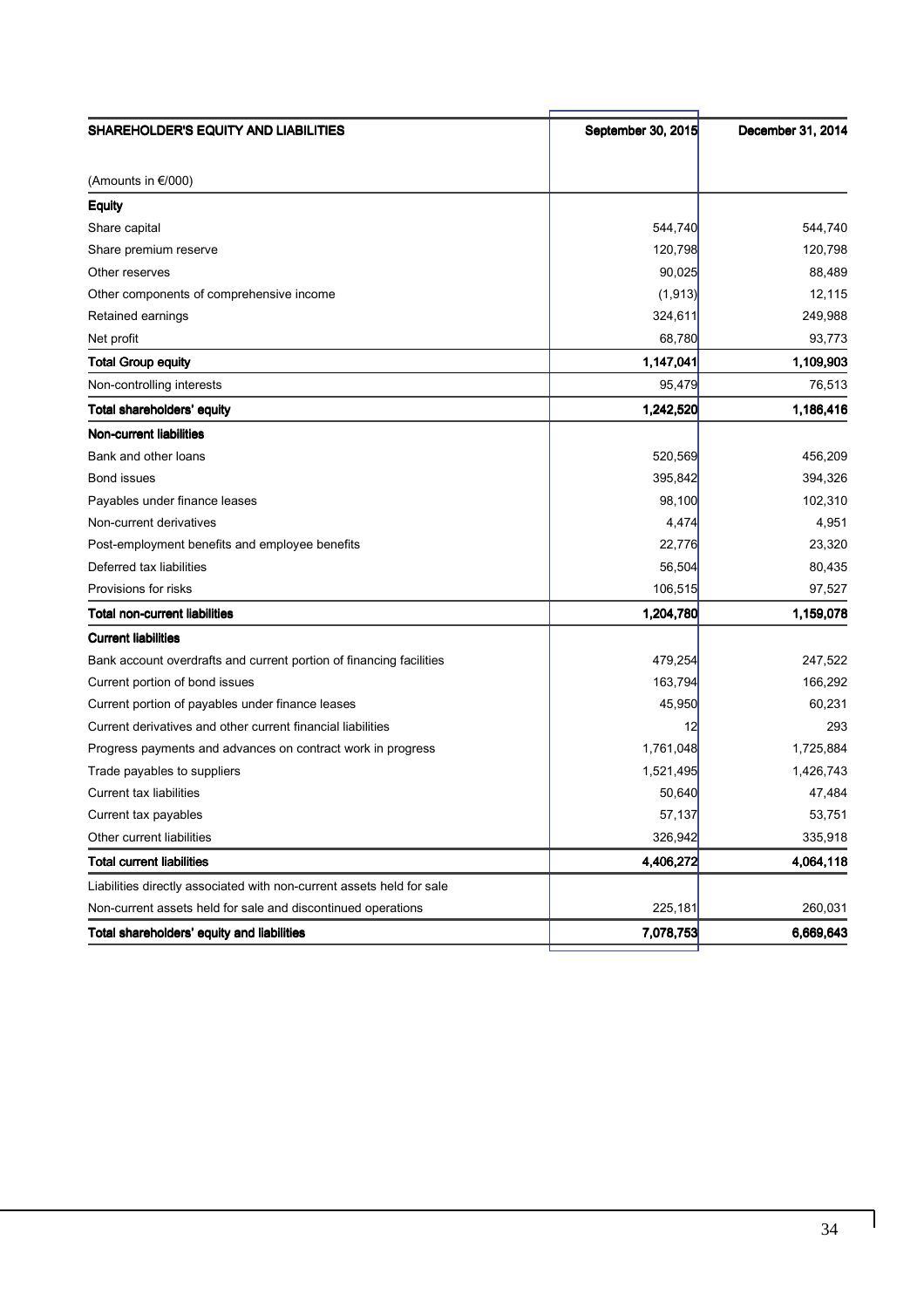### Consolidated income statement

|                                                              | Jan - Sep 2015 | Jan - Sep 2014 |
|--------------------------------------------------------------|----------------|----------------|
| (Amounts in €/000)                                           |                | $(\S)$         |
| Revenue                                                      |                |                |
| Revenue                                                      | 3,285,006      | 3,043,977      |
| Other revenue                                                | 82,485         | 62,623         |
| Total revenue                                                | 3,367,491      | 3,106,600      |
| Costs                                                        |                |                |
| Purchasing costs                                             | (577, 511)     | (417, 010)     |
| Subcontracts                                                 | (894, 556)     | (1,086,915)    |
| Service costs                                                | (1,018,353)    | (837, 256)     |
| Personnel costs                                              | (425, 023)     | (369, 172)     |
| Other operating costs                                        | (105, 814)     | (86, 117)      |
| Amortization, depreciation, provisions and impairment losses | (161, 078)     | (129, 684)     |
| <b>Total costs</b>                                           | (3, 182, 335)  | (2,926,154)    |
| <b>Operating profit</b>                                      | 185,156        | 180,446        |
| Financing income (costs) and gains (losses) on investments   |                |                |
| Financial income                                             | 26,311         | 29,617         |
| <b>Financial expenses</b>                                    | (73, 519)      | (103, 111)     |
| Net exchange rate gains                                      | (12,067)       | (41, 255)      |
| Financing income (costs) and gains (losses)                  | (59, 275)      | (114, 749)     |
| Gains on investments                                         | (392)          | 5,790          |
| Net financing costs and net gains on investments             | (59, 667)      | (108, 959)     |
| Earnings before taxes                                        | 125,489        | 71,487         |
| Income taxes                                                 | (37, 647)      | (26, 201)      |
| Profit (loss) from continuing operations                     | 87,842         | 45,286         |
| Profit from discontinued operations                          | (7,655)        | 65,265         |
| Net profit                                                   | 80,187         | 110,551        |
| Net profit (loss) attributable to:                           |                |                |
| Owners of the parent                                         | 68,780         | 108,275        |
| Non-controlling interests                                    | 11,407         | 2,276          |

(§) The income statement data for the nine months of 2014 were reclassified in accordance with what is stated within the "Introductory remarks concerning the comparability of the income statement and statement of financial position data, to which one must refer.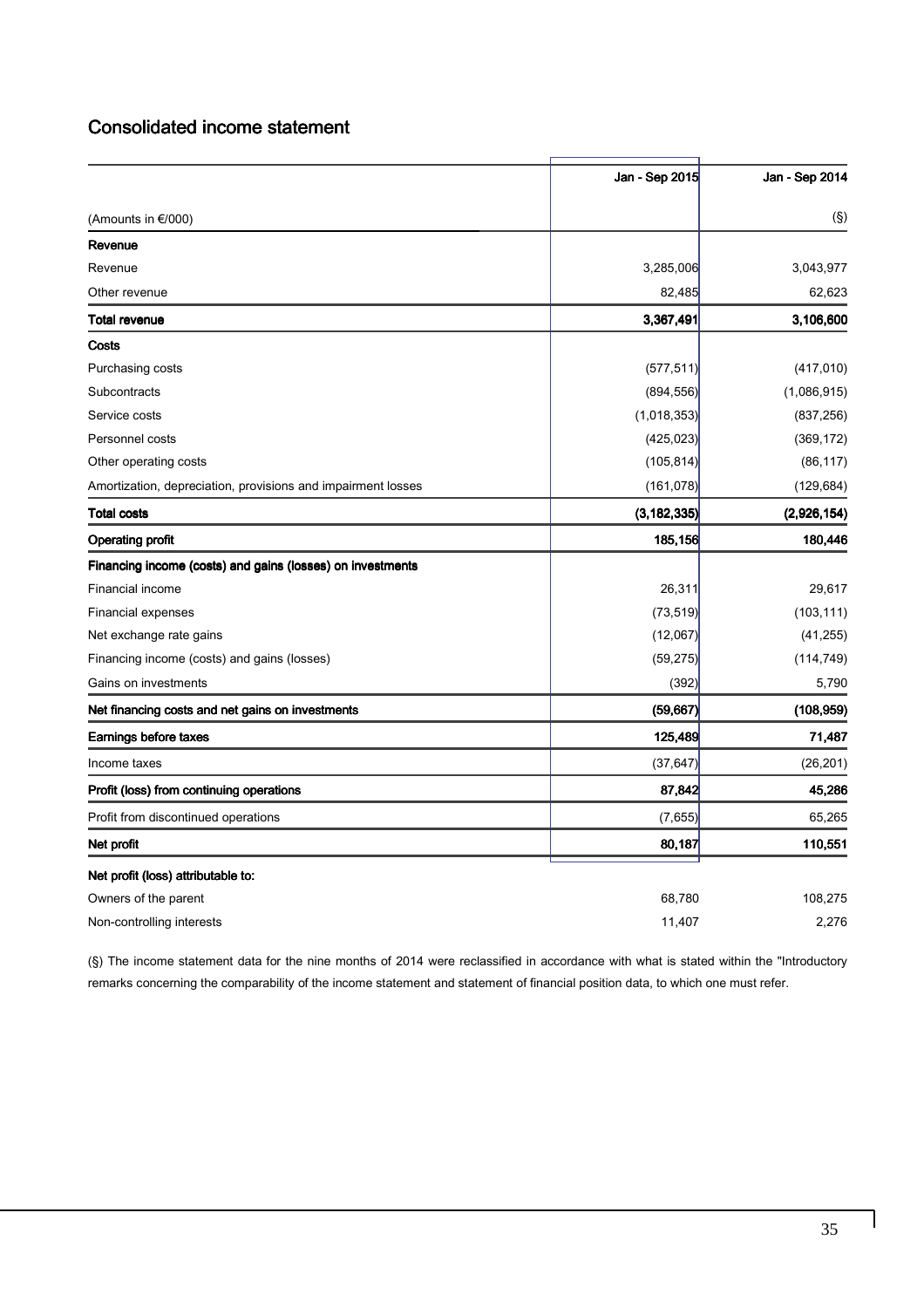### Consolidated income statement

| <b>Note</b> | Jan - Sep 2015 |                |
|-------------|----------------|----------------|
|             |                | Jan - Sep 2014 |
|             |                | (§)            |
|             | 80,187         | 106,793        |
|             |                |                |
|             | (13, 629)      | 5,235          |
|             | 485            | (166)          |
|             | (54)           | 1.772          |
|             |                |                |
|             |                |                |
|             |                | (449)          |
|             | (13, 198)      | 6,392          |
|             | 66,989         | 113,185        |
|             |                |                |
|             | 54,749         | 115,814        |
|             | 12,240         | (2,629)        |
|             |                |                |

(§) The data of the consolidated income statement of the first nine months of 2014 have been reclassified with reference to the adoption of the IFRS 10 and 11 standards, according to the modalities used for the consolidated financial report as at December 31, 2014.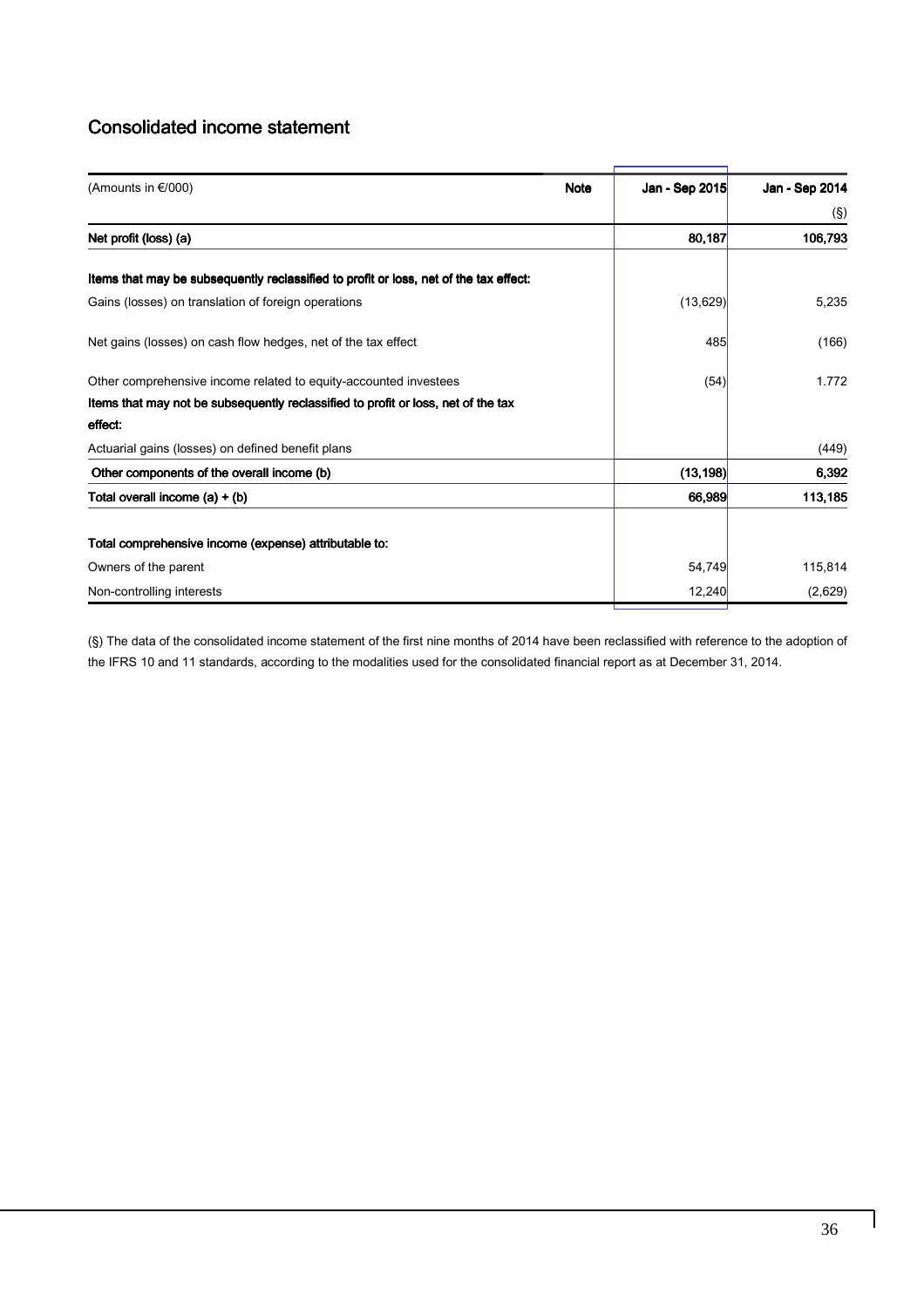### Consolidated statement of cash flows

|                                                                                   | Jan - Sep 2015 | Jan - Sep 2014      |
|-----------------------------------------------------------------------------------|----------------|---------------------|
| (Amounts in €/000)                                                                |                | $\left( \S \right)$ |
| Cash and cash equivalents                                                         | 1,030,925      | 1,127,276           |
| Current account facilities                                                        | (27, 711)      | (126, 624)          |
| Total opening cash and cash equivalents                                           | 1,003,214      | 1,000,652           |
| <b>Operating activities</b>                                                       |                |                     |
| Net profit attributable to owners of the parent and non-controlling interest from |                |                     |
| continuing operations                                                             | 87,842         | 45,286              |
| Amortization of intangible assets                                                 | 15,819         | 19,925              |
| Depreciation of property, plant and equipment                                     | 139,384        | 105,938             |
| Allocation and depreciation                                                       | 5,875          | 3,821               |
| Accrual for post-employment benefits and employee benefits                        | 10,228         | 12,488              |
| Net (gains) losses on the sale of assets                                          | (4, 103)       | (6,003)             |
| Deferred taxes                                                                    | 7,415          | 10,031              |
| Share of loss of equity-accounted investees                                       | 828            | (6, 199)            |
| Income taxes                                                                      | 30,231         | 16,170              |
| Net financial expenses                                                            | 50,345         | 68,887              |
| Changes of AFS investment value                                                   |                |                     |
| Other non-monetary items, included Financing costs and exchange rate              |                |                     |
| variations                                                                        | 10,085         | (5, 448)            |
| Cash flow from operating activities                                               | 353,949        | 264,896             |
| Decrease (increase) in inventories                                                | (437, 173)     | (408, 722)          |
| Decrease (increase) in trade receivables                                          | 49,124         | (174, 339)          |
| Decrease) increase in progress payments and advances from customers               | (177, 695)     | 221,159             |
| (Decrease) increase in trade payables                                             | 62,344         | 30,322              |
| Decrease (increase) in other assets/liabilities                                   | 85,809         | (137, 806)          |
| Total change in working capital                                                   | (417, 591)     | (469, 386)          |
| Decrease (increase) in other items non included in the working capital            | (90, 271)      | (13, 443)           |
| Payment interests paid                                                            | (45, 179)      | (32, 868)           |
| Income taxes paid                                                                 | (9,707)        | (35, 247)           |
| Cash flows generated (used) in operations                                         | (208, 799)     | (286, 034)          |
| <b>Investing activities</b>                                                       |                |                     |
| Net investments in intangible assets                                              | (25,966)       | (9, 487)            |
| Investments in property, plant and equipment                                      | (150, 325)     | (204, 372)          |
| Proceeds from the sale or reimbursement value of property, plant and              |                |                     |
| equipment                                                                         | 16,238         | 20,116              |
| Investments in non-current financial assets and capital operations                | (20, 344)      | (11, 557)           |
| Dividends and capital repayments from equity-accounted investees                  | 796            | 449                 |
| Proceeds from the sale or reimbursement value of non-current financial assets     |                | 20                  |
| Cash flows generated (used) in investing activities                               | (179, 601)     | (204, 831)          |

 $\mathbf{I}$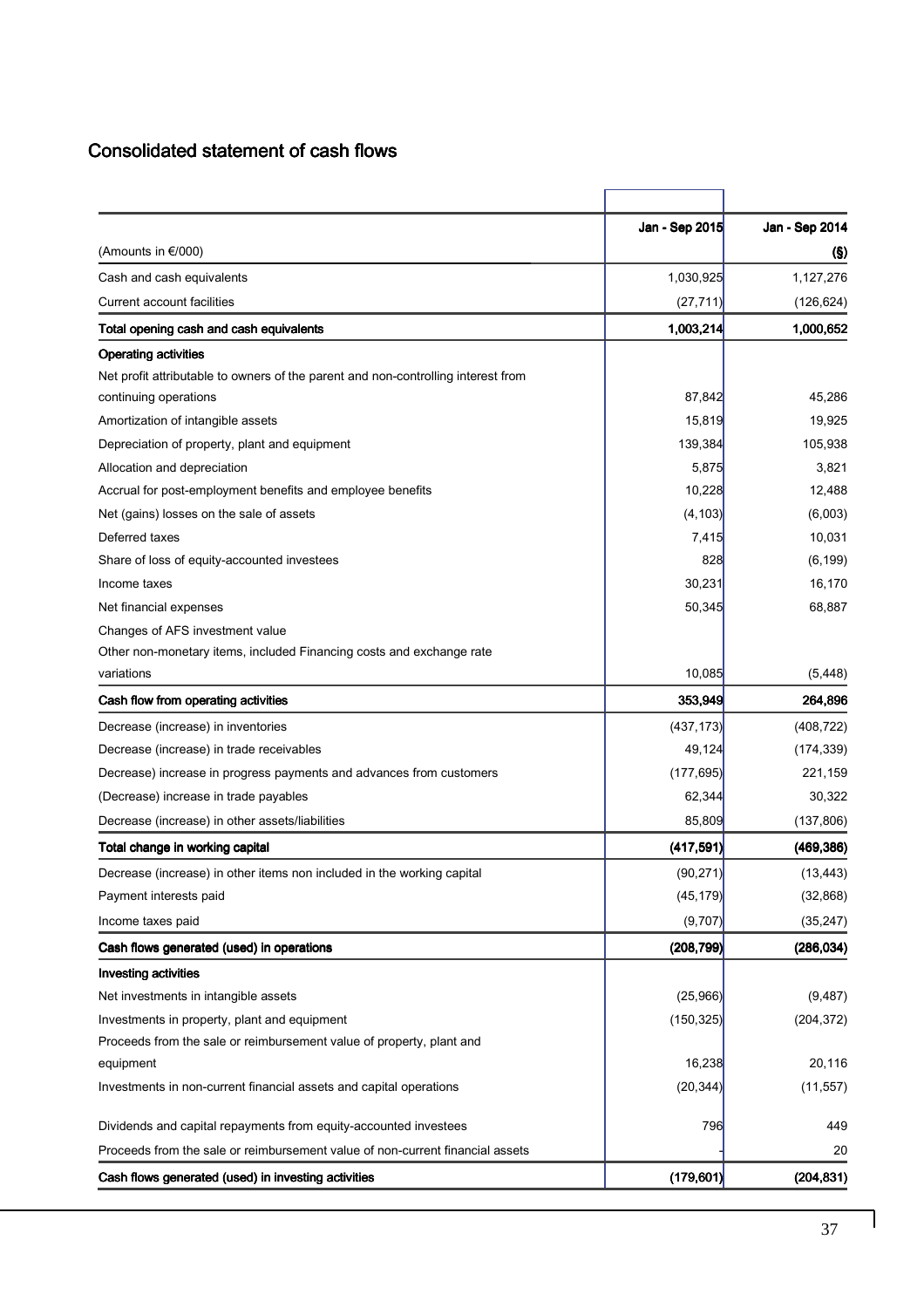|                                                            | Jan - Sep 2015 | Jan - Sep 2014 |
|------------------------------------------------------------|----------------|----------------|
| (Amounts in €/000)                                         |                | (S)            |
| <b>Financing activities</b>                                |                |                |
| Share capital increase                                     |                | 161,640        |
| Dividends distributed                                      | (19, 983)      | (420)          |
| Payments of minority partners in subsidiaries              | 11,321         | 17,389         |
| Increase in bank and other loans                           | 868,304        | 396,747        |
| Decrease in bank and other loans                           | (649, 972)     | (638, 166)     |
| Change in other financial assets/liabilities               | (96, 972)      | 57,741         |
| Change in consolidation scope                              | 147,209        | 1,243          |
| Cash flows generated (used) in financing activities        | 259,907        | (3,826)        |
| Net cash flows generated (used) in discontinued operations | 4,676          | 53,372         |
| Net exchange rate losses on cash and cash equivalents      | 34,989         | 194,464        |
| Increase (decrease) in cash and cash equivalents           | (88, 828)      | (246, 869)     |
| Cash and cash equivalents                                  | 995,221        | 782,505        |
| <b>Current account facilities</b>                          | (80, 835)      | (28, 722)      |
| Total closing cash and cash equivalents                    | 914,386        | 753,783        |

(§) The data for the nine months of 2014 were reclassified in accordance with what is stated within the "Introductory remarks concerning the comparability of the income statement and statement of financial position data", to which one must refer.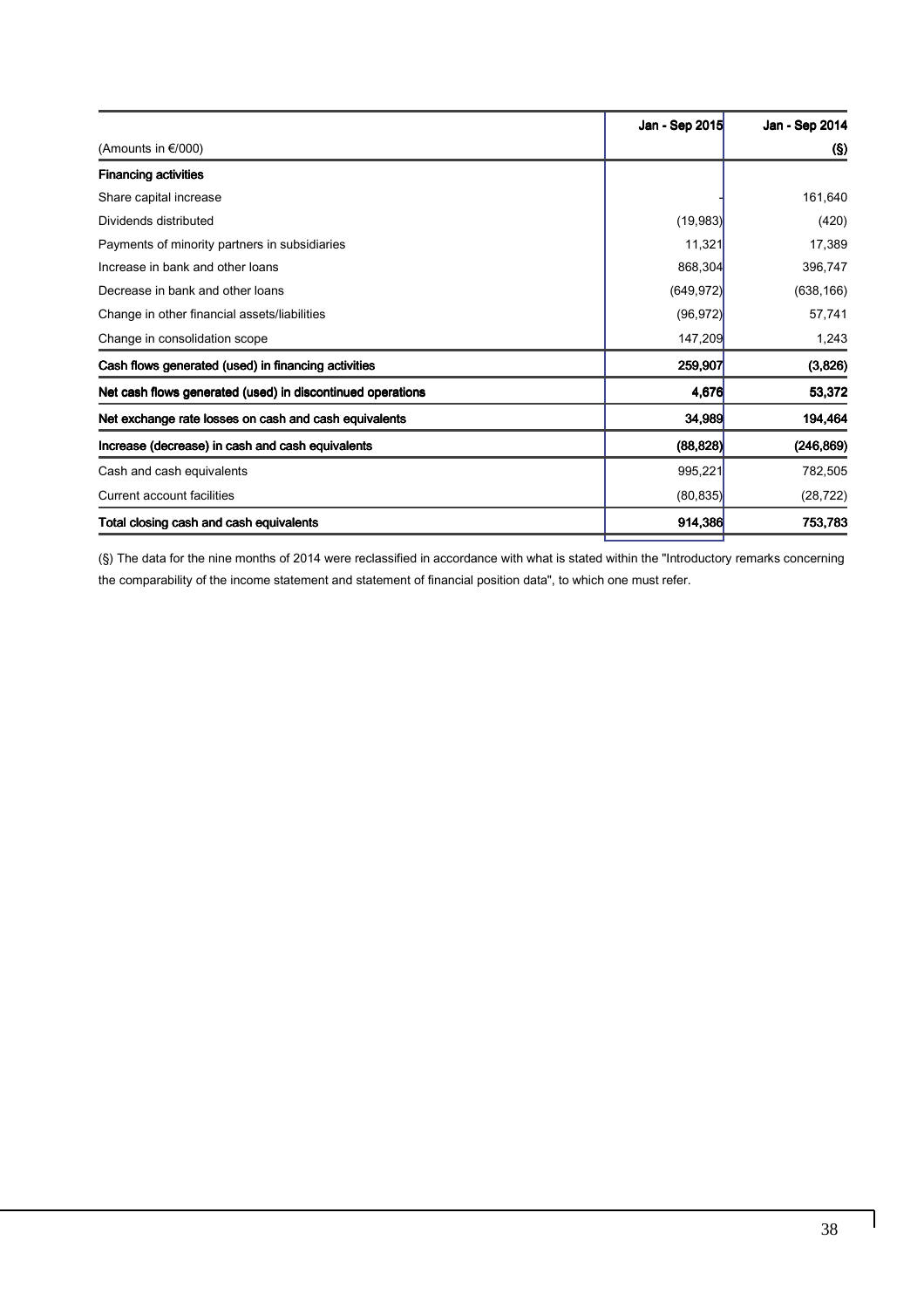### Consolidated income statement by geographical region

| Jan - Sep 2015 |
|----------------|
|----------------|

| (Amounts in $\epsilon$ /000)                               | Italy (*)  | <b>Abroad Eliminations and</b><br>unallocated |            | <b>Total</b> |
|------------------------------------------------------------|------------|-----------------------------------------------|------------|--------------|
|                                                            |            |                                               |            |              |
|                                                            |            |                                               | items      |              |
| Operating revenue                                          | 499,644    | 3,307,307                                     | (521, 945) | 3,285,006    |
| Other revenue                                              | 54,394     | (62, 193)                                     | 90,284     | 82,485       |
| <b>Total revenue</b>                                       | 554,038    | 3,245,114                                     | (431, 661) | 3,367,491    |
| Costs                                                      |            |                                               |            |              |
| <b>Production costs</b>                                    | (427, 586) | (2,431,255)                                   | 368,421    | (2,490,420)  |
| Personnel costs                                            | (123, 453) | (304, 286)                                    | 2,717      | (425, 023)   |
| Other operating costs                                      | (40, 955)  | (67,000)                                      | 2,141      | (105, 814)   |
| Allocation and depreciation                                | (4,591)    | (1,536)                                       | 252        | (5, 875)     |
| <b>Total costs</b>                                         | (596, 585) | (2,804,077)                                   | 373,531    | (3,027,132)  |
| Gross operating profit (EBITDA)                            | (42, 547)  | 441,037                                       | (58, 130)  | 340,359      |
| EBITDA %                                                   | $-7.7%$    | 13.6%                                         |            | 10.1%        |
| Amortization                                               | (33, 824)  | (119, 527)                                    | (1, 852)   | (155, 203)   |
| <b>Operating profit (EBIT)</b>                             | (76, 371)  | 321,510                                       | (59, 982)  | 185,156      |
| Return on Sales                                            |            |                                               |            | 5.5%         |
| Financing income (costs) and gains (losses) on investments |            |                                               | (12, 937)  | (59, 667)    |
| Earnings before taxes                                      |            |                                               |            | 125,489      |
| Income taxes                                               |            |                                               | (4,521)    | (37, 647)    |
| Profit (loss) from continuing operations                   |            |                                               |            | 87,842       |
| Profit from discontinued operations                        | (1,802)    | (10, 532)                                     | 4,679      | (7,655)      |
| Net profit (loss) for the period                           |            |                                               |            | 80,187       |

(\*) The operating profit includes costs of the central structures and the other general expenses totalling € 88.9 million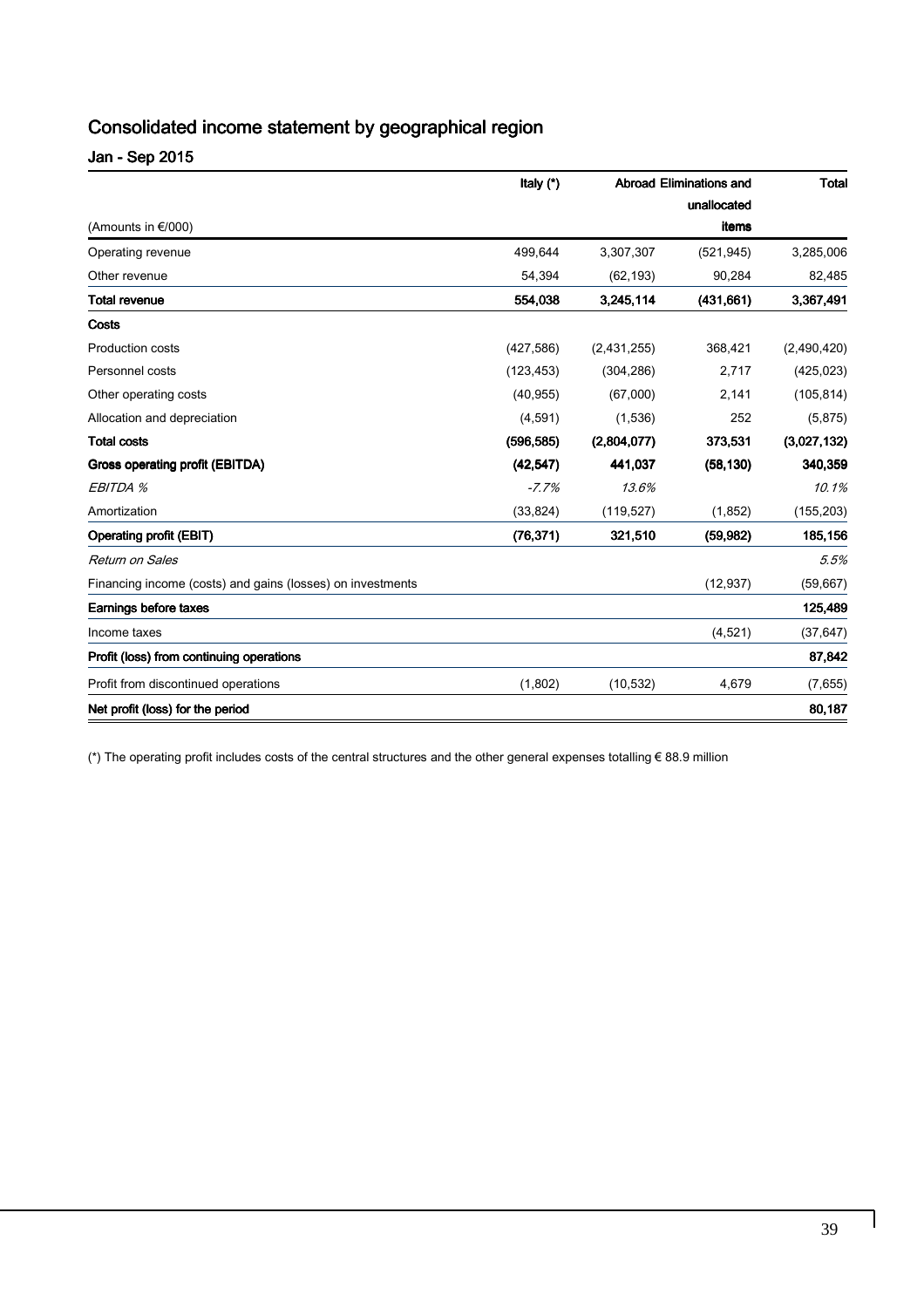### Consolidated income statement by geographical region

Jan - Sep 2014 (§)

| (Amounts in €/000)                                         | Italy (*)  | <b>Abroad Eliminations and</b><br>unallocated |           | <b>Total</b> |
|------------------------------------------------------------|------------|-----------------------------------------------|-----------|--------------|
|                                                            |            |                                               |           |              |
|                                                            |            |                                               | items     |              |
| Operating revenue                                          | 425,994    | 2,631,216                                     | (13, 233) | 3,043,977    |
| Other revenue                                              | 24,030     | 77,457                                        | (38, 864) | 62,623       |
| <b>Total revenue</b>                                       | 450,023    | 2,708,674                                     | (52,097)  | 3,106,600    |
| Costs                                                      |            |                                               |           |              |
| <b>Production costs</b>                                    | (396, 761) | (1,996,980)                                   | 52,561    | (2,341,179)  |
| Personnel costs                                            | (233, 675) | (139, 459)                                    | 3,962     | (369, 172)   |
| Other operating costs                                      | (77, 296)  | (10, 433)                                     | 1,611     | (86, 117)    |
| Allocation and depreciation                                | (2,795)    | (932)                                         | (94)      | (3,821)      |
| <b>Total costs</b>                                         | (710, 527) | (2, 147, 804)                                 | 58,040    | (2,800,291)  |
| Gross operating profit (EBITDA)                            | (260, 504) | 560,870                                       | 5,943     | 306,309      |
| EBITDA %                                                   | $-57.9%$   | 20.7%                                         | $-11.4%$  | 9.9%         |
| Amortization                                               | (31, 034)  | (96, 411)                                     | 1,582     | (125, 863)   |
| <b>Operating profit (EBIT)</b>                             | (291, 538) | 464,459                                       | 7,525     | 180,446      |
| Return on Sales                                            |            |                                               |           | 5.8%         |
| Financing income (costs) and gains (losses) on investments |            |                                               | 3,729     | (108, 959)   |
| Earnings before taxes                                      |            |                                               |           | 71,488       |
| Income taxes                                               |            |                                               | (16, 946) | (26, 201)    |
| Profit (loss) from continuing operations                   |            |                                               |           | 45,286       |
| Profit from discontinued operations                        | (13, 739)  | 72,770                                        | 6,235     | 65,265       |
| Net profit (loss) for the period                           |            |                                               |           | 110,551      |

(\*) The operating profit includes costs of the central structures and the other general expenses totalling € 103.1 million

(§) The income statement data for the nine months of 2014 were reclassified in accordance with what is stated within the "Introductory remarks concerning the comparability of the income statement and statement of financial position data, to which one must refer.